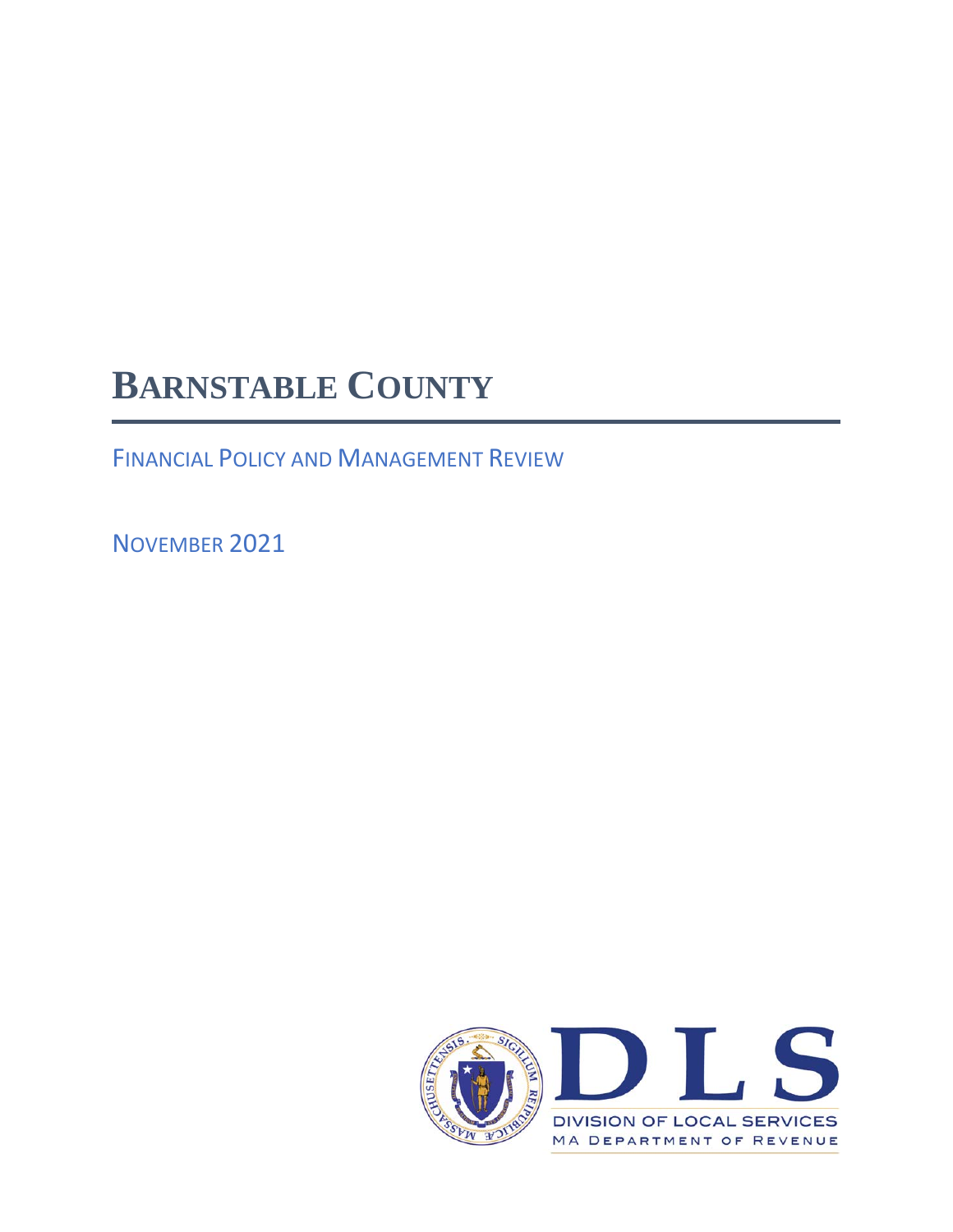**PREPARED BY:**

**DLS | Financial Management Resource Bureau** 100 Cambridge Street, Boston, MA 02114 [www.mass.gov/dls](http://www.mass.gov/dls)

Marcia Bohinc, Senior Project Manager Jared Curtis, Project Manager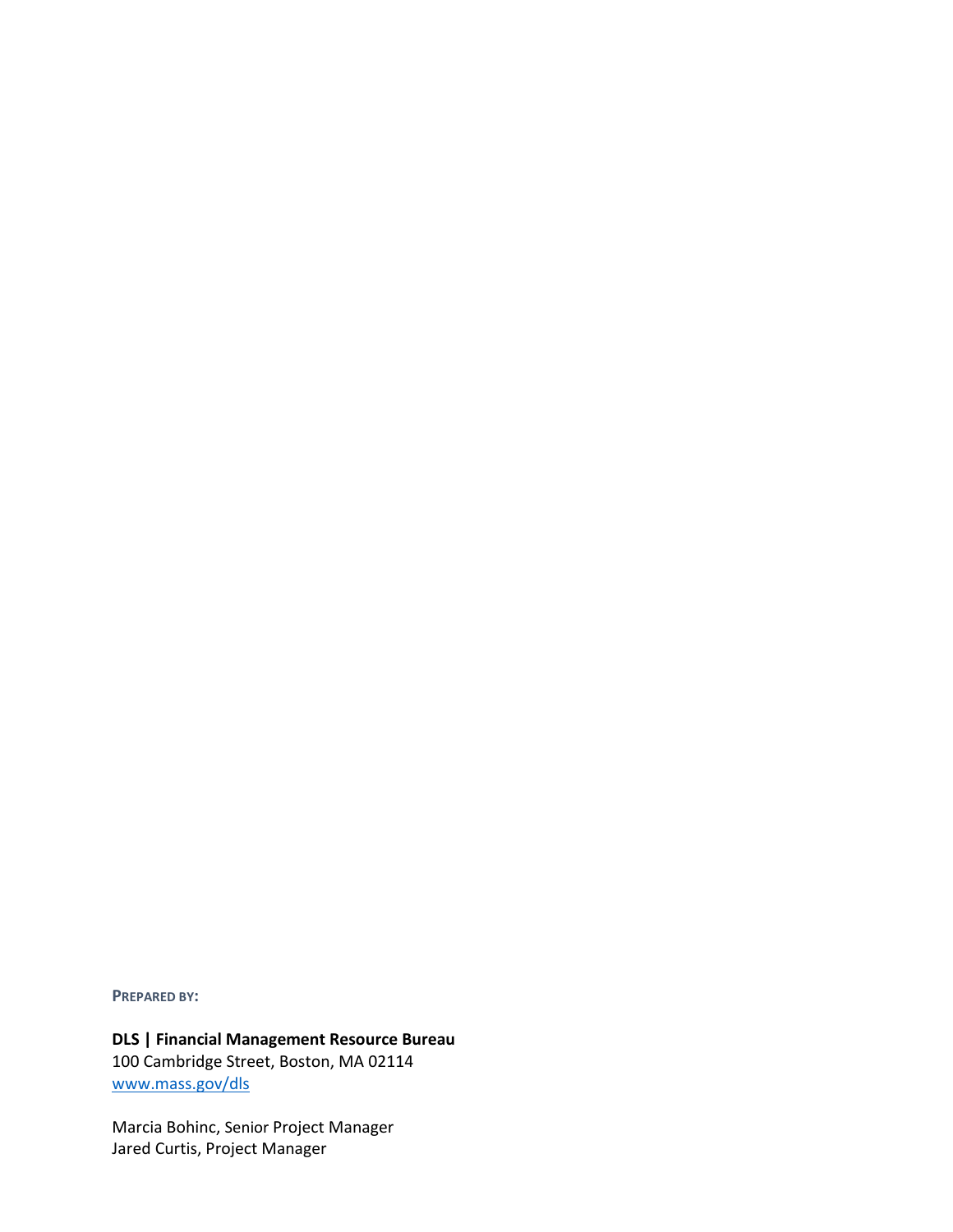

**Geoffrey E. Snyder Commissioner of Revenue**

**Sean R. Cronin Senior Deputy Commissioner**

November 29, 2021

County Commissioners Barnstable County 3195 Main Street Barnstable, MA 02630

Dear County Commissioner's,

I am pleased to present the enclosed Financial Policy and Management Review for Barnstable County. It is my hope that our guidance provides direction and serves as a resource for county officials as we build better government for our citizens.

If you have any questions regarding the report, please contact Zack Blake, Financial Management Resource Bureau Chief, at (617) 626-2358 or [blakez@dor.state.ma.us.](mailto:blakez@dor.state.ma.us)

Sincerely,

Sean R. Cronin Senior Deputy Commissioner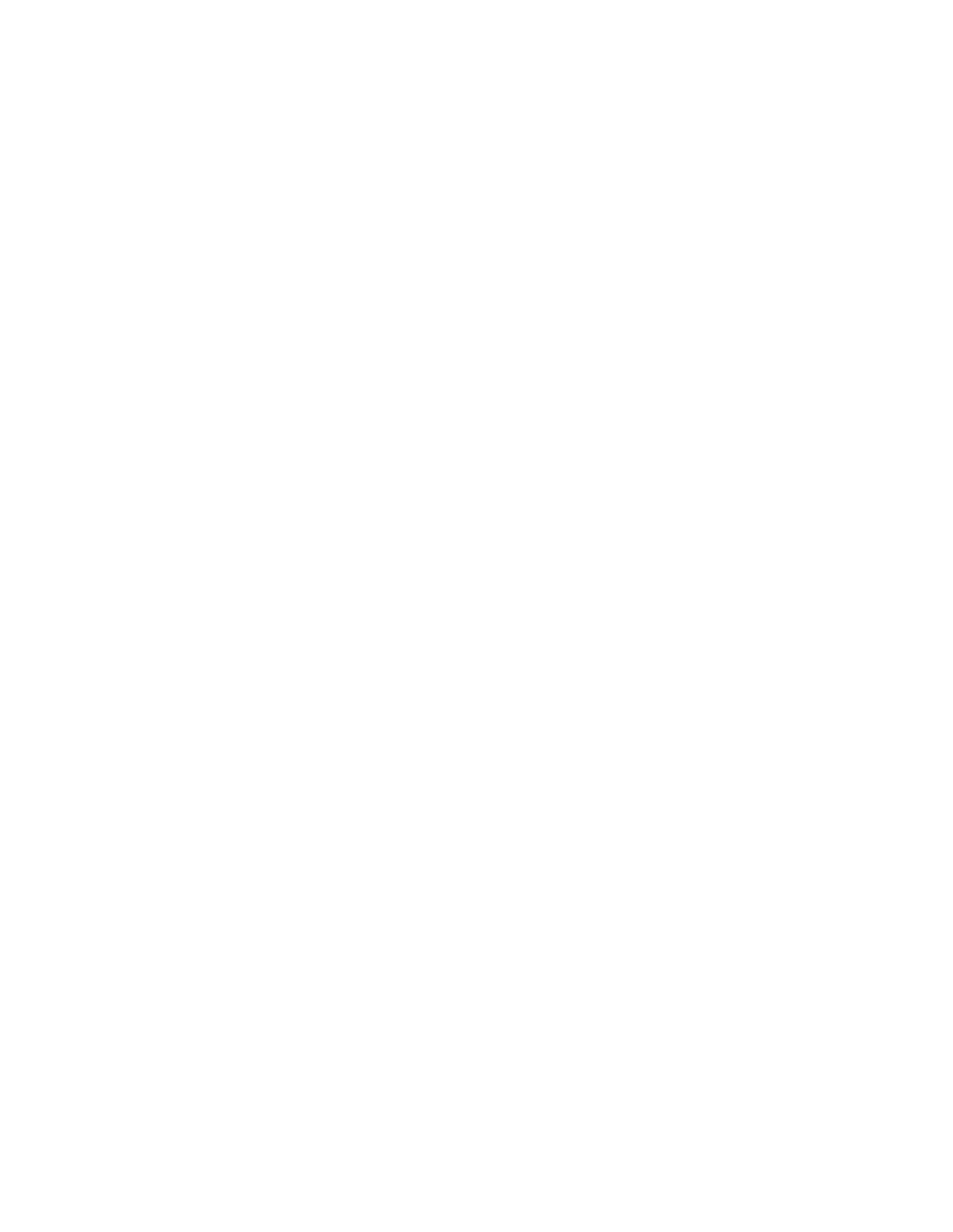# **TABLE OF CONTENTS**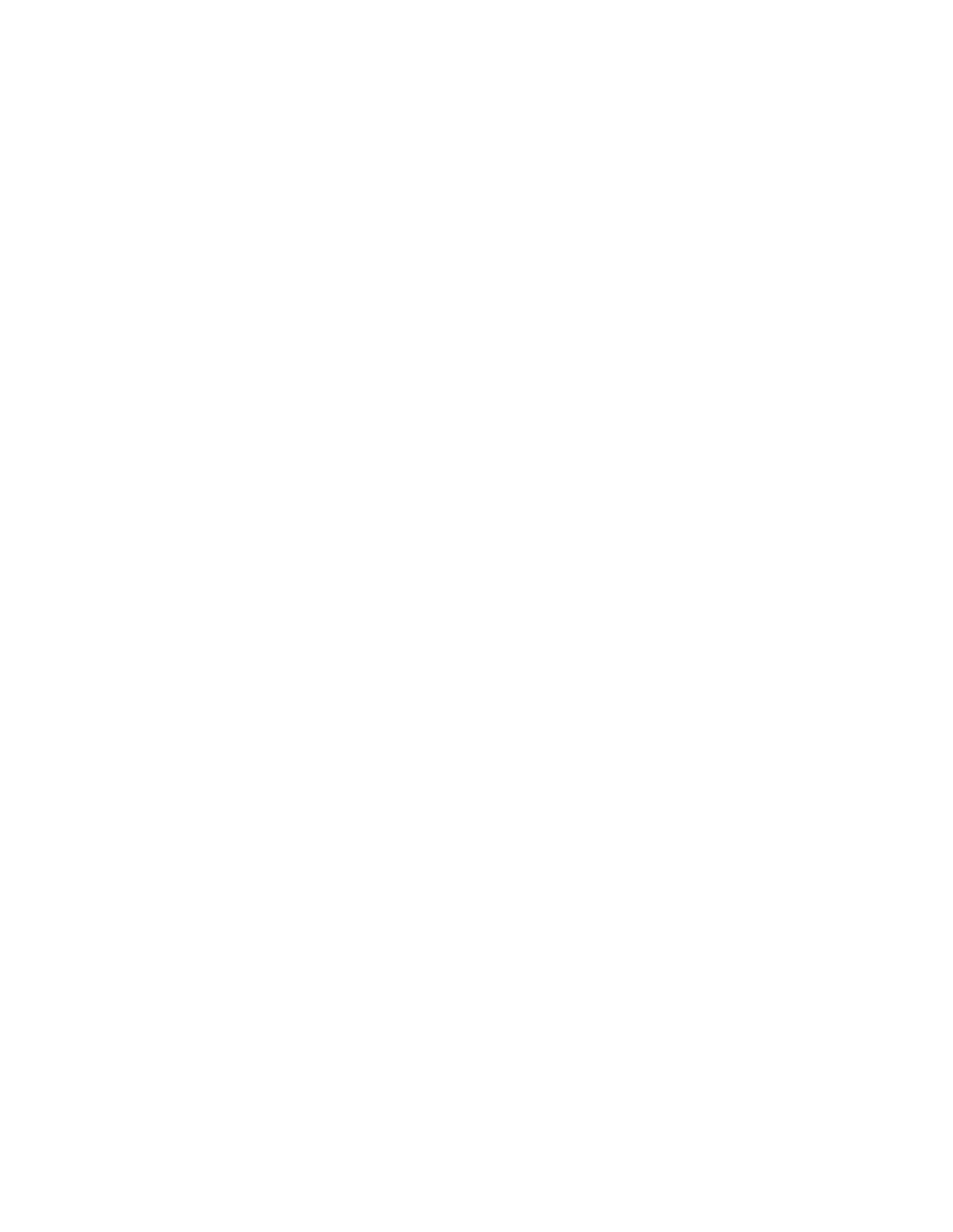#### **INTRODUCTION**

<span id="page-6-0"></span>At the request of the Barnstable County Commissioners, the Division of Local Services Financial Management Resource Bureau completed this financial policy and management review. To assess the county's financial management policies, practices, and procedures, we met with several county officials from the commissioners' office, including a commissioner, the administrator, human resources and payroll personnel, and with various officials from the finance department. We also examined various documents, including the county home rule charter, budget documents, financial policies, annual reports, audit reports, and other financial records.

Barnstable County is one of the oldest counties in the United States and one of six remaining counties in Massachusetts. The Cape Cod Regional Government, known as Barnstable County, encompasses the 15 Cape communities of Bourne, Sandwich, Falmouth, Mashpee, Barnstable, Yarmouth, Harwich, Dennis, Brewster, Chatham, Orleans, Eastham, Wellfleet, Truro, and Provincetown. The county is known for its expansive coastline, beaches, and recreation activities, which forms its focus on regional issues and resources that impact coastal waters, environment, and public health. It has a service economy catering to both a large population of tourists and retirees while providing and maintaining regional facilities including a courthouse and registry of deeds. Barnstable County also supports member communities with services such as procurement, information technology, and maintenance dredging.

The current government structure was established when the Governor executed the Barnstable County Home Rule Charter on July 16, 1988, and it was accepted by the member voters on November 8, 1988. Executive orders are implemented by a three-member board of county commissioners elected to four-year staggering terms. The commissioners' primary responsibilities include preparing the annual operating budget, providing oversight to county agencies and property, and appointing a county administrator. Legislative powers are vested in the assembly of delegates consisting of 15 members, one elected from each representative community. The delegates are responsible for adopting ordinances and authorizing the county's annual operating and capital budgets.

The county administrator, as the chief administrative officer, is responsible for the daily supervision of all department and regional agency operations, personnel administration, and contract negotiations. The administrator also compiles and submits the annual operating and capital budgets and prepares regular financial reports. The administrator is supported by human resources, payroll, communications, and assets and infrastructure management in the commissioners' office. The current county administrator was appointed in April 2021. Although new to this position, she successfully led the human services department for 13 years.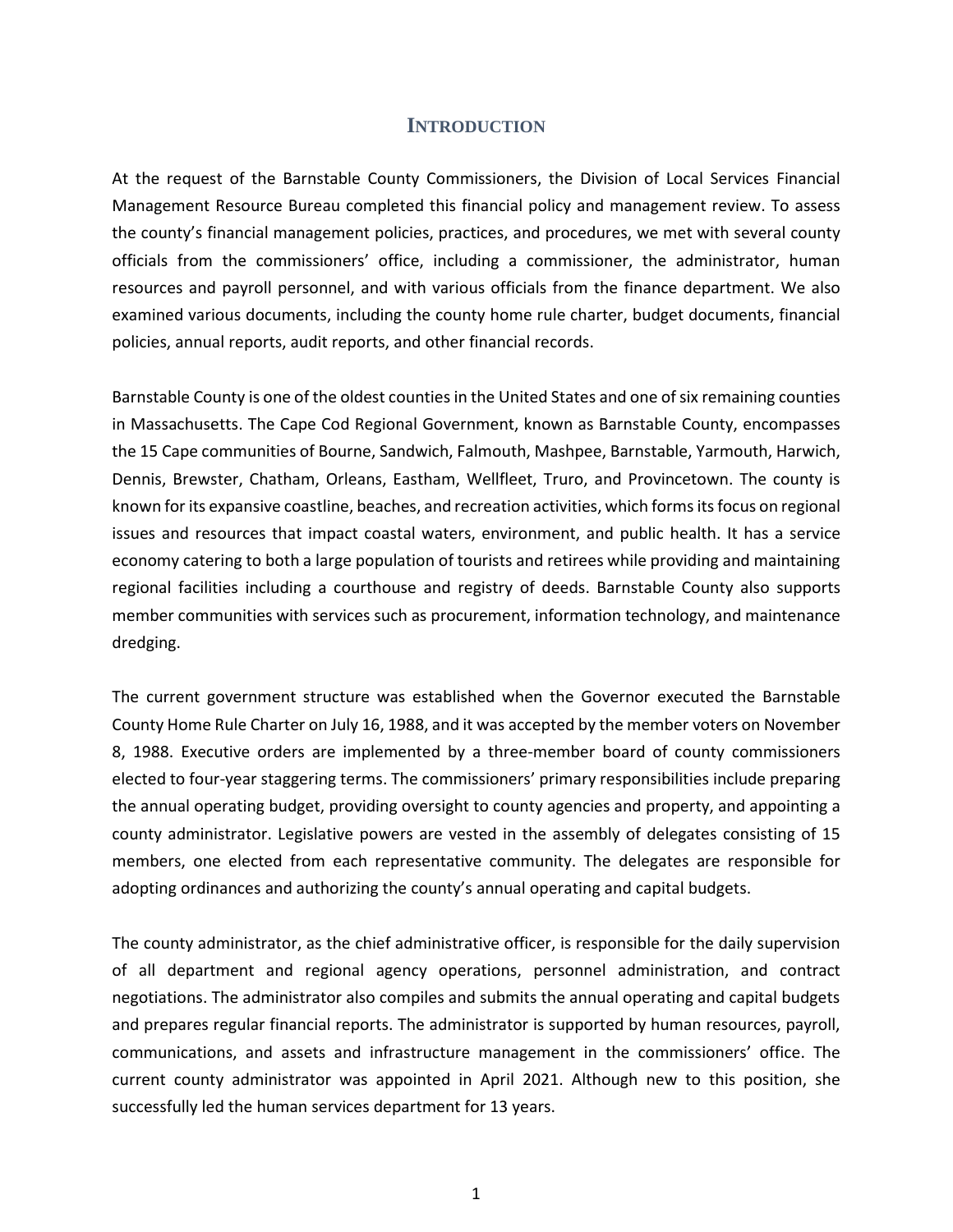The county treasurer serves as the finance director responsible for overseeing all financial affairs. Finance offices include a county accountant, assistant treasurer, chief procurement officer, and grant managers. The county appointed a finance director/treasurer in June 2019; however as of November 2021, finds itself in another period of transition while currently using the services of a retired Cape town administrator as the interim finance director/treasurer.

Barnstable has been able to successfully deliver regional services to its citizens and member towns, which are outlined in the table in the appendix. This was especially important over the last two years dealing with the COVID-19 pandemic. Additionally, the Cape Cod Commission, established by Special Act in 1989, is the regional planning, economic development, and regulatory agency for the county.

Barnstable County has a formal budget process that is being followed by the departments, funneled through the finance director to the administrator, then commissioners, and ultimately approved by the assembly of delegates. General expenses are funded through receipts from various tax assessments, fees, and charges, with the largest source derived through real estate transactions. Over 80% of the revenue is set by rates and formulas controlled by the Commonwealth, which limits the county's ability to raise revenue. Furthermore, excise taxes and registry revenues are greatly influenced by economic conditions and therefore are not expected to increase year over year. However, a growing demand for real estate on the Cape, along with conservative budgeting, has resulted in actual excise taxes exceeding budgeted amounts in seven of the last ten years. Other departmental revenue is derived from technology services provided to several towns, health department lab and sanitation inspection services, and miscellaneous fees and investment income.

As shown in the graphs below, for the FY2022 budget, county deeds excise taxes<sup>[1](#page-7-0)</sup> represent 52.4% and registry fees another 1[2](#page-7-1).2%. Remaining amounts include tax assessments to member towns<sup>2</sup> (17.6%), court rentals (9.1%), and departmental, investment income, reserves, and dredge indirect costs (8.6%). The county sets the lab, departmental, and service fees which represents approximately 5% of operating revenues. County expenses funded by general fund revenues include general administration (21.2%), facilities (13.1%), and services (46.6%). The remaining budget (19.1%) funds public safety training, employee benefits, debt service, and other miscellaneous expenses.

<span id="page-7-0"></span><sup>1</sup> Effective July 1, 2016 the excise tax rate in Barnstable County is \$6.48 per \$1,000, of which \$3.06 is remitted to the county and the remaining \$3.42 to the state.

<span id="page-7-1"></span> $<sup>2</sup>$  The county tax assessment is based on each municipality's equalized valuation as a share of the total county</sup> equalized valuation. The tax may be increased up to 2 ½% annually. Approximately one-half the total assessment is dedicated to funding the Cape Cod Commission.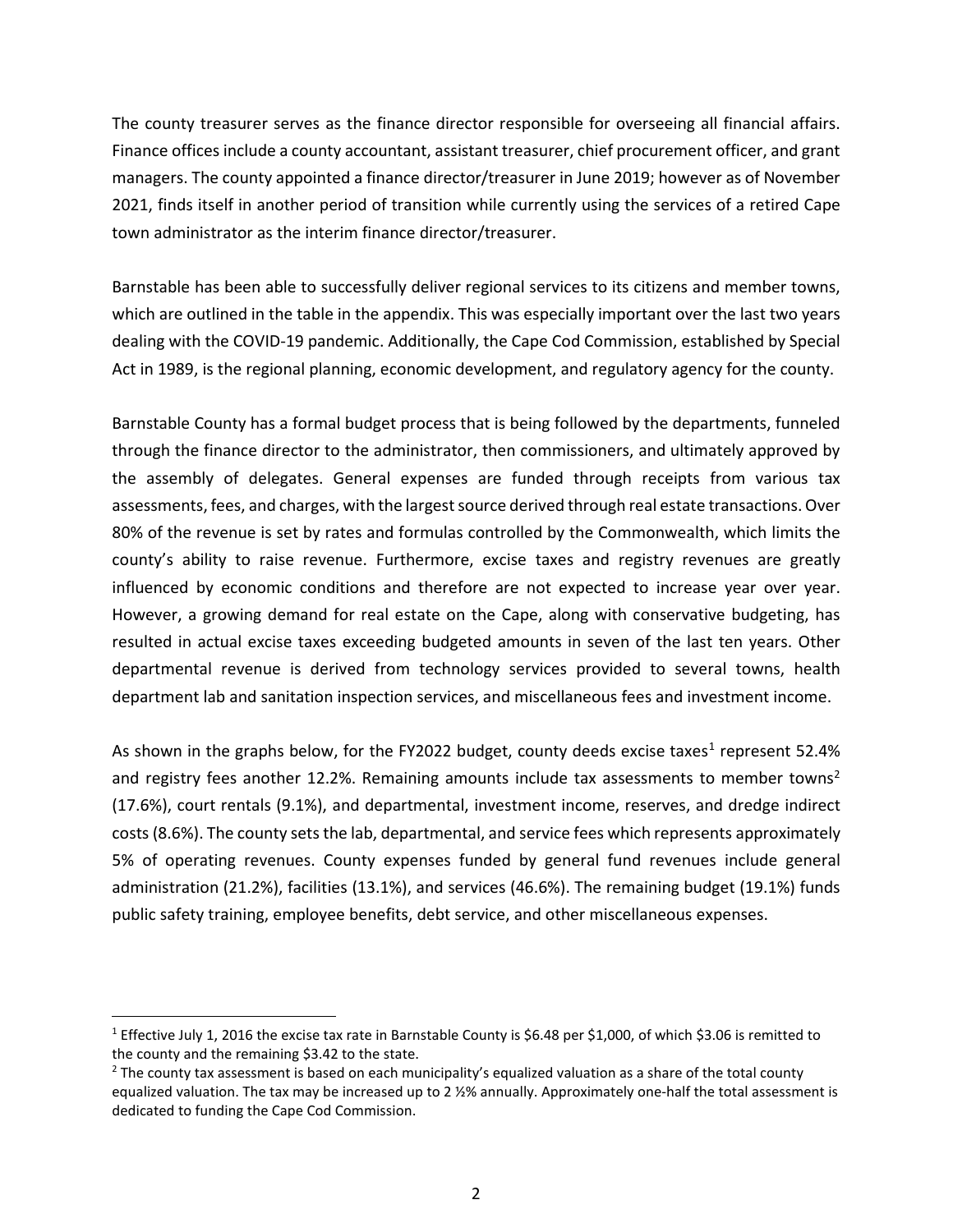#### FY2022 General Fund



Due to special legislation filed on behalf of Barnstable County, the FY2022 budget is the first budget in which the county is not responsible for funding the pension liability for the sheriff's department. The sheriff's office became a state-controlled agency in 2010, however the county retained responsibility for the unfunded liability. In FY2021, this expense was \$1.7M or 7.9% of the budget. Going forward, this expense will be funded through the state's portion of the deeds excise tax.

Separate from the general fund, Barnstable County has two additional operations, the Dredge enterprise fund and the Cape Cod Commission. Each is self-supporting with its own revenue sources, though still follows the same budget development with the same approval process.

A pivotal point in the financial operations occurred in August 2017 when the State Auditor's Office conducted a performance audit at the request of the commissioners. The audit examined leasing of the county's property, capital expenditure program, and non-payroll expenditures. The findings were consistent in all three areas: a lack of written policies, procedures, and internal controls. Of note for this report, the State Auditor's Office found that the county did not arrange proper financing for its capital projects. While authorized projects included provisions to issue debt to fund them, the county routinely funded the projects using appropriations from the annual operating budget in the general fund. This longstanding practice, beginning in 1996, resulted in unfinished capital projects and deficit project fund balances.

In September 2017, as the audit was being completed, the county took the first steps to address financing capital expenditures. It issued \$4,387,000 in general obligation bonds for 14 projects including building renovations, software licensing, equipment replacement, and dredging. For this issue, S&P Global Ratings assigned a long-term AA rating reflecting the county's strong regional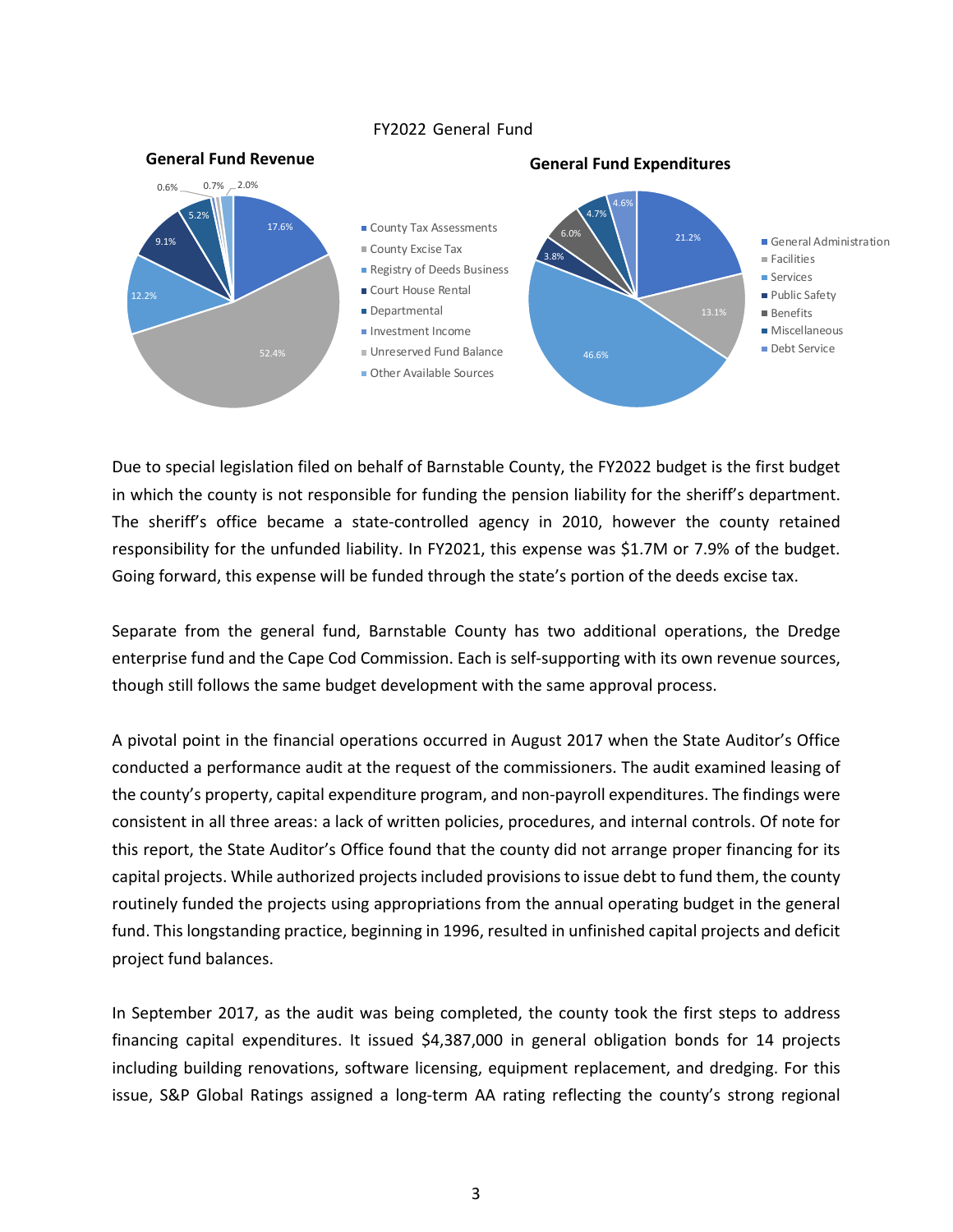economy, adequate management and budget performance, and strong budget flexibility and liquidity. Although the leasing and expenditures were not reviewed as part of the scope of this report, it was stated that in the period since the audit, these findings have also been addressed to various degrees with a combination of changing personnel, policies, and written procedures.

In October 2020, to further strengthen the county's overall finances, the assembly of delegates passed a series of ordinances establishing and funding three stabilization funds<sup>[3](#page-9-0)</sup>. The three funds include a general stabilization fund for any lawful purpose, a capital stabilization fund designated for future capital purposes, and an emergency stabilization fund for unforeseen emergencies. Transfers of \$1M from the unreserved fund balance were made to each fund.

Budget flexibility and liquidity are evidenced by the consistent growth in the unreserved fund balance and consistent excess revenue over expenditures as depicted below. Having followed prudent budgeting practices, the county was able to resolve existing financial issues by using \$6.8M of FY2020 fund balance to cover prior year capital project expenditure deficits. The remaining FY2020 unreserved fund balance of \$8.3M was still over 40% of the final FY2020 budget.



*Source: Barnstable County Annual Financial Statements*

Preliminary unaudited results for FY2021 show a sharp increase in fund balance. This is primarily due to the rise in collected county excise taxes associated with the current real estate boom throughout the Cape. Overall, general fund revenue reportedly exceeded the budget by \$8.5M or 140%. Expenditures for the year are reported at 90% of the budgeted amount, returning \$2.7M unspent to the fund balance.

<span id="page-9-0"></span><sup>3</sup> The ordinances follow M.G.L. c 40. § 5B which allows stabilization funds for town, cities, and districts.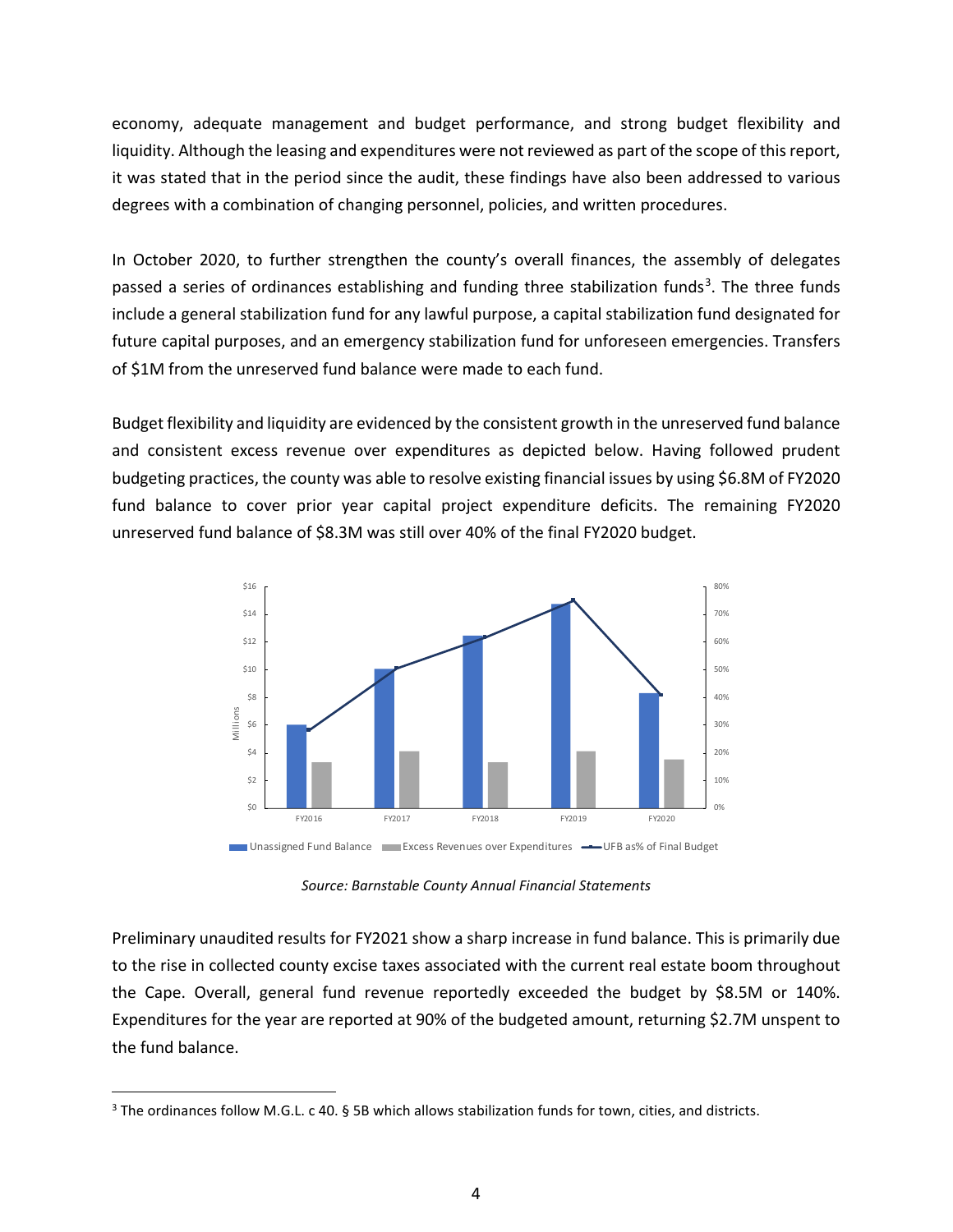Significant liabilities facing the county include funding its portion of the Barnstable County Retirement System, along with contributing to its Other Post Employee Benefits (OPEB) trust fund, which is set aside to meet the current and future liabilities of health insurance for the county's retirees and their dependents. Additionally, over the last several years the county has worked to remove chemicals from the water supply relating to the use of per- and polyfluoroalkyl substances (PFAS) at the Fire and Rescue Training Academy. The county settled a case with the Town of Barnstable agreeing to pay \$2.95 million over 20 years and agreed to reimburse the town for future operations and maintenance costs. More recently, the county issued another \$1.4M in a zero-interest loan for clean-up and capping of the contaminated site. Ongoing clean-up work will continue, possibly for several more years, to rid the soil of PFAS.

Over the past 18 months, the county faced numerous challenges as it navigated through the COVID-19 global pandemic, with an unknown financial landscape, required technology enhancements, and essential coordination and delivery of additional health services. Beyond impacts of the pandemic, Barnstable County is in a multiyear period of strengthening its fiscal stability and overall financial management practices. Supporting this effort includes:

- **Promoting a long-term county director to county administrator.**
- Codifying the administrator position to oversee the daily operations.
- **Holding routine, scheduled finance team and department head meetings**
- **IMPLEM** Implementing a detailed budget document that offers transparency and details of county government, its revenues and expenditures, and program offerings.
- **Establishing and funding three stabilization funds.**
- Issuing debt to finance and finalize lingering capital projects.
- **Prioritizing accounting procedures such as reconciling cash and monitoring account** balances.
- **Engaging a new independent audit firm.**
- Enhancing software including Bonfire Strategic Sourcing bidding software and Munis to improve efficiencies including general ledger, budgeting, purchasing, accounts payable, payroll, cash management and contract modules.
- Exploring new tracking software for the septic loan program and water quality testing.

The framework for financial stability is being laid at an opportune time as the county faces several challenges. On the personnel front, the county must select a finance director with the appropriate experience, leadership qualities, and communication skills to coordinate the financial team and activities. The next finance director should be able to foster a team environment to develop strategies to deal with all areas of governmental finance, including forecasting, budgeting, capital planning, as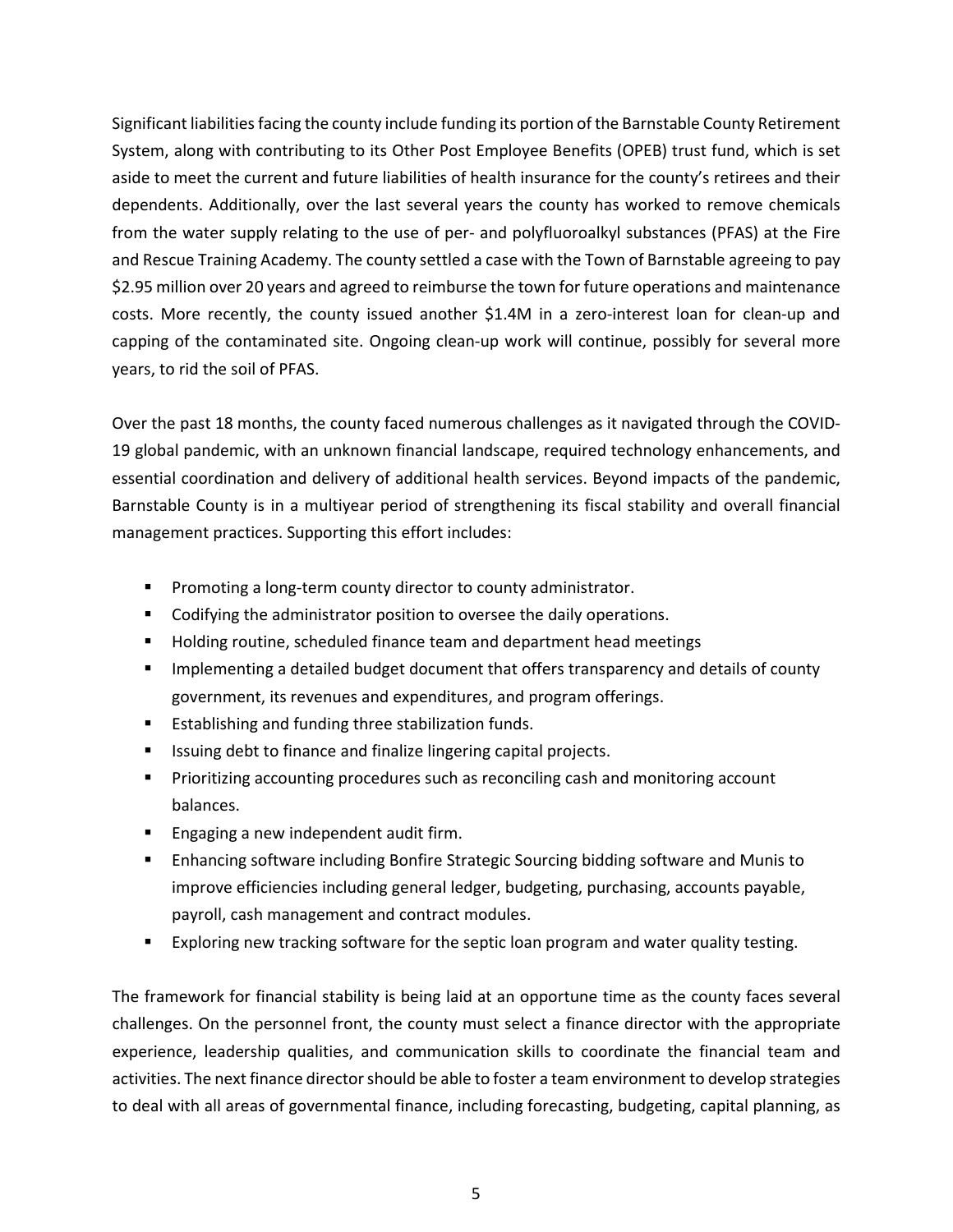well as meeting common goals and objectives, while ensuring proper practices and internal controls are in place.

Additionally, the county has significant capital planning and facility upgrade decisions related to the court houses, jail, and the new buildings for the Cape Cod Commission and Cape Cod Cooperative Extension. The county administrator is working on a COVID-19 reopening work plan and space assessment to determine the county's future of work model. Despite having Munis, a fully integrated financial management system, the county still uses several manual, paper-driven processes. Lastly, the ongoing PFAS chemical cleanup from the fire training academy continues to present financial and environmental issues. It will take a solid commitment and collaboration among delegates, commissioners, and county officials to provide solutions and help the county achieve its goal of serving the citizens of Barnstable County.

Moving forward, county officials are tasked with managing \$41.3M in American Rescue Plan Act (ARPA) funds in response to the COVID-19 public health emergency. Made up of 15 Cape Cod communities with varying needs, the county is exploring how best to use the ARPA funds. The county convened an internal working group to stay abreast of the ARPA information releases and to help navigate the intricacies of the federal rules and regulations. They developed a three-phase process to establish priorities, evaluate applications, fund approved projects, and monitor and report according to requirements. The county also engaged an independent accounting firm to oversee the process, monitor the guidelines, and ensure compliance with all the requirements of the ARPA legislation.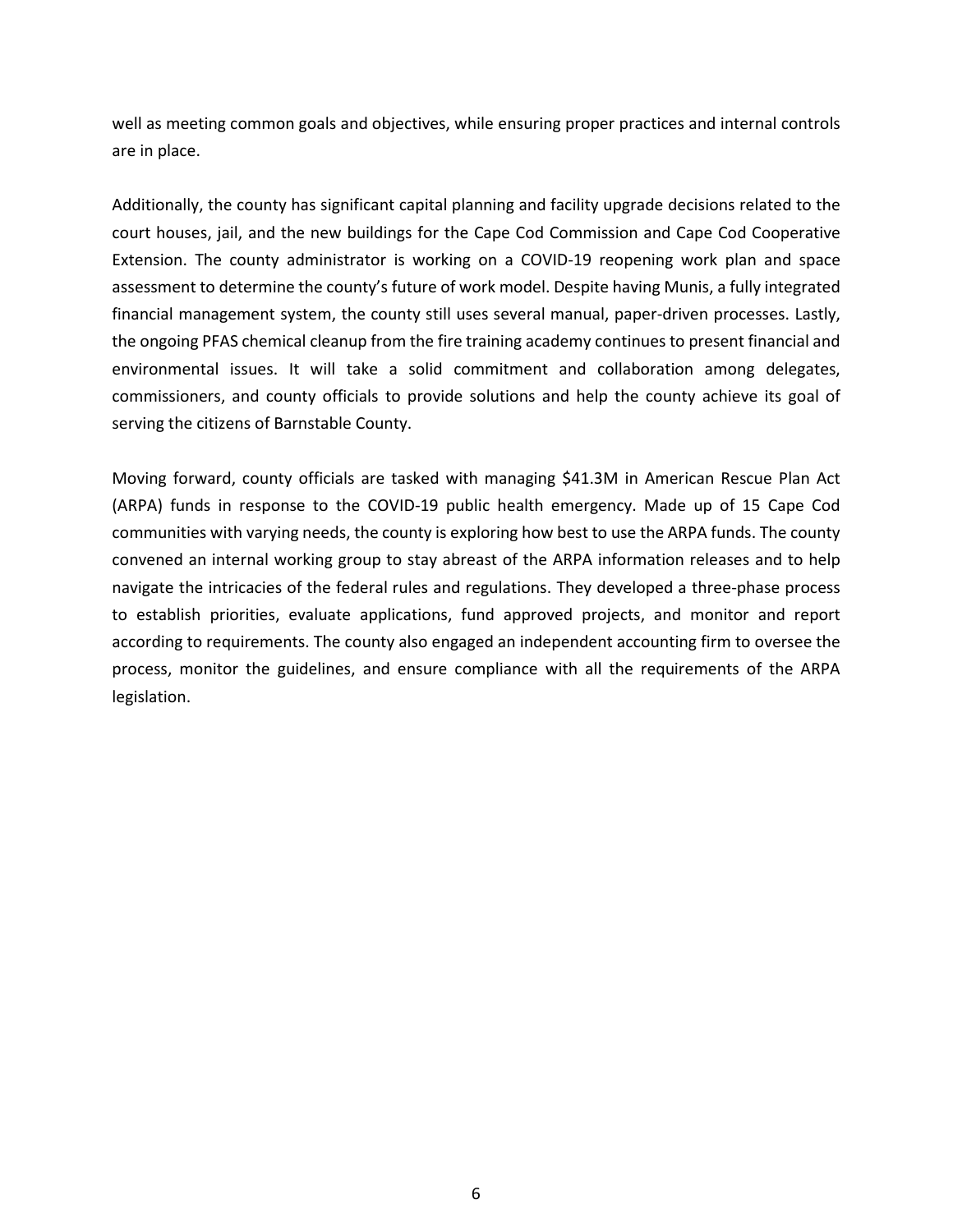## **FINANCIAL OBSERVATIONS**

## <span id="page-12-1"></span><span id="page-12-0"></span>**Adopt Financial Policies**

The county has a financial management policy document that was created in October 2015 outlining broad policy statements and goals. However, based on the lack of capital planning and debt management practices, and the recent establishment of stabilization funds without clear targets and funding sources, the policies are not providing the guidance required for strategic long-term financial management. As the county continues to implement best practices around budgeting and reporting, we recommend a review, update, adoption, and implementation of the planning policies. Policies should promote accountability, consistency, and transparency and provide direction for the accomplishment of specific goals. A strong financial policy also should be a foundational element of the county's system of internal controls for risk management. Additionally, policy goals should be realistic with thresholds that are obtainable and can be maintained.

Policies should detail the following:

- Applicability Name the parties responsible (e.g., positions, policy boards) in their statutory or functional capacities
- Scope Define the specific range of activities or objectives and encompass consensus budgetary goals for the county commissioners and assembly of delegates
- $\blacksquare$  Benchmarks State how the policy goals will be achieved and measured
- References Include guiding and regulatory documents such as state and federal laws, charter and ordinances, best practice materials from DLS, GFOA, and the Governmental Accounting Standards Board (GASB)

We highlight specific elements for three fundamental policies: Debt Management, Capital Planning, and Fund Balance and Financial Reserves. Samples of these, plus policies for Annual Budget, Forecasting, and Antifraud are provided after the appendix.

## **Debt Management**

Long-term debt is an appropriate, and within certain guidelines, the preferred source of financing for long-life assets and projects with cost thresholds that would otherwise be unaffordable to pursue in the near term. Municipal entities, including governmental subdivisions of a state, should establish a debt service ceiling to assure those expenses do not become detrimental to long-term fiscal conditions or squeeze out necessary operating expenses. Moreover, debt issuances should be planned for as a steady part of the budget.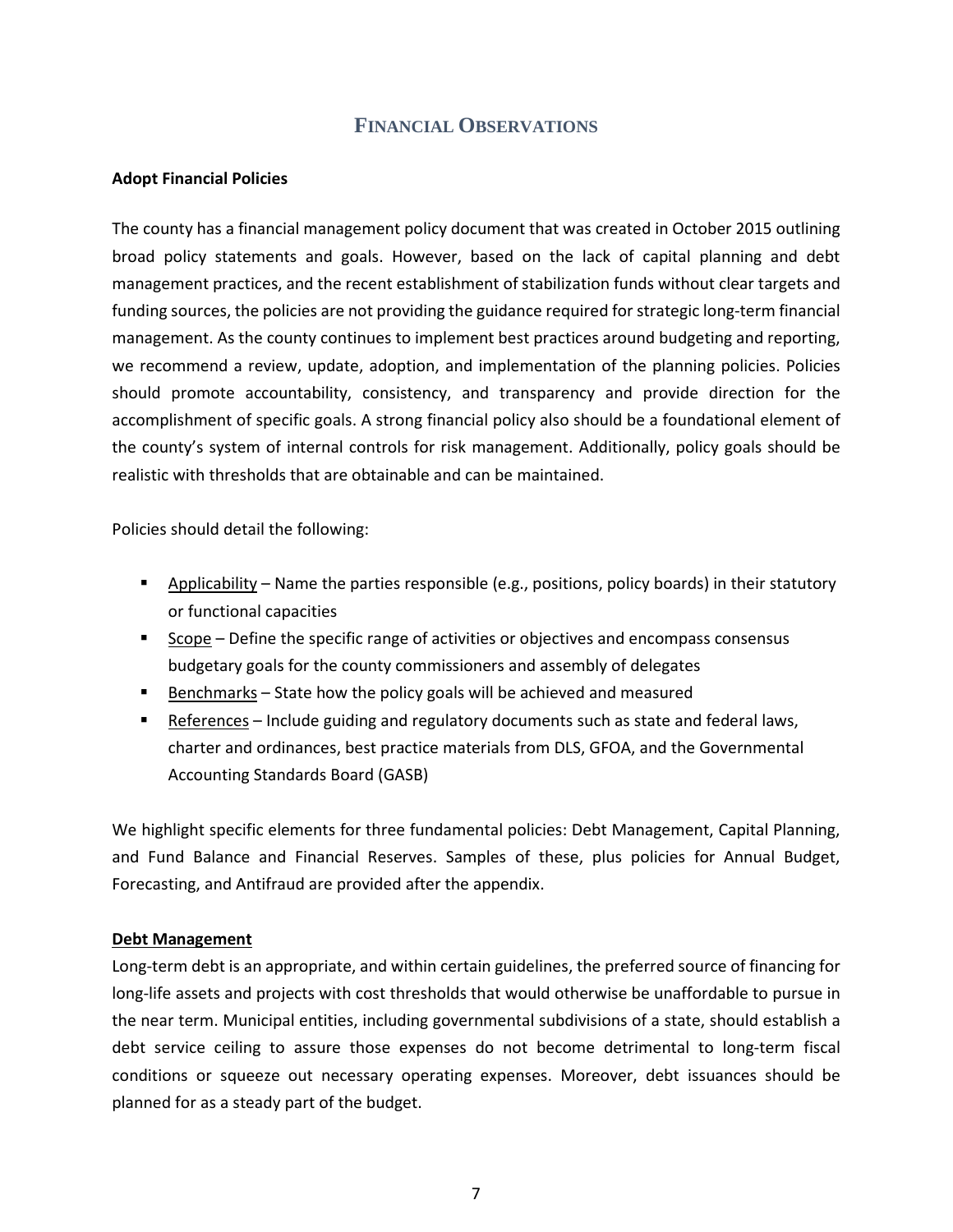To help make the county's capital funding more predictable and sustainable, the county commissioners should revise and adopt the debt policy with clear goals and objectives to set a debt service target range that can be achieved and maintained. Establishing the appropriate target can be determined using different metrics, or key debt ratios that are central to the policy. The most familiar of these is simply debt as percentage of general fund revenues, or more clearly, how much of the annual budget is being spent on current and future debt. Two additional metrics are the payout ratio and the fixed cost burden that addresses financial flexibility.

## 1. Debt Service vs. Revenue (Budget)

This key ratio measures debt affordability, or how much of the annual operating budget can be appropriated for existing and potential new debt service. This ratio is commonly used by rating agencies as a measure of capacity. The industry standard for the metric is between 5 and 10%, but a customary Massachusetts target is between 3 and 5%.



*Source: Barnstable County General Fund 10-Year View, FY2022 Budget*

## 2. Payout Ratio

This ratio measures how quickly the county retires its outstanding debt. A higher the payout ratio (or amortization rate) preserves the county's ability to borrow for future capital. The long-term debt payout ratio target is generally between 50 and 65% for a ten-year payout. The county's only current long-term obligation, issued in 2017, has a 15-year amortization.

## 3. Fixed Cost Burden

Another way to gauge affordability includes assessing overall financial flexibility using fixed costs as a percentage of the operating budget. Increasingly rating agencies are looking at the total fixed costs, which include pension and OPEB contributions and other current employee benefits, along with debt service. Keeping fixed costs below a 20 to 25% threshold is considered optimal. Fixed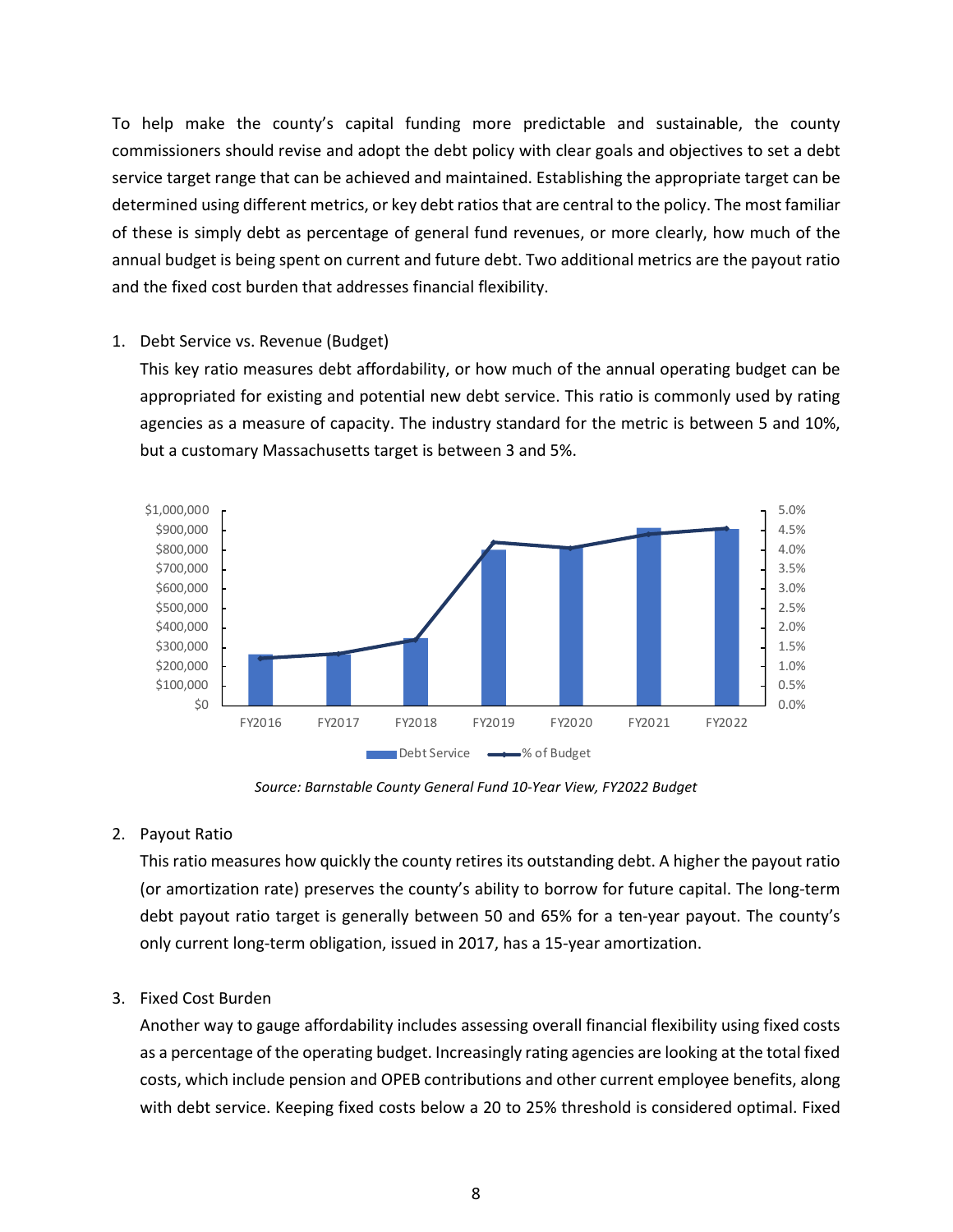|               | <b>Budget</b> | Debt<br>Service | County<br>Retirement | <b>Sheriff</b><br>Retirement | <b>OPEB</b> | Employee<br><b>Benefits</b> | Other<br>Insurances | <b>Total Fixed</b><br>Costs | $%$ of<br><b>Budget</b> |
|---------------|---------------|-----------------|----------------------|------------------------------|-------------|-----------------------------|---------------------|-----------------------------|-------------------------|
| FY2019        | 19,148,182    | 802,219         | 1,760,183            | 1,506,576                    | 850,000     | 2,722,499                   | 278.685             | 7,920,162                   | 41.36%                  |
| FY2020        | 20,094,317    | 815,322         | 1,629,676            | 1,573,185                    | 50,000      | 2,668,091                   | 288.245             | 7.024.519                   | 34.96%                  |
| <b>FY2021</b> | 20,637,791    | 913,209         | 1,870,171            | 1,672,340                    | 50,000      | 2,743,663                   | 331,441             | 7,580,824                   | 36.73%                  |
| FY2022        | 20,094,901    | 911,293         | 2,308,274            | $\overline{\phantom{a}}$     | 100,000     | 2,841,817                   | 301.220             | 6,462,604                   | 32.16%                  |

costs in excess of this amount can be considered outsized and have potential budgetary concerns and rating implications.

*Source: Barnstable County General Fund 10-Year View, FY2022 Budget*

Further, the policy should further dictate that the county will recapture for capital purposes the roll off of any maturing debt, either within a new debt issuance or else by appropriating the equivalent amounts to the capital stabilization fund, thereby providing a source for funding future debt service obligations without significant budgetary impact.

## **Capital Planning**

The county's home rule charter outlines a five-year capital improvement plan. Capital planning is further documented by a capital improvement program (CIP) that contains several policy statements and defines a capital improvement committee comprised of the county administrator, assistant county administrator, finance director, and chief procurement officer with responsibility for developing a multi-year capital program. While this is a good start, a comprehensive capital planning policy integrated with a debt management policy is recommended.

Included in the policy to structure the CIP, we recommend the accountant be charged to work with the department heads to develop and maintain a comprehensive capital inventory of all the county's assets. An effective capital improvement plan requires the implementation of an asset management program, including a detailed inventory of all county-owned structures, fleet, and other large, durable equipment. Without a proper record of what is on hand, it is difficult to develop a strategy for current and future capital needs. Asset management schedules should include dates of acquisition or last improvement, current condition, and estimated dates for replacement or expansion. When inventory schedules and capital requests are viewed together, county officials can address both the maintenance and care of existing assets as well as the replacement or purchase of new ones.

It is important that the capital plan detail estimated costs and proposed methods of financing, including assessments, fees and charges, state grants and programs, and debt. Looking forward, future capital needs and the impact additional debt will have on the key debt metrics should be included in the plan.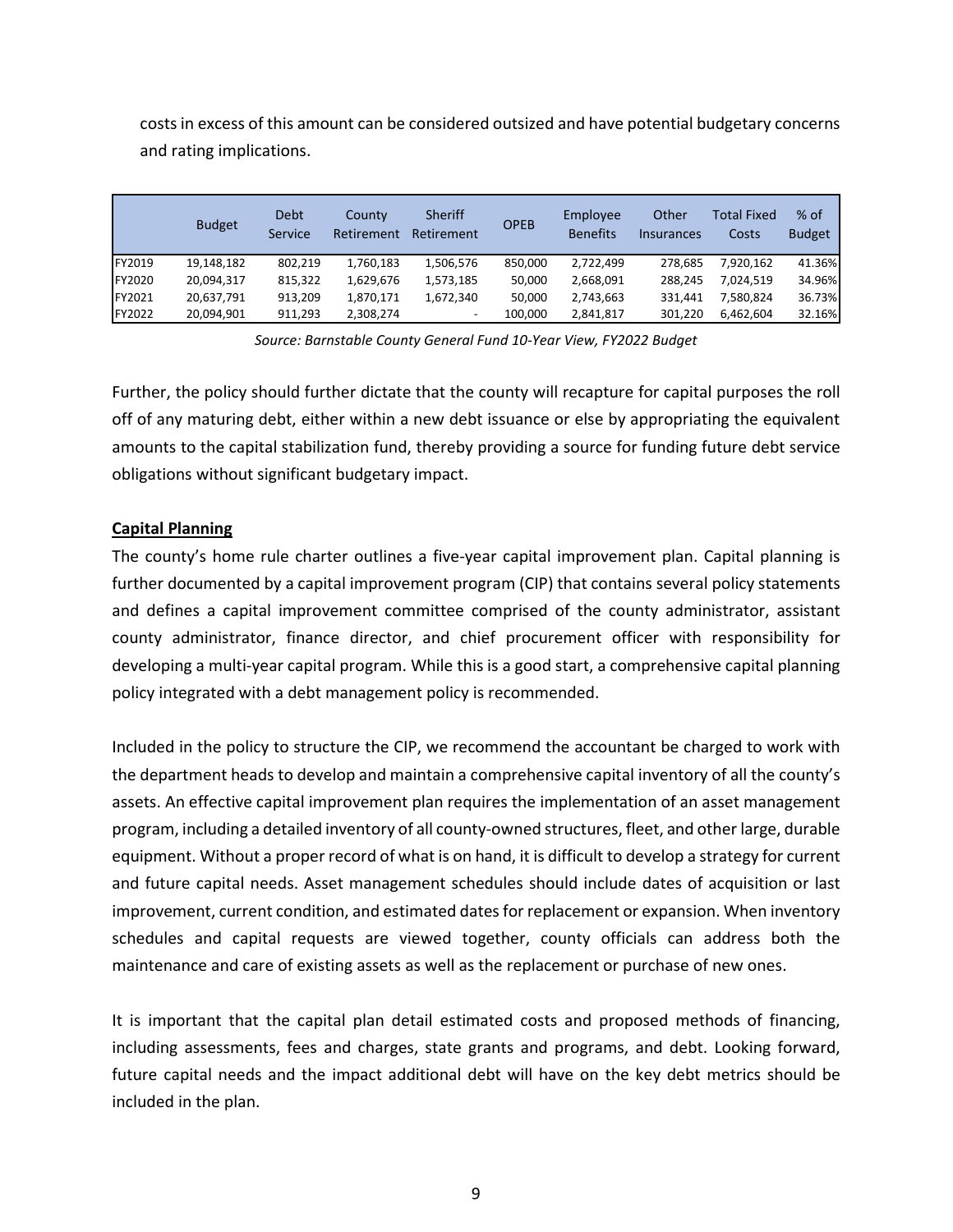#### **Fund Balance and Financial Reserves**

A fund balance policy should establish a target level for the unreserved fund balance and minimum levels for designated reserve funds. Reserve funds are critical to ensuring delivery of services, developing a reliable financing source for smaller, one-time capital or equipment related needs, and helping stabilize finances and maintain operations during difficult economic periods, due to either revenue shortfalls or unexpected expenditures. Determining the appropriate amount of reserves is based on the government's needs, risks, and volatility of revenue sources. The Government Finance Officer Association (GFOA) recommends governments, regardless of size, maintain a general fund unrestricted budgetary fund balance of no less than two months of operating revenues or expenditures, or 16.67%. This minimum standard also applies to any enterprise funds. For a meaningful fund balance policy, compliance with the reserve targets need to be met or exceeded and be expected to remain in compliance within the near-term.

When the county established the three stabilization funds (general, capital, and emergency) and appropriated \$1 million to each, the authorizing ordinance identified broad purposes for each of the funds. The county should adopt a corresponding policy clearly identifying purpose, fund balance levels and replenishment of funds. Fund balance levels should consider the predictability of revenues, volatility of expenditures, need for one-time expenses, and other program support. Revenue sources that are used to replenish reserves include nonrecurring revenues, budget surpluses, and year-end unexpended budgets.



Fund balance is one of the most important factors when rating agencies are evaluating a governmental entity. Ensuring a strong reserve position is critical in achieving and maintaining a high credit rating and thereby help reduce its long-term cost to fund major projects. The current county revenue growth due to registry transactions is an ideal time to build reservesand fund its unfunded OPEB liability. The expected reimbursement of retirement payments made to the Barnstable County Retirement Association on behalf of the former county sheriffs is another source of revenue to reserve.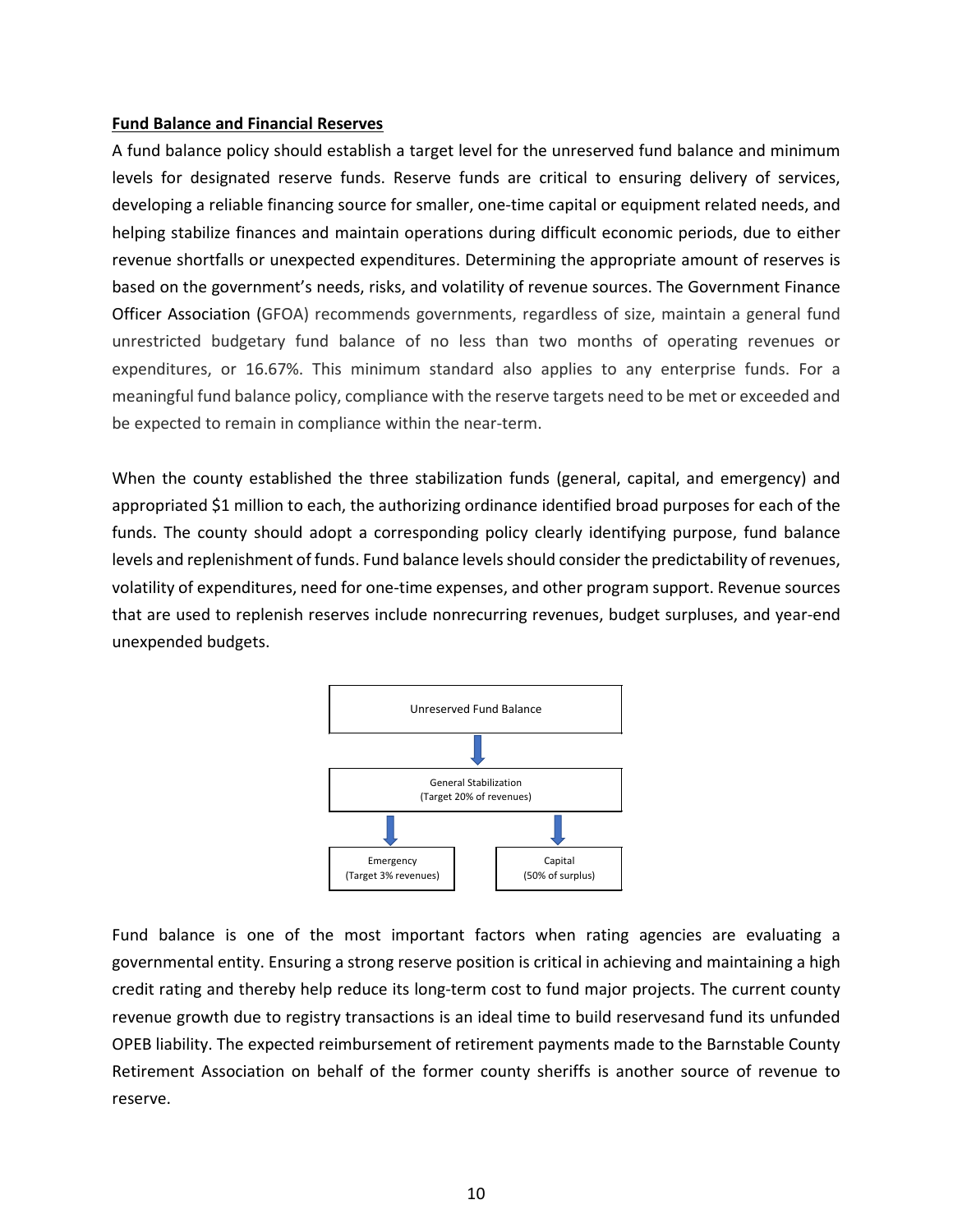On the contrary, an unrestricted fund balance in excess of the policy requirementshould be reviewed to determine the cause; either a one -time occurrence or due to a structural trend. If it is a trend, the county should consider a policy to address the excess. Nevertheless, an explanation of the fund balance, especially large variances, should be explained. In all cases, use of reserve funds should be prohibited as a funding source for ongoing recurring expenditures.

For an analytical analysis in determining the appropriate level of reserves. the GFOA offers a General [Fund Reserve Calculation Worksheet.](https://gfoaorg.cdn.prismic.io/gfoaorg/a922a480-599e-4e4f-bf5d-21b4f59b36eb_GF_Reserve_Calculation_Worksheet.xlsx) This tool is based on a risk analysis that considers factors such as extreme events, revenue stability, and expenditure volatility. Using a rating system from very important (5) to very unimportant (1) and adjusted for size, budget practices, and borrowing capacity, the score provides a reserve target level.

## <span id="page-16-0"></span>**Establish a Financial Audit Corrective Action Plan**

The charter requires an independent audit be performed annually on the county's finances by a certified public accounting firm. After several years with the same auditor, in FY2020 the county selected a new independent audit firm for a fresh perspective on its financial records. As part of the contract, the county should require a management letter and a presentation of the audit's results before the county commissioners and other policymakers. At the public meeting, the firm would review the financial management letter and identify areas of deficiency, if any. The auditors will also present recommendations for improvements in accounting procedures, internal controls, and other matters. Those in attendance will also have the opportunity to ask any questions regarding the audit. This approach presents an opportune forum to assess the county's financial position and hold financial team members accountable for their performance.

We further suggest the assembly of delegates assign the standing committee on finance audit review responsibilities. Committee members, independent of staff, would review the performance and independence of the audit firm and monitor the county's progress in formulating and implementing corrective action plans in response to issues raised in reports. Once or twice each year, the committee would report its findings to the full assembly, county commissioners, administrator, and finance director. Responsibility to formulate responses and implement action plans would fall to the finance director with the input of finance officers.

## <span id="page-16-1"></span>**Expand and Enhance Munis Utilization**

The county has integrated many applications of Munis by Tyler Technologies to help streamline operations and improve effectiveness. Rather than maintain separate applications for payroll,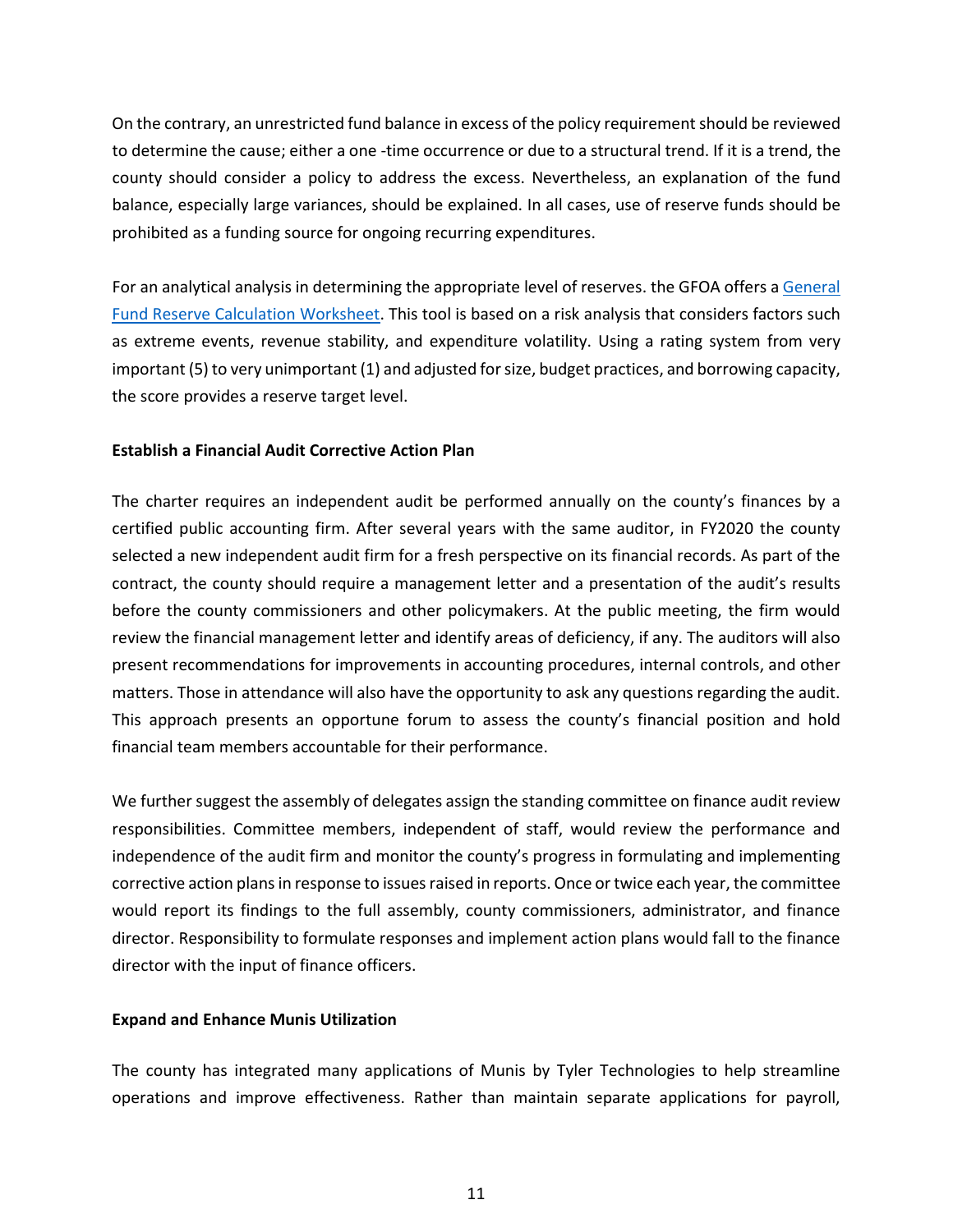contracts, and accounts payable, the county invested in Munis, which seamlessly integrates these functions to ultimately funnel data to the general ledger.

However, as with any software, it is only as useful as it is chosen to be used. As technology evolves, self-service is becoming more commonplace for routine activities, including governmental functions. The county is familiar with the Employee Self Service and Vendor Self Service modules, although neither is fully implemented and operational. Munis also offers Citizen Self Service. Many communities have successfully transitioned to these models to eliminate the inefficient process of multiple data entry points, check processing, and responding to routine vendor inquiries.

With Vendor Self Service, vendors manage their own account information, access purchase orders and contracts, request payment for invoices, and view 1099 data. Citizen Self Service is an interactive approach for the county to connect the public to services, applications, and payment transactions and history. Employee Self Service can be used to streamline the payroll process, further decentralizing payroll and eliminating paper timesheets and redundant data entry. It also as gives employees access to their personal and employment information, including historical payroll, time accrual, benefits, and tax forms.

All these options streamline processes and free up worktime for finance personnel. Additional modules to consider implementing or expanding are the asset management and fixed asset to strengthen the county's capital planning process, human resources including time and attendance to further enhance personnel reporting requirements, and cashbook and budgeting to improve ongoing activities.

## <span id="page-17-0"></span>**Develop Financial Planning Tools**

Financial planning tools like a formal five-year financial forecast integrated with a capital planning component are essential to guide a community's budget process by enabling them to evaluate the impact of various decisions and policy choices, identify challenges, and adequately represent the community's fiscal future.

The current budget document presents several years of historical revenue information along with two prior year's expenditure information as the basis for the current year budget. We recommend that the finance team, under the direction of the finance director, use this information to create a comprehensive multiyear forecast. A forecast will enable the county to promote long-term financial health and strategize for capital investment and service delivery by allowing for various budget scenarios. It allows for the evaluation of the effect of budget choices, including wage increases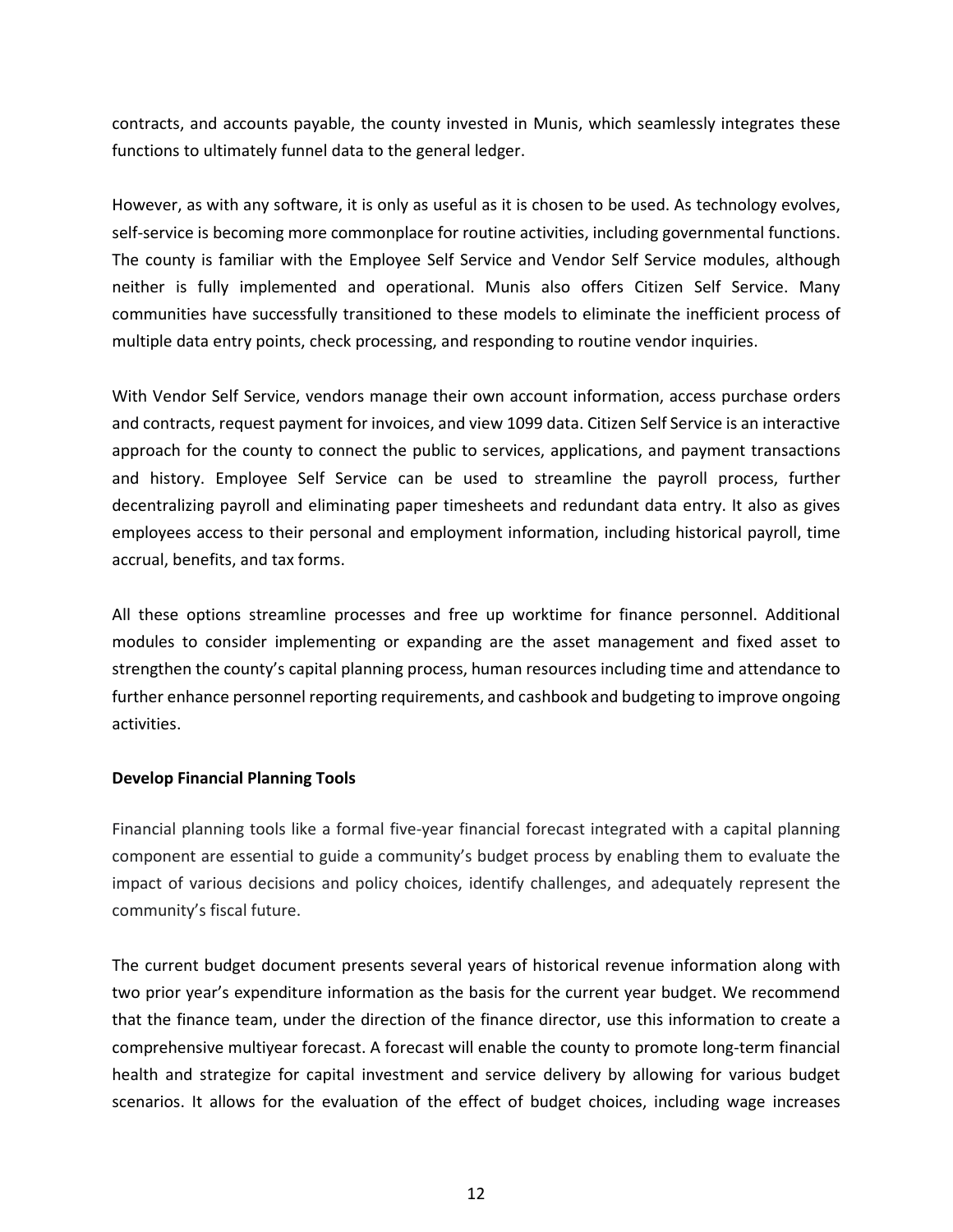offered via collective bargaining and the addition to or subtraction from existing services. A welldeveloped forecast has the potential to provide surety and stability even more so in times of economic uncertainty.

Capital targets helps local officials monitor capital spending and policy goals by providing a means to track annual and projected spending on maintenance, equipment, and infrastructure. Strategic decisions can be made by tracking current and projected cash capital and debt service funding targets for future budget years. It serves to identify and direct funds to reserves as debt within the levy matures. When integrated with the financial forecast, revenue projections are automatically updated as new information becomes available.

Sample forecasting and capital planning templates for cities and towns can be found on the DLS [website.](http://www.mass.gov/info-details/municipal-finance-tools-and-templates) These templates can be used as a guide to convert to the county's needs.

## <span id="page-18-0"></span>**Standardize Receipt Turnover**

Services provided by Barnstable County to member towns and citizens of Cape Cod such as IT, septic loan program, and water quality testing require the collection and turnover of receipts to the finance department. Any inconsistencies related to forms or procedures among the various programs in the collection and turnover of receipts can lead to incorrectly recorded ledger entries and misclassified revenues. There are no policies or procedures in place to guide the process resulting in turnovers occurring randomly without regard to amount.

We encourage the county to provide departments with a consistent process, due dates, and dollar thresholds. Most efficient for recording receipts is for each department to use the Munis Payment Entry module, printing a payment proof to deliver to the treasurer with the associated deposit. Short of that, all departments should complete a standard Schedule of Departmental Payments to the Treasurer (i.e., the turnover form), obtain the department head's signature on it, and make an additional copy. In either case, every listed receipt should tie back to a receipt book entry and to the receipt logs maintained by the department head. Departmental staff will deliver the turnover package in person and at no time may leave any unattended turnovers in the finance office or elsewhere.

## <span id="page-18-1"></span>**Review County Service Offerings and Fee Schedules**

Regional services offered to member towns consist of procurement, dredging, regional planning, water quality testing, septic loans, police and fire training, counseling, and information technology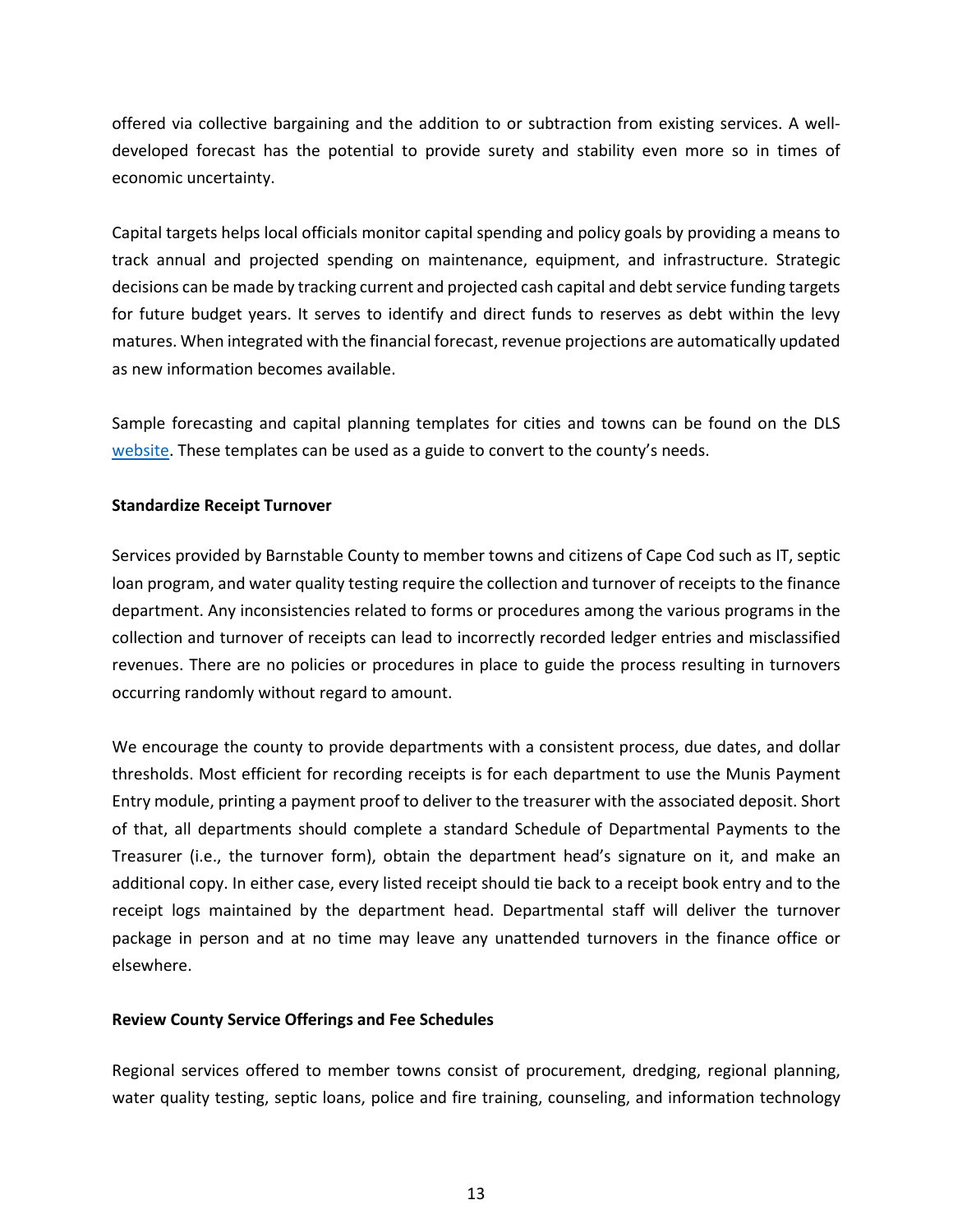(IT) support to name a few. The county should review these services with an eye on possible expansion, specifically in IT support and procurement.

Managing IT is a central component of modern-day municipal government. As technology advances, some Cape communities do not have sufficient investment in both time and resources to manage and maintain their computer infrastructure. Systems and protocols were tested throughout the COVID-19 pandemic which forced communities to address routine operations differently. Therefore, we encourage county officials to examine the IT department with an eye towards possible expansion to bring additional expertise to assist member communities with the ever-evolving IT challenges to maintain, trouble shoot, and secure their computer systems.

A single certified procurement officer handles all internal county procurement needs, as well as cooperative billing for county-wide services. Other activities include outreach to member communities for training on various procurement topics, expanding cooperative bidding, and providing general procurement assistance.

Procurement services must be both strategic and administrative to mitigate the risk of noncompliance with state laws, and like IT, is another area that is lacking in expertise across some Barnstable County towns. Procurement duties generally fall to a variety of individuals, administrators, finance directors, or accountants, with a range of training and proficiency. The county's procurement services and training offers an area to expand and broaden regional services across Cape Cod. Although additional staffing would be required, a larger regional service could ensure compliance with state laws, provide cost savings by aggregating overall volume and decreasing expenditures, and reduce the town time and resources needed for the bid process.

For all services, we suggest that the county annually analyze the fee structure for each program to ensure competitive and fair pricing. With limited revenue sources, the county must ensure its fee structure is reasonable to continue generating business and allow for the maintenance and upkeep of assets and facilities to provide quality services to Cape Cod communities.

## <span id="page-19-0"></span>**Seek Professional Development and Training**

Despite the positive strides Barnstable County has made in putting together competent and devoted financial and administrative teams, attracting new hires to municipal government can be a struggle. With new leadership and stability at the top, there is a lot of optimism throughout the county, regrettably, that does not stop vacancies due to retirements and other opportunities. It is essential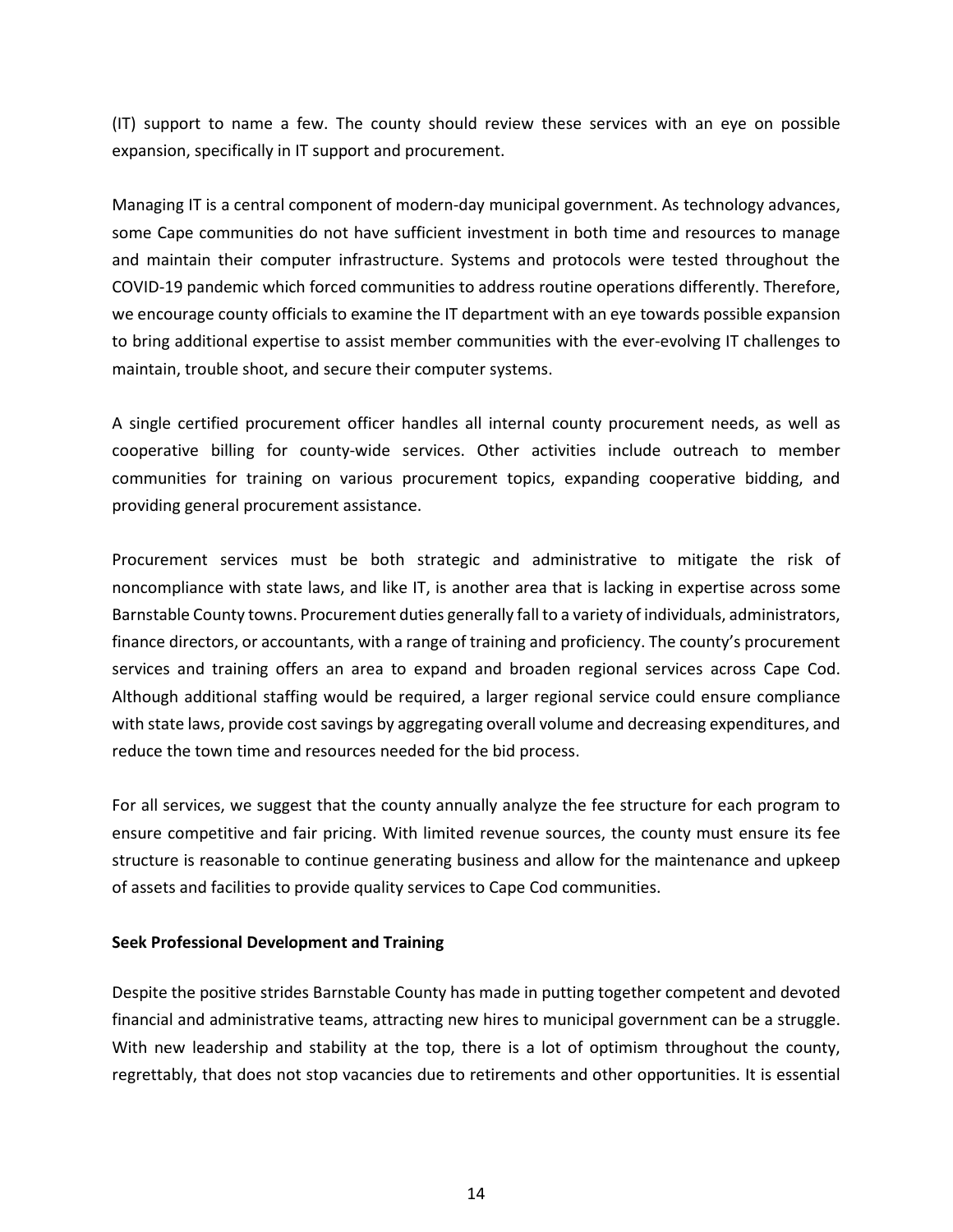that each role's core functions and legal responsibilities are established through the position's job description, classification and grade, hours assigned, and documented procedures.

To develop employees in their current roles and prepare them for possible future positions within the organization, we recommend that the county develop a proactive and systematic approach to professional development and training for the finance team and finance-related committees and subcommittees. By investing time, energy and funds into employee development, the finance team can improve customer service, create efficiencies through appropriate delegation, and assure smooth succession planning. Expanding training to related committees fosters a team approach in and with various offices by establishing an understanding of their responsibilities and interrelationships.

Department heads should meet with employees individually to discuss the breadth of their skills and identify any gaps in an employee's knowledge. These meetings can ultimately serve as a foundational rung on a career ladder, marking progress throughout an employee's continuing educational development. The departments should also dedicate time to hands-on cross-training, especially in critical areas like payroll processing and interdepartmental reconciliations.

Furthermore, we recommend the county support attendance at conferences and trainings provided by the associated professional organizations (i.e., Massachusetts Collectors and Treasurers Association, Massachusetts Accountants and Auditors Association, and their regional counterparts). Likewise, we encourage attendance at general trainings sponsored by the Massachusetts Municipal Association. Training provided by DLS, including online resources available in the [Municipal Finance](https://www.mass.gov/lists/municipal-finance-training-and-resource-center)  [Training and Resource Center](https://www.mass.gov/lists/municipal-finance-training-and-resource-center) and events like the Municipal Law Seminars, are a valuable resource for all finance officials. By attending the meetings and trainings of these groups, staff can gain concrete, functional information, receive instruction on new best practices in their fields, and interact with and exchange practical tips with their local government counterparts.

## <span id="page-20-0"></span>**Enhance the County Website**

A comprehensive and easy to navigate up-to-date website generates public awareness, promotes confidence in government, and offers opportunities for greater citizen engagement. Barnstable County's website provides commissioner, assembly of delegates and staff contact information, departmental listings, affiliate organizations, online payments, internal and external community links, forms and applications, news, and announcements. However, we found the website to be sometimes outdated and one that could be better organized. Locating basic information is difficult with the Google search function going outside the county site for results and returning information not county related. The presentation of financial information, including budgets and financial statements is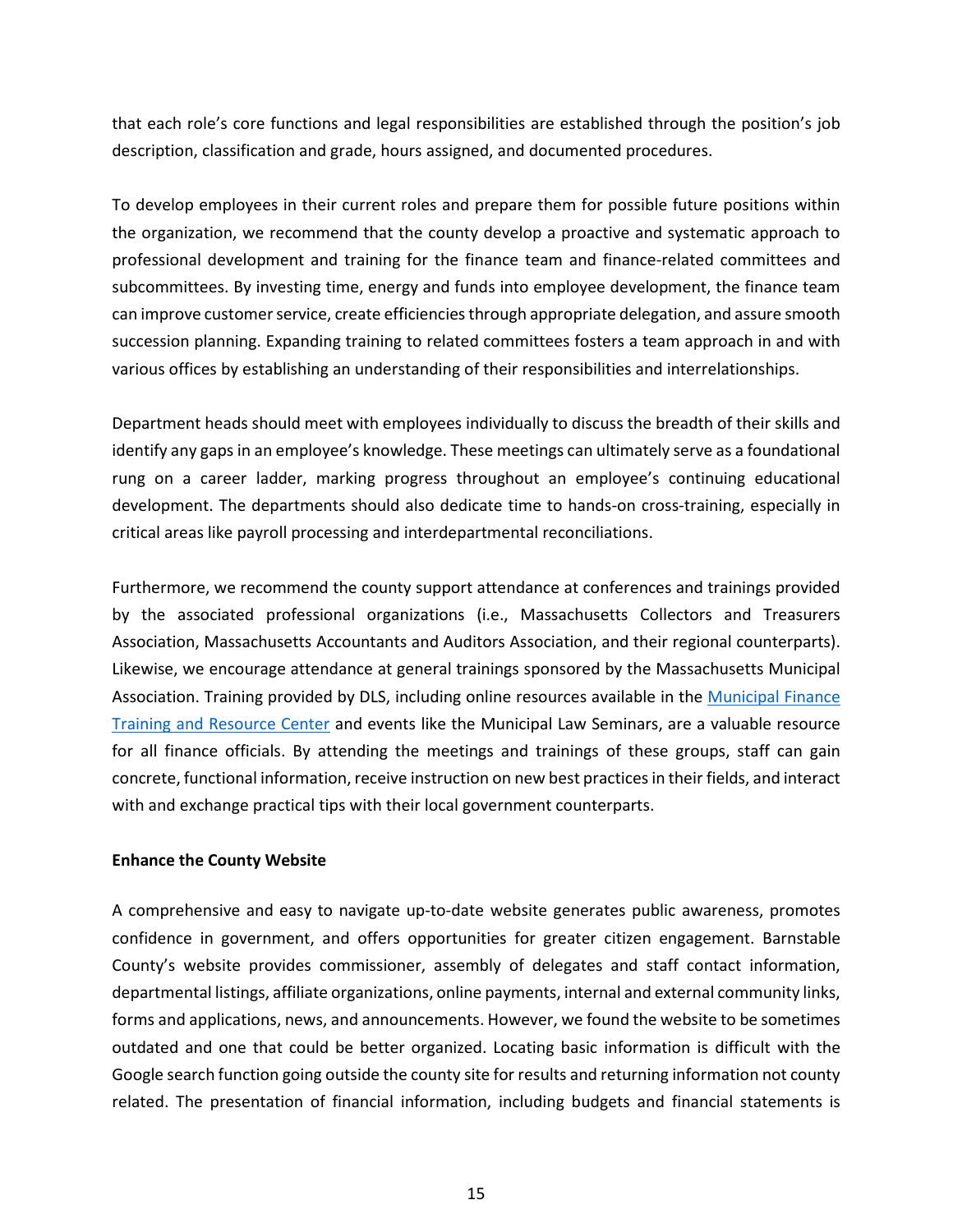inconsistent, with very little historical (meaning just a year or two ago) information available. Finding documents like the home rule charter, ordinances, and policies is difficult at best.

<span id="page-21-0"></span>Along with an updated website, we recommend that the county explore additional online tools to promote transparency, foster citizen engagement, and facilitate open data such as a financial dashboard and open checkbook visualization.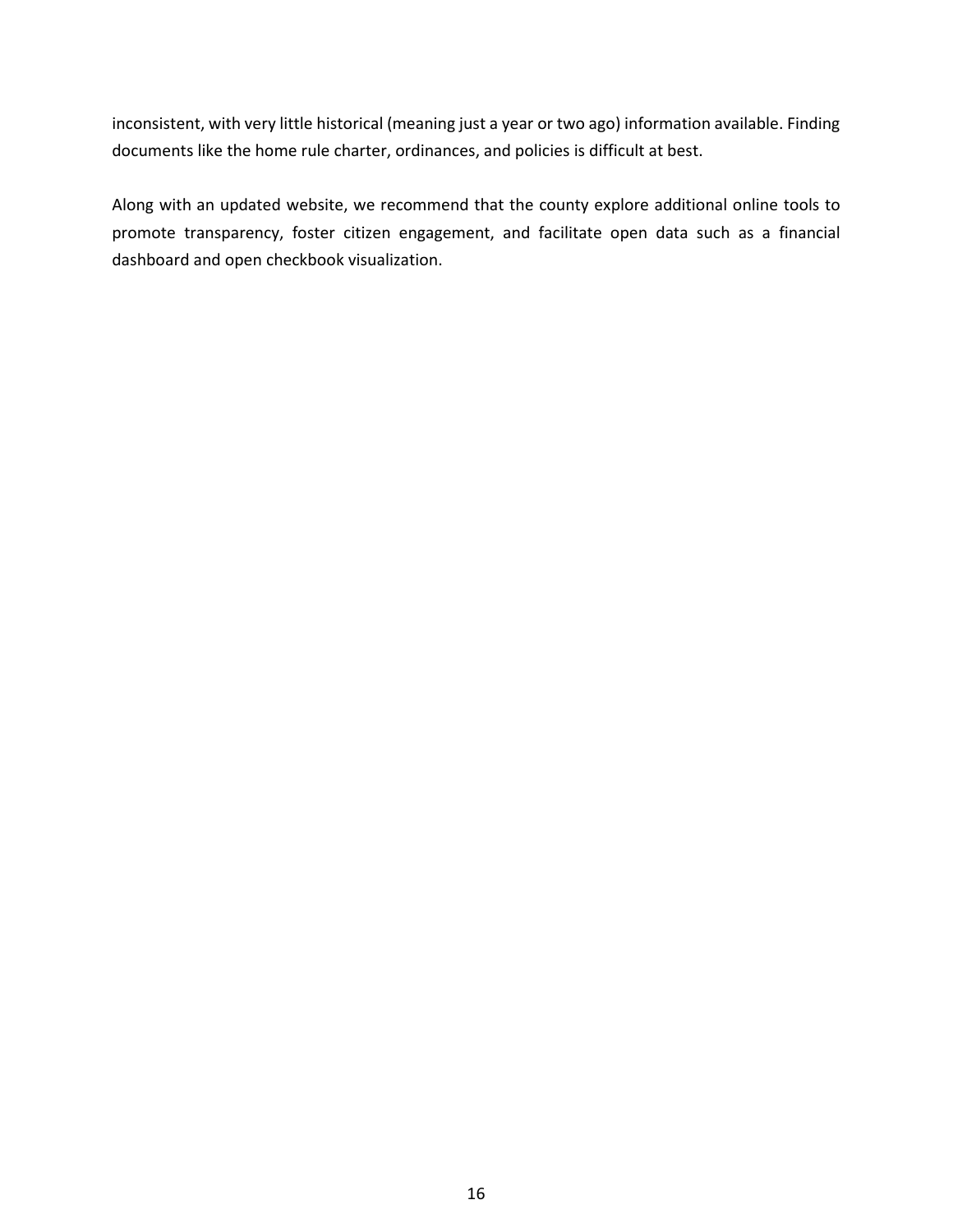## **ACKNOWLEDGMENTS**

#### **We spoke with the following individuals as part of this review:**

Mark Forest, County Commissioner Elizabeth Albert, Former County Administrator Stephen Tebo, Assets and Infrastructure Manager Justyna Marczak, Human Resources Director Nancy Cushing, Payroll and Benefits Coordinator Elizabeth Braccia, Director of Finance/Treasurer Stephen Amara, County Accountant/Deputy Director Kara Mahoney, Internal Auditor Jennifer Frates, Chief Procurement Officer William Traverse, IT Director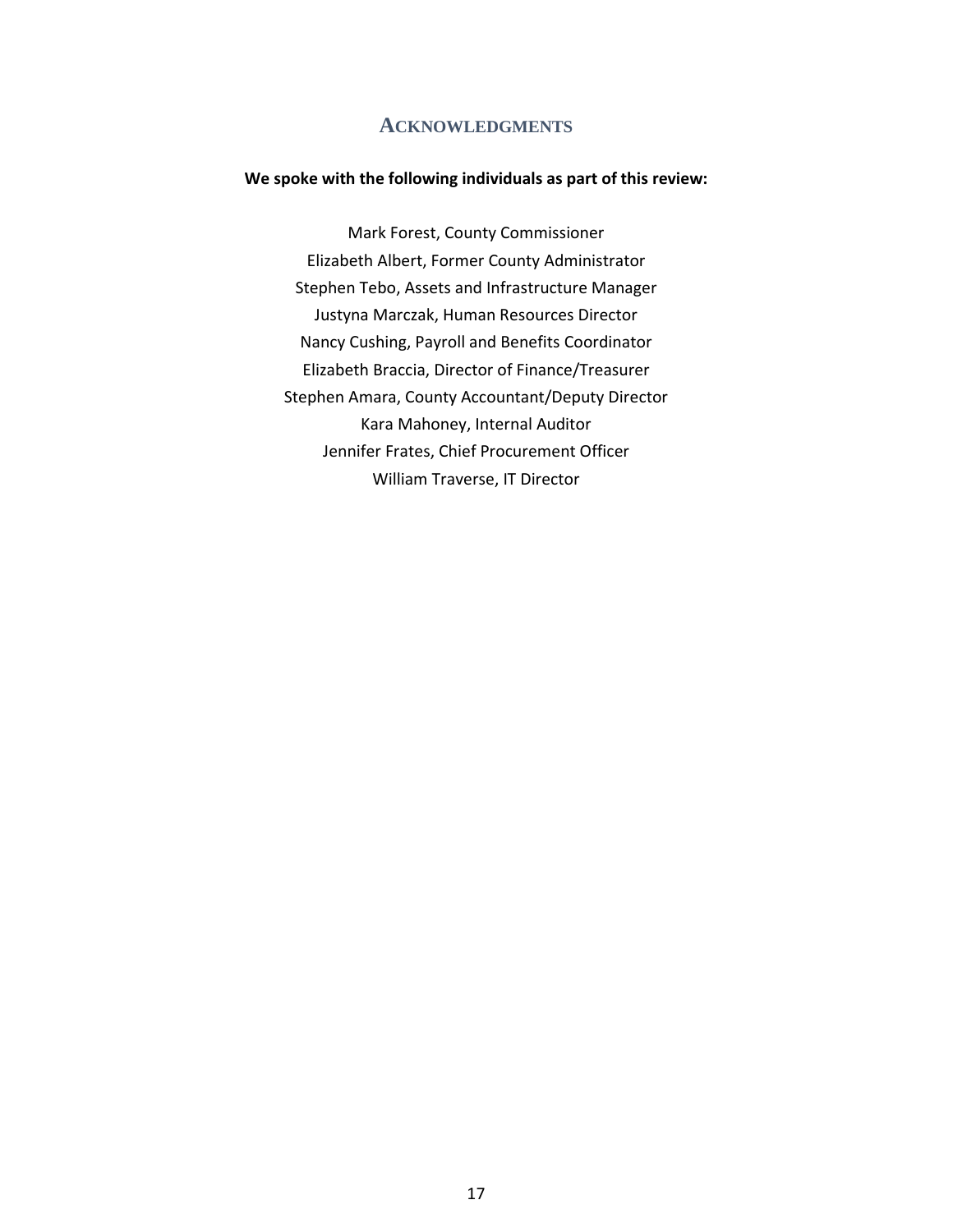# **APPENDIX**

# <span id="page-23-1"></span><span id="page-23-0"></span>**Regional Services**

| <b>Department</b>             | <b>Mission</b>                                        | <b>Programs</b>                                        |
|-------------------------------|-------------------------------------------------------|--------------------------------------------------------|
| Cape Cod Cooperative          | Improve well-being of youth, families, and            | Nutrition education<br>$\blacksquare$                  |
| Extension                     | communities;<br>and<br>enhance<br>conserve            | ٠<br>Plant management                                  |
|                               | natural<br>and<br>marine<br>resources;<br>and         | Marine resource development<br>٠                       |
|                               | strengthen agriculture and food systems               | Water quality<br>٠                                     |
|                               |                                                       | ٠<br>Pest management                                   |
|                               |                                                       | Flood prevention<br>$\blacksquare$                     |
|                               |                                                       | Soil samples<br>$\blacksquare$                         |
| Cape Cod Commission           | Protect the unique values and quality of life         | Planning<br>٠                                          |
|                               | on Cape Cod                                           | Regulatory<br>٠                                        |
|                               |                                                       | GIS<br>٠                                               |
|                               |                                                       | Transportation<br>$\blacksquare$                       |
|                               |                                                       | Economy<br>٠                                           |
| Children's Cove               | Provide compassionate, comprehensive,                 | $\blacksquare$<br>Assessing services                   |
|                               | and collaborative response services to child          | Forensic interview<br>٠                                |
|                               | abuse victims                                         | Mental health<br>$\blacksquare$                        |
|                               |                                                       | $\blacksquare$<br>Family advocacy                      |
|                               |                                                       | Medical<br>٠                                           |
| Health & Environment          | Promote a healthy Cape Cod                            | Water quality testing<br>٠                             |
|                               |                                                       | Health agent coalition<br>$\blacksquare$               |
|                               |                                                       | Composting<br>٠                                        |
|                               |                                                       | Medical reserve corps<br>$\blacksquare$                |
|                               |                                                       | Tobacco control<br>٠                                   |
|                               |                                                       | Septic loan program<br>٠                               |
|                               |                                                       | Hazardous materials<br>٠                               |
|                               |                                                       | Septic system test and tracking<br>٠                   |
|                               |                                                       | Public health nurse<br>$\blacksquare$                  |
| <b>Human Services</b>         | Plan, develop, and coordinate regional                | $\blacksquare$<br>Substance use                        |
|                               | solutions to health and human service                 | Homelessness<br>٠                                      |
|                               | issues such as opioid crisis and                      | Chronic disease<br>$\blacksquare$                      |
|                               | homelessness                                          |                                                        |
| Dredge                        | Offer dredge services at a reduced rate in            | ٠<br>Coastal dredging                                  |
|                               | all Cape coastal areas                                | Beach re-nourishment<br>٠                              |
| <b>Public Safety Training</b> | Support municipal fire and police                     | $\blacksquare$<br>Fire training                        |
|                               | departments through specialized regional              | Police academy<br>٠                                    |
|                               | training                                              | AmeriCorps<br>٠                                        |
| Information                   | Provide high quality advice and support in            | Hardware<br>٠                                          |
| Technology                    | technology and communications                         | Software<br>٠                                          |
|                               |                                                       | Communication<br>٠                                     |
|                               |                                                       | Technology improvements<br>٠                           |
|                               |                                                       | Support<br>٠<br>٠                                      |
|                               |                                                       | Training<br>٠                                          |
| Registry of Deeds             | Handles all property records for Barnstable           | Real property title<br>$\blacksquare$                  |
|                               | County                                                | Property transfers<br>Public records<br>$\blacksquare$ |
|                               |                                                       | $\blacksquare$                                         |
| <b>Purchasing Division</b>    | Maintain a centralized purchasing system of           | <b>Bid opportunities</b>                               |
|                               | goods and services for the county and<br>member towns | County contract pricing<br>٠                           |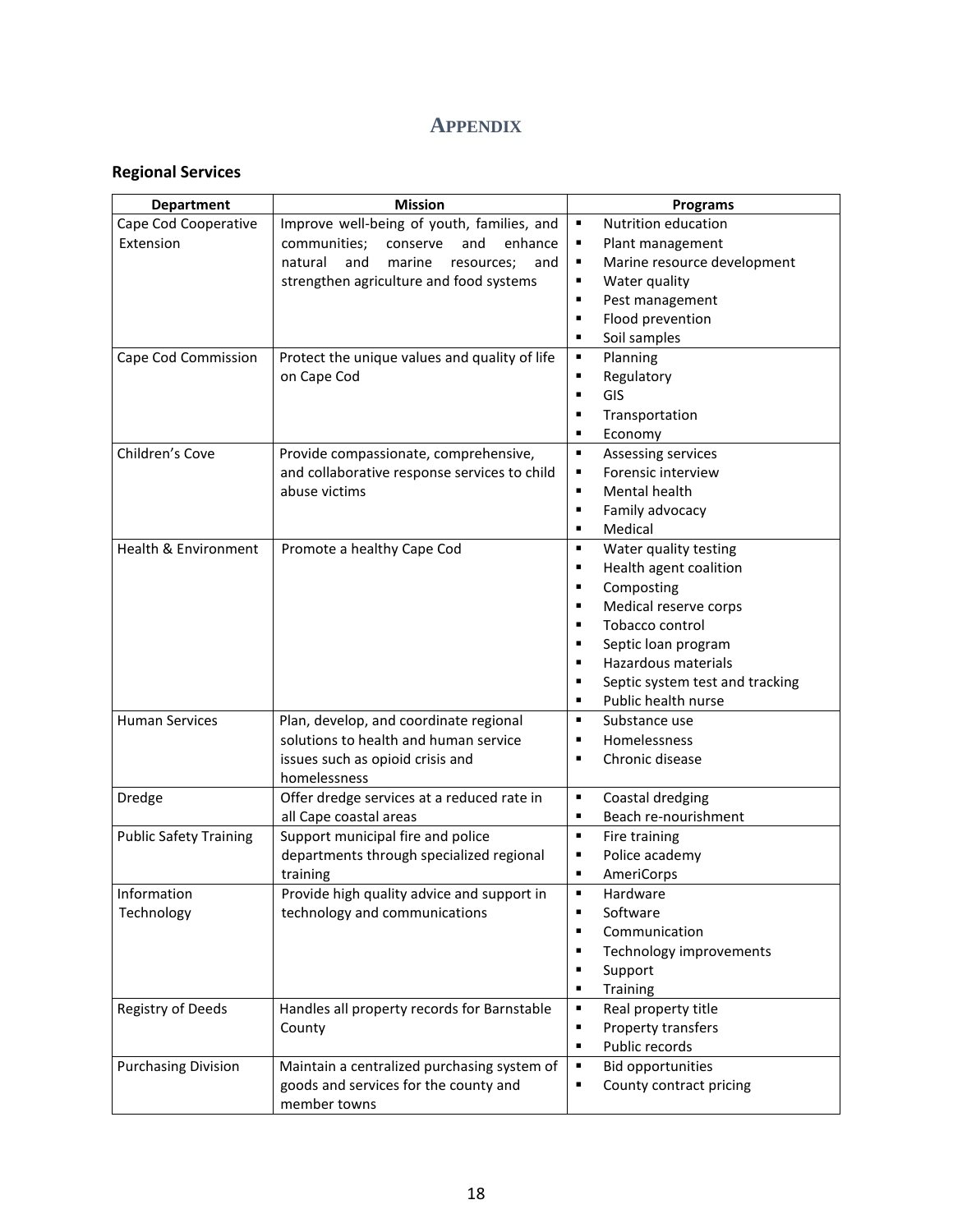# <span id="page-24-0"></span>**POLICY SAMPLES**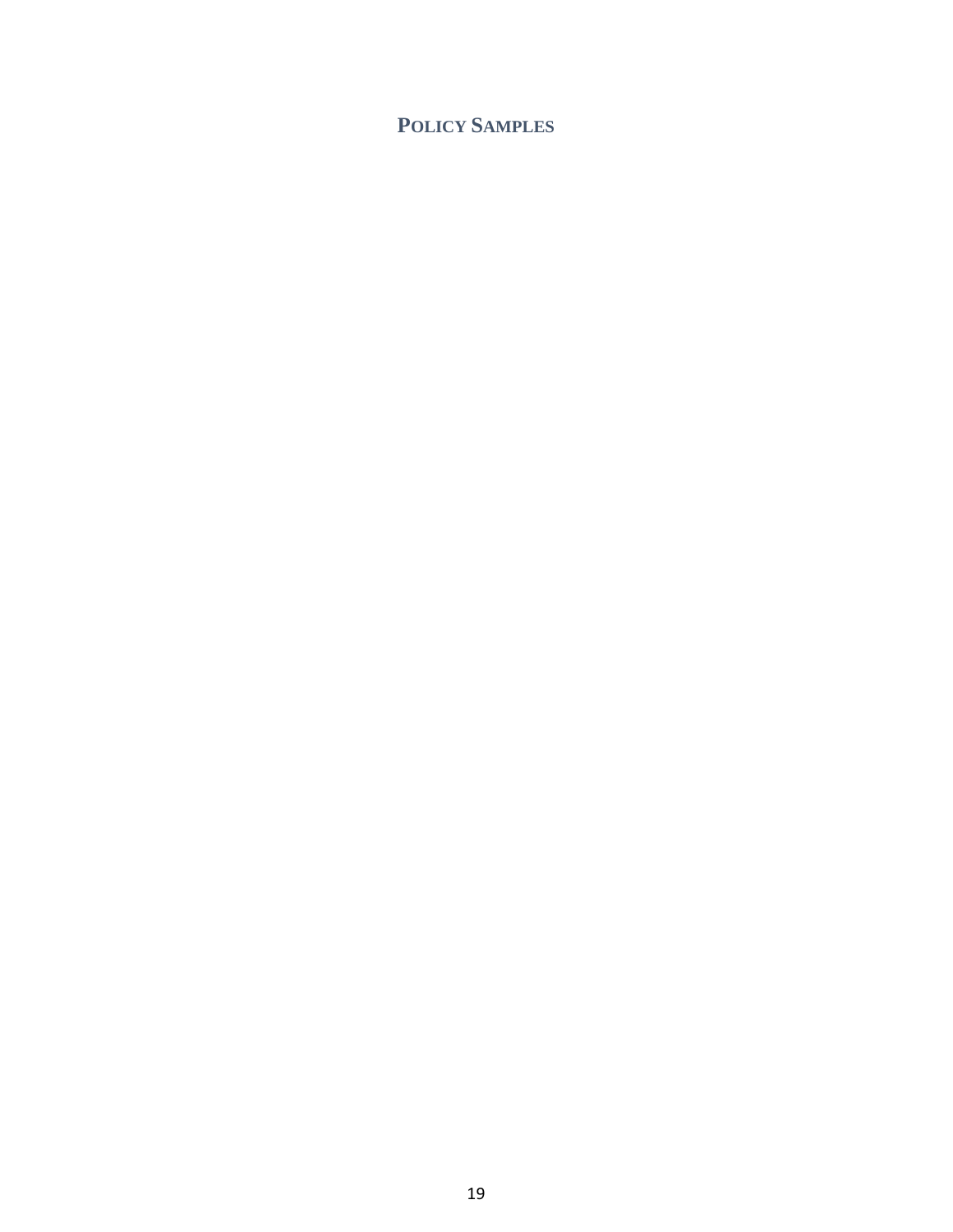# <span id="page-25-0"></span>**ANNUAL BUDGET**

## **INTRODUCTION**

The formulation of budgets is one of the most important financial activities the County undertakes each year. The operating and capital budgets are developed on an annual basis to provide a comprehensive plan to deliver services to residents, visitors, and businesses. These budgets align the resources with the policy, goals, mission, and vision of the County. This budget policy is intended to provide guidelines to assist in the formulation and consideration of broader implications of financial discussions and decisions, which ultimately assist in completing financial planning cycles that deliver the best value.

## **PURPOSE**

To promote transparency, procedural consistency, and fiscal sustainability, this policy establishes guidelines for developing, documenting, adopting, monitoring, and reporting the annual budget. As the County's central policy document, the budget prioritizes annual and longer-range objectives and is the means for turning strategic plans into fiscal reality. It constitutes a contract between the County and its member towns and residents, explaining how funds are to be raised and allocated for the delivery of services.

## **APPLICABILITY AND SCOPE**

| Applies to: | ٠ | County Administrator, County Commissioners and Assembly of Delegates in their<br>budget decision-making roles |
|-------------|---|---------------------------------------------------------------------------------------------------------------|
|             |   |                                                                                                               |
|             |   | Finance Director/Treasurer and Accountant's budget analysis and reporting duties                              |
|             |   | All department heads with spending authority                                                                  |
| Scope:      |   | Annual budget development, documentation, and adoption processes                                              |
|             |   | Ongoing budget monitoring processes                                                                           |
|             |   |                                                                                                               |

## **POLICY**

County officials will work together to prepare balanced operating and capital budgets for approval by the Assembly of Delegates. The creation of the budget will be guided by and reflect the Barnstable County Home Rule Charter and adopted financial planning policies. These provisions include procedures on the budget submission timeline, budget message, annual policy statement, budget presentation, and adoption.

Annual operating budgets shall be recommended to the Assembly of Delegates on a balanced basis, where operating revenues are used to fund operating expenditures. Where available, one-time or nonrecurring revenues that are not restricted by law, contract, or other provision will be used for nonrecurring commitments, such as addition to County reserve funds; mitigation of contingent liabilities; or supplemental capital costs. Budget amendments and transfers shall be made as authorized by the Assembly of Delegates, or as authorized by the Commissioners as is provided under Charter provisions.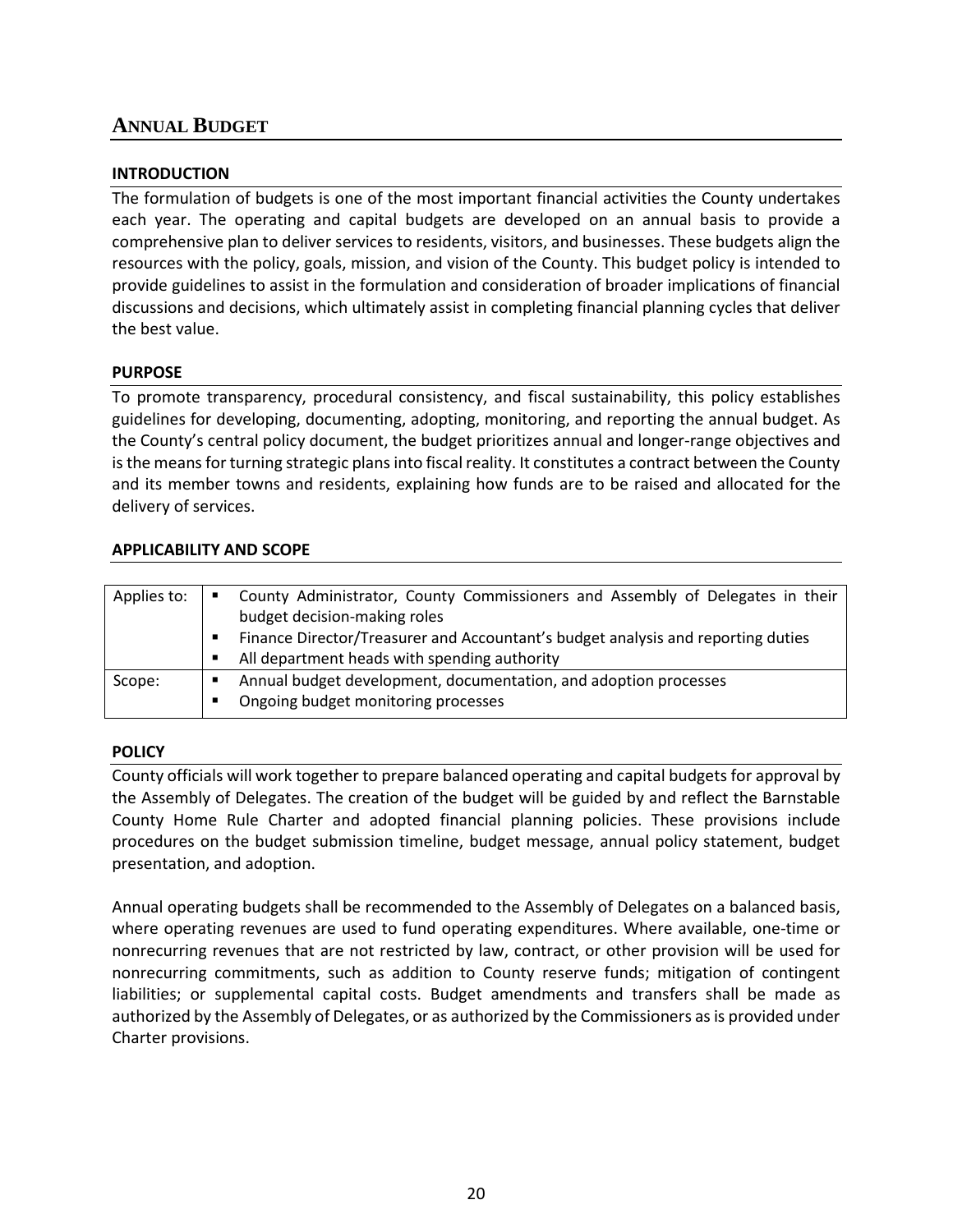The County will follow the provisions of the Charter regarding a Capital Improvement Plan. The Capital Budget will include the preparation of a 5-year capital improvement plan as well as timelines and a process for inclusion in the annual operating budget.

All parties applicable under this policy are expected to comply with the milestone deadlines in the annual budget calendar when they are set each year. As part of this, department heads will provide the Finance Director with all information needed for the creation of an informative budget document.

## A. Budget Goals

At minimum each year, the County's budget goals will include the following:

- General fund The goals for the general fund budget include preserving core services, fulfilling required mandates, and maintaining or enhancing the local quality of life, while also ensuring reserve levels that will allow flexibility to respond to changes in the economy and other unanticipated issues that could potentially affect the County's fiscal health.
- **Example 1** Capital investment  $-$  To pay for items in the capital plan, the County will strive to achieve and maintain the annual capital funding levels spelled out in the Capital Planning and Debt Management policies. Additionally, the County will plan to regularly fund, within departmental operating budgets, the maintenance costs for equipment, facilities, infrastructure, and other capital assets to maximize their useful lifespans.
- Business-type activities For the Cape Cod Commission and dredge enterprise fund budgets, the County will attempt to set user charges and fees sufficient to recover all their associated direct and indirect costs so as to avoid or minimize any general fund subsidies.
- B. Principles for Balanced and Sustainable Budgets

The Finance Director, at the direction of the County Administrator, will prepare an annual budget proposal for the approval of the County Commissioners and final adoption by the Assembly of Delegates. To assure the creation of a budget that is both balanced and sustainable for future years, the Finance Director and County Administrator will apply the following principles:

- 1. The County will strive to maintain a diversified and stable revenue system, as permitted by law, to shelter it from short-run fluctuations in any one revenue source. The revenue mix should combine elastic and inelastic revenue sources to minimize the effect of economic downturns.
- 2. Recurring revenues (e.g., Town assessments, Registry of Deeds estimated receipts, service fees and charges, state aid and transfers in from other funds established for recurring operating purposes) will be sufficient to support recurring expenditures (e.g., employee wages and benefits, ordinary maintenance and operating expenses, contracted costs, debt service).
- 3. The year-to-year increase of actual revenue from assessments to the member Towns shall not exceed 2.5%.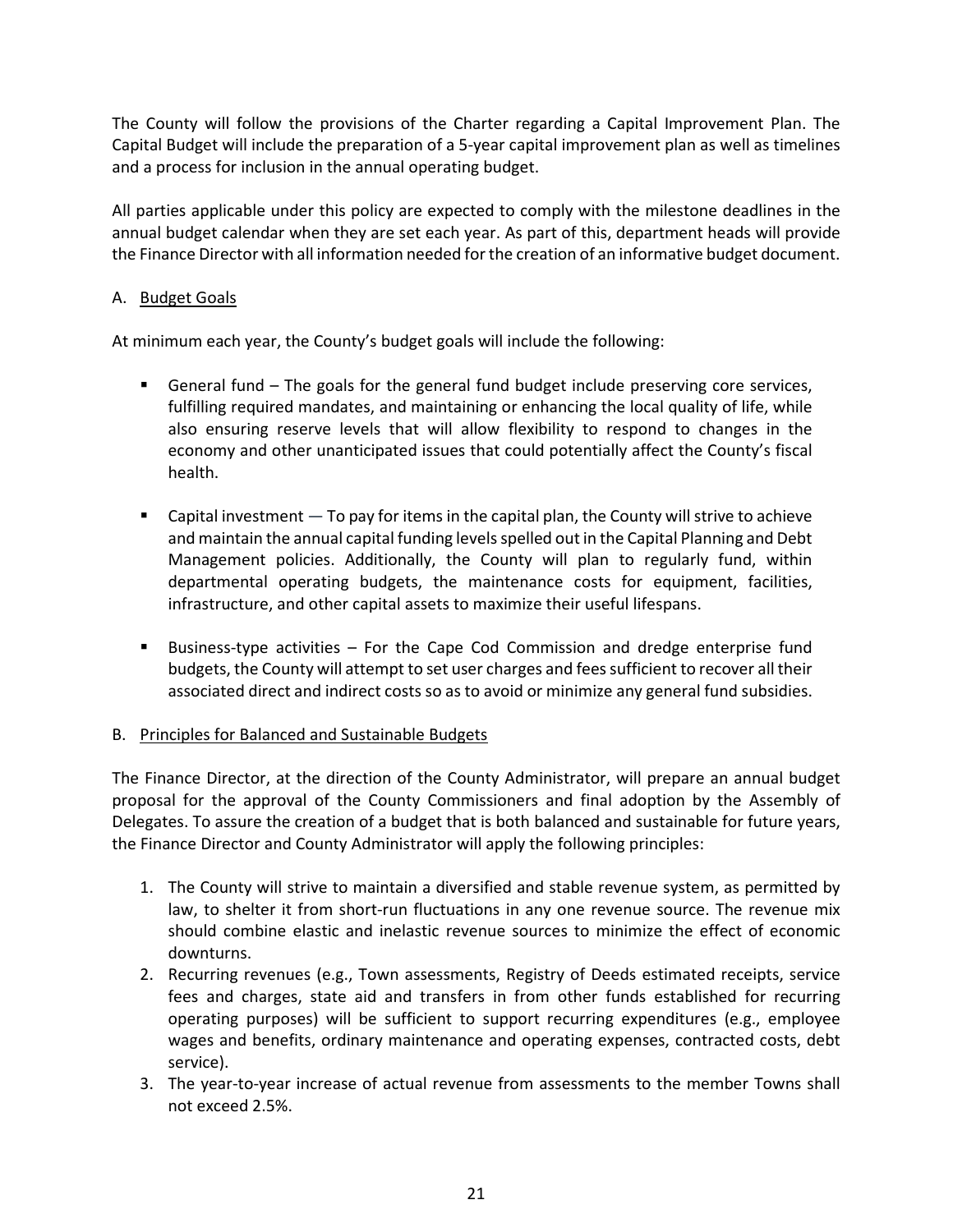- 4. State and local estimated receipts used for budgeting purposes shall be conservative and should not exceed 90% of the prior year's actual collections without additional analysis and supporting conclusions.
- 5. Departmental fees and user charges shall be evaluated annually and adjusted as deemed necessary to respond to changes in costs of providing the service, while considering affordability.
- 6. Potential new sources of revenues will be explored to ensure the County is maximizing its revenue potential.
- 7. The County will avoid using any nonrecurring revenue to fund ongoing services, including available fund balance, unless necessitated by exceptional circumstances, and any such usage will require the Finance Director to document a plan to replace this source in future years.
- 8. Revenues shall only be used as prescribed by law, contract, or otherwise provided or restricted.
- 9. All departmental budgets will be prepared to reflect the full costs of providing the services and list the proposed and prior-year actual employee allocations.
- 10. Commitments to new wage increases and service enhancements can be considered after core services have been secured with recurring revenue.
- 11. When a forecast predicts annual revenues to exceed annual expenditures, the following options should be considered for the excess revenue:
	- Building up reserve fund target levels
	- Reducing debt
	- Advancing deferred capital expenditures
	- Restoring services reduced from prior years
	- **New initiatives**

## C. Budget Calendar

The annual budget process begins in the fall with the Finance Director's forecast presentation to the Commissioners, and it ends with the Assembly of Delegates adoption no later than June 30. The County Administrator will coordinate a budget process that enables early identification and review of major policy issues and allows adequate time for public input and analysis of options, leading to the timely publication of the budget document.

At the start of the process each year, the County Administrator will establish specific calendar due dates for each of the sequential tasks, from estimating initial revenue projections, sending out appropriation guidelines and returning departmental requests, updating the capital improvement plan, compiling a working budget, and completing the finalized budget proposal, holding hearings, reviews and approvals at different levels, to printing and distributing the warrant. The County Administrator will distribute the calendar to all applicable parties.

## D. Budget Document

The County Administrator and Finance Director will produce a transparent and reader-friendly budget document that presents short- and long-term strategic objectives and explains fiscal challenges. It will incorporate narrative information on departmental and organizational goals, the plans and resource allocations needed to meet them, graphical information about available finances, analyses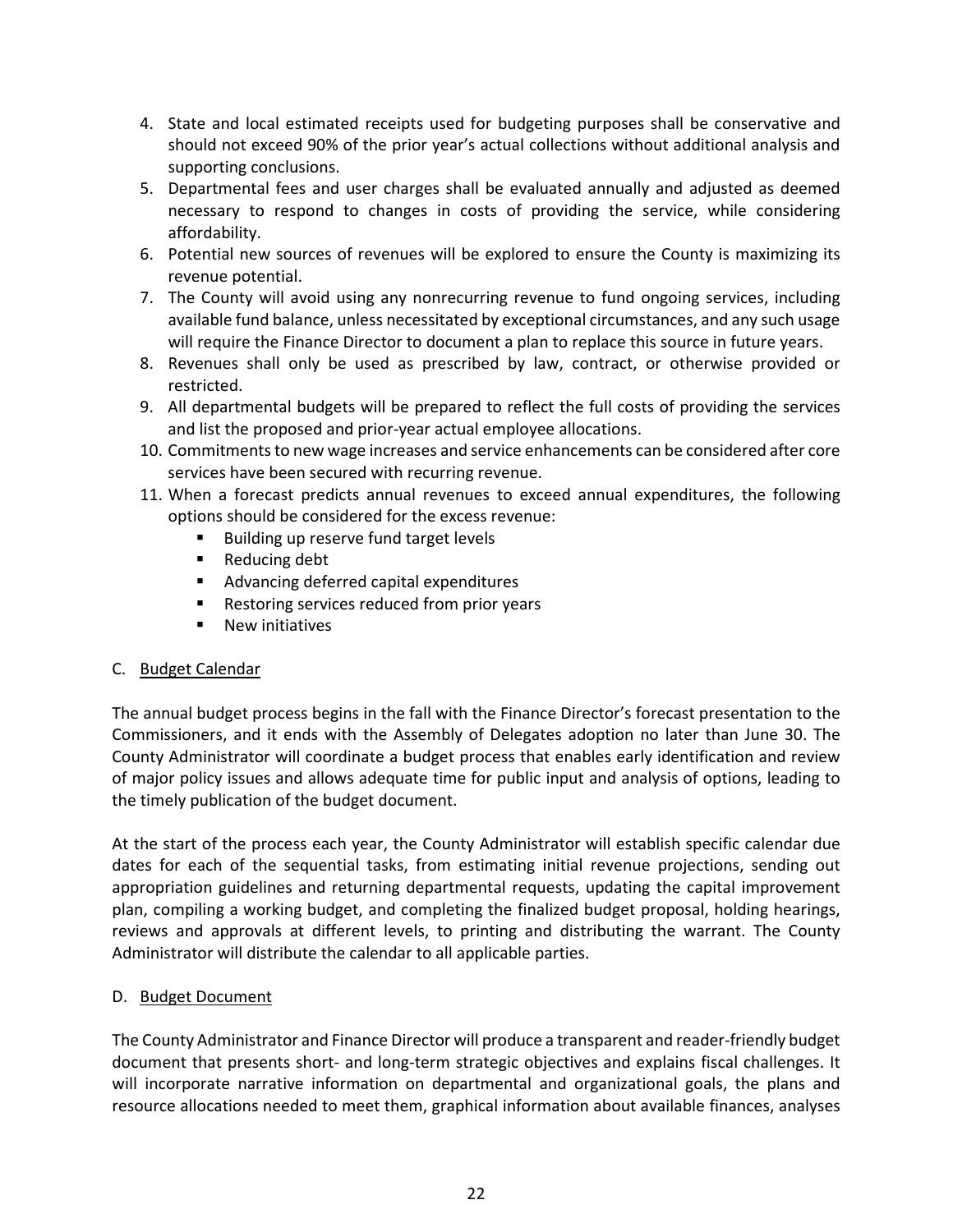of revenues and expenses, a detail accounting of outstanding debt, and a summary of the County's capital plan. As a guide for valuable information to include in the document, the Finance Director will refer to the standards laid out by the [Government Financial Officers Association](https://www.gfoa.org/budget-award) (GFOA) in its Distinguished Budget Presentation Award program.

## E. Budget Monitoring

The Finance Director and Accountant will continually monitor the budget and provide regular formal reports to the County Administrator, Commissioners, and Assembly of Delegates. Budget-to-actual revenues will be reported at least quarterly to ensure timely budget adjustments, if needed, and thereby prevent any potential revenue deficit. Budget-to-actual expenditure balances will be reported monthly to ensure that the total of expenditures and purchase commitments in any account does not exceed the authorized budget for that account.

The County will take immediate corrective actions if at any time during the fiscal year expenditure or revenue estimates indicate a projected operating deficit by year-end. Corrective actions can include, but are not limited to, hiring freezes, expenditure reductions, layoffs, or use of contingency funds.

## **REFERENCES**

Barnstable County Home Rul[e Charter](https://www.barnstablecounty.org/regional-government/assembly-of-delegates/home-rule-charter/) Article 5, Sections 5 -2 through 5 - 6

Barnstable policies on Capital Planning, Debt Management, Fund Balance and Financial Reserves, and Forecasting.

Government Finance Officers Association Best Practices *Achieving a [Structurally](https://www.gfoa.org/achieving-structurally-balanced-budget) Balanced Budget* and *Financial Forecasting in the Budget [Preparation](https://www.gfoa.org/financial-forecasting-budget-preparation-process) Process*

## **EFFECTIVE DATE**

This policy was adopted on [date].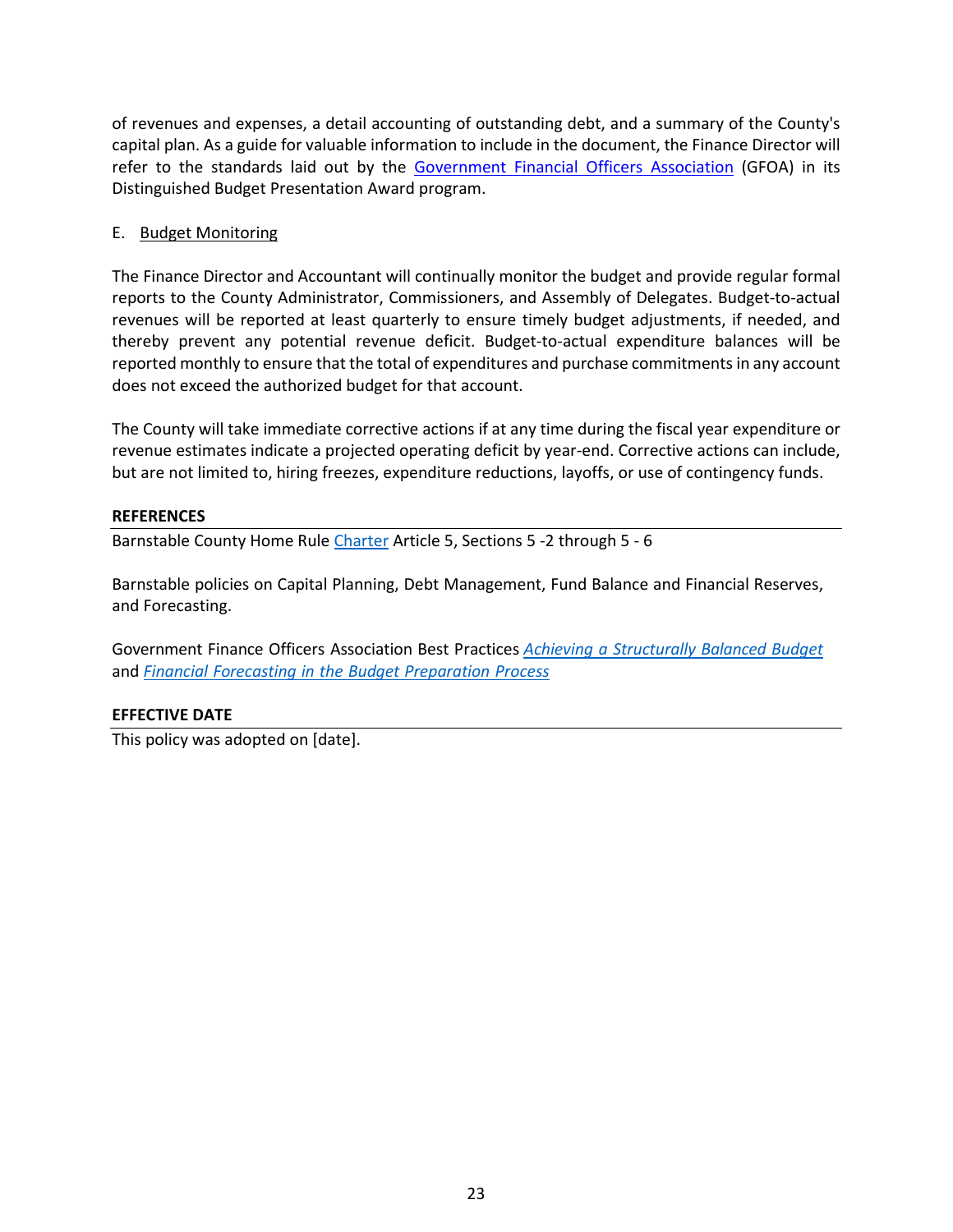# <span id="page-29-0"></span>**CAPITAL PLANNING**

## **INTRODUCTION**

The County is committed to providing an annual Capital Improvement Program (CIP) to aid in the decision-making process for the annual budget and ensure the adequate maintenance, acquisition and construction of capital projects. A CIP provides a blueprint for planning capital expenditures and is one of the most important responsibilities of local government officials. It coordinates county planning, financial capacity, and physical development.

A CIP is composed of two parts—a capital plan and a capital budget. The capital plan is a county planning and fiscal management tool that spans five to ten years. The capital plan identifies capital items, which are typically defined as tangible assets or projects that cost more than a certain threshold and that have a minimal useful life span, provides a planning schedule, and offers financing options. The capital budget is the upcoming year's spending plan for capital items that is presented to the delegates for approval.

## **PURPOSE**

To effectively maintain the County's infrastructure and protect the value of its capital assets, this policy outlines guidance for planning, reviewing, and coordinating capital improvements. Adherence to this policy will help the County meet its capital needs despite limited resources.

## **APPLICABILITY AND SCOPE**

| Applies to: | County Commissioners, Assembly of Delegates, and Capital Improvement Committee<br>in their budget decision-making roles |
|-------------|-------------------------------------------------------------------------------------------------------------------------|
|             | Accountant job duties                                                                                                   |
|             | All department heads in planning for and requesting capital projects                                                    |
| Scope:      | All current and proposed capital projects for assets owned by the County.                                               |

## **POLICY**

The County will maintain its physical assets by providing funding in the operating budget to protect its capital investments and minimize future maintenance and replacement costs. To provide and preserve the infrastructure needed for achieving the highest levels of public services and quality of life possible within available financial resources, the County will maintain an annually updated, fiveyear plan for capital improvements. The County will emphasize preventive maintenance as a costeffective approach to capital reinvestment and replace exhausted goods, as necessary.

The Capital Improvement Committee, comprised of the county administrator, assistant county administrator, finance director, and chief procurement officer, is charged to oversee Barnstable County's capital improvement program. This involves maintaining a capital asset inventory, identifying and prioritizing projects, analyzing funding, and creating a long-term financial plan achievable within the County's budget limitations.

## A. Definition of a Capital Improvement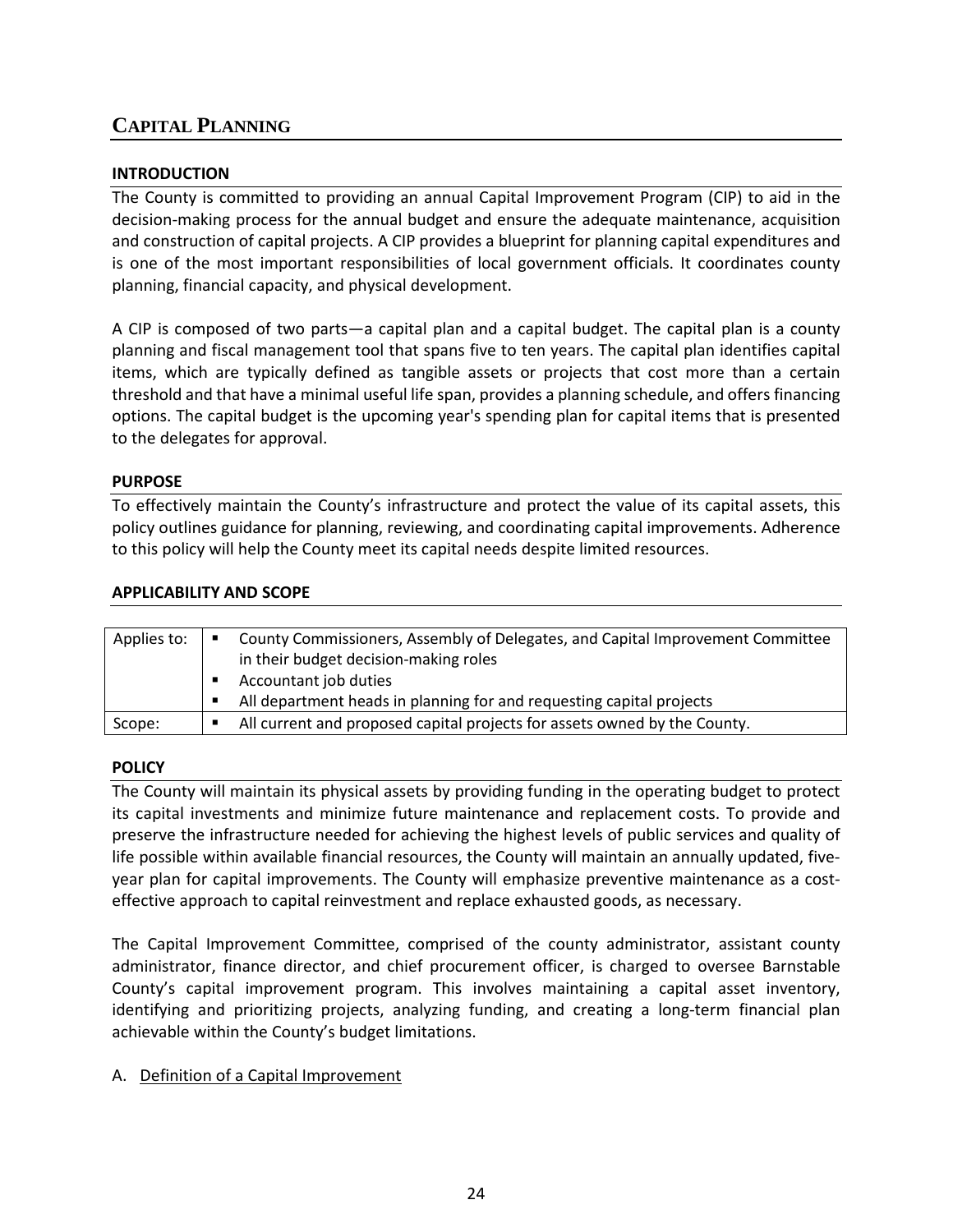A capital improvement is a tangible asset or project estimated to cost over \$25,000 and to have or to extend five or more years of useful life. These include:

- Real property acquisitions, construction, and long-life capital equipment
- Major improvements to physical infrastructure, including streets, sidewalks, and stormwater drains
- Major renovations of existing capital items that extend their useful lifespans, as distinguished from normal operating expenditures
- **Planning, feasibility studies, and designs for potential capital projects**
- Items obtained under long-term capital leases
- Bulk purchases of similar items, like software, furniture, or equipment with expected useful lifespans of five or more years that, when aggregated, have total costs exceeding \$25,000

## B. Inventory

To support a systematic acquisition and replacement schedule, the Finance Director will maintain and annually update a detailed inventory of all capital assets, which shall include dates built, acquired or last improved, original costs, current conditions, expected and remaining useful lifespans, depreciated values, extent of use, and any scheduled replacement or expansion dates. The Accountant will provide the capital asset inventory to the Capital Improvement Committee when requested as part of the annual budget process.

## C. Evaluation of Capital Projects

The Capital Improvement Committee will review capital project requests submitted by department heads as part of the annual budget process and may hold meetings with individual department heads to discuss them.

When evaluating and deciding on project proposals, the Capital Improvement Committee will consult the criteria below:

- 1. Eliminates a hazard to public health and safety
- 2. Required by state or federal laws or regulations
- 3. Supports adopted plans, goals, objectives, and policies
- 4. Stabilizes or reduces operating costs
- 5. Makes better use of a facility or replaces a clearly obsolete one
- 6. Maintains or improves productivity or existing standards of service
- 7. Uses outside financing sources, such as grants
- 8. Benefits the County's economic base
- 9. Provides new programs having social, cultural, historic, economic, or aesthetic value

## D. Multiyear Capital Improvement Plan

At the end of its work, the Capital Improvement Committee will present its analysis with estimated costs, recommendations, and proposed funding sources to the Commissioners and Delegates within an updated five-year capital improvement plan (CIP) that includes the upcoming fiscal year's capital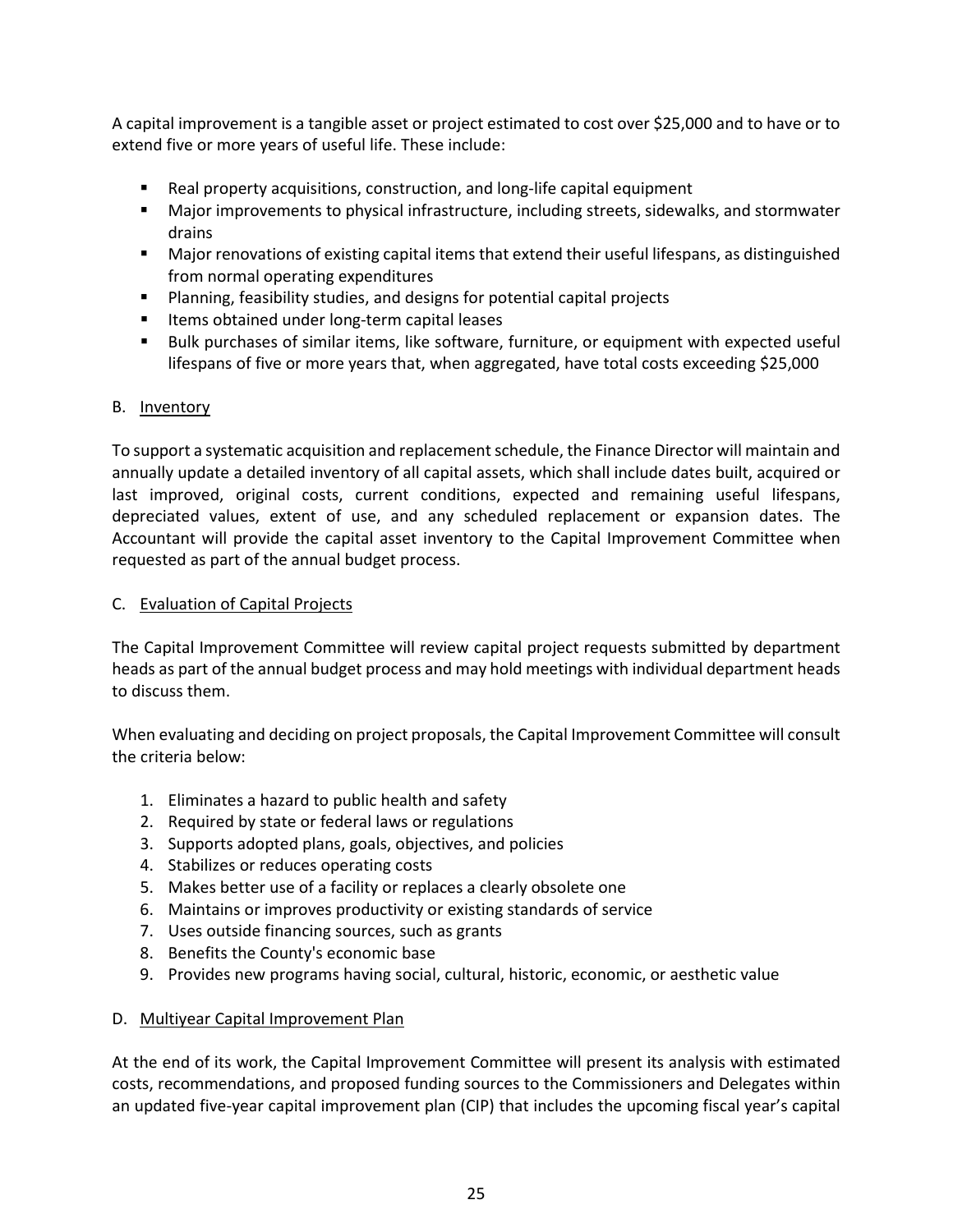budget and a four-year projection of need. The Committee will also develop a maintenance and replacement schedule based on the CIP for implementation with the capital budget.

## E. Capital Financing

Annually, the County will strive to appropriate two to three percent of the annual general fund budget, net of debt, to capital investment allocations, through funding derived from a combination of general fund revenue (assessments, excise tax, departmental income), unreserved fund balance, and stabilization funds. This cash capital funding target is a complement to the debt service maintenance goal defined in the Debt Management policy.

The CIP shall be prepared and financed in accordance with the following principles:

- Available funds (e.g., unreserved fund balance, special purpose stabilization funds) will provide funding sources for capital projects as much as practical.
- Special revenue sources (e.g., grants) shall be evaluated as funding options whenever practical.
- **Before any long-term, bonded capital project is recommended, the project's annual operating** costs and debt service costs shall be identified.
- Short-term debt may be used to fully finance purchases with useful lifespans of less than 10 years.
- In accordance with the County's debt policy, long-term debt funding will be restricted to projects with lifespans greater than 10 years and costs exceeding \$100,000.
- **Infrastructure or facility maintenance budgets built into the general operating budget will not** be reduced to fund other departmental budgets.
- Intergovernmental assistance will be used to finance only those capital improvements that are consistent with the capital improvement plan and priorities, and provided that the operating and maintenance costs have been included in operating budget forecasts.

## F. Timing

The Capital Improvement Committee will prepare an annual schedule including:

- **September Preparation of a capital package and distribution to departments**
- October Return of current year requests (budget) and future projects (plan)
- November/December Committee meetings to vet and deliberate capital projects to forward to the Commissioners and Delegates for approval

## **REFERENCES**

Barnstable County Home Rul[e Charter](https://www.barnstablecounty.org/regional-government/assembly-of-delegates/home-rule-charter/) Article 5, Section 5 - 6

Barnstable County policies on Annual Budget, Debt Management and Fund Balance and Financial Reserves

Division of Local Services (DLS) Best Practices: *[Presenting and Funding Major Capital Projects](https://www.mass.gov/media/921926/download)*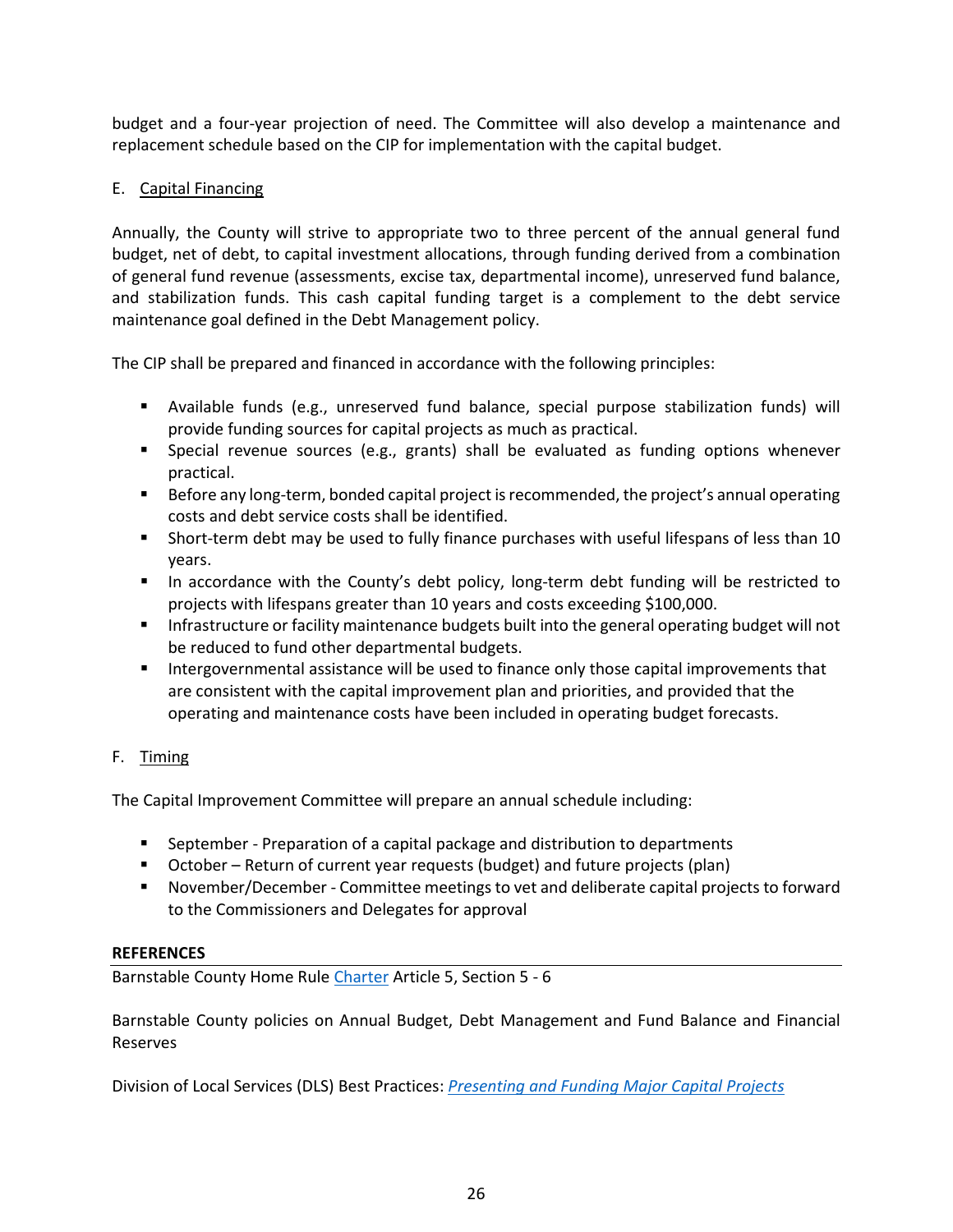DLS Financial Management Guidance: *[Capital Improvement Planning Manual](https://www.mass.gov/files/documents/2017/09/08/Capital%20Planning%20Manual%20Forms%20and%20Instructions_0.pdf)* and *[Capital](https://www.mass.gov/files/documents/2017/11/16/CapitalImprovementPlanningManual.pdf)  Improvement Planning Guide – [Developing a Comprehensive Community Program](https://www.mass.gov/files/documents/2017/11/16/CapitalImprovementPlanningManual.pdf)*

## **EFFECTIVE DATE**

This policy was adopted on [date].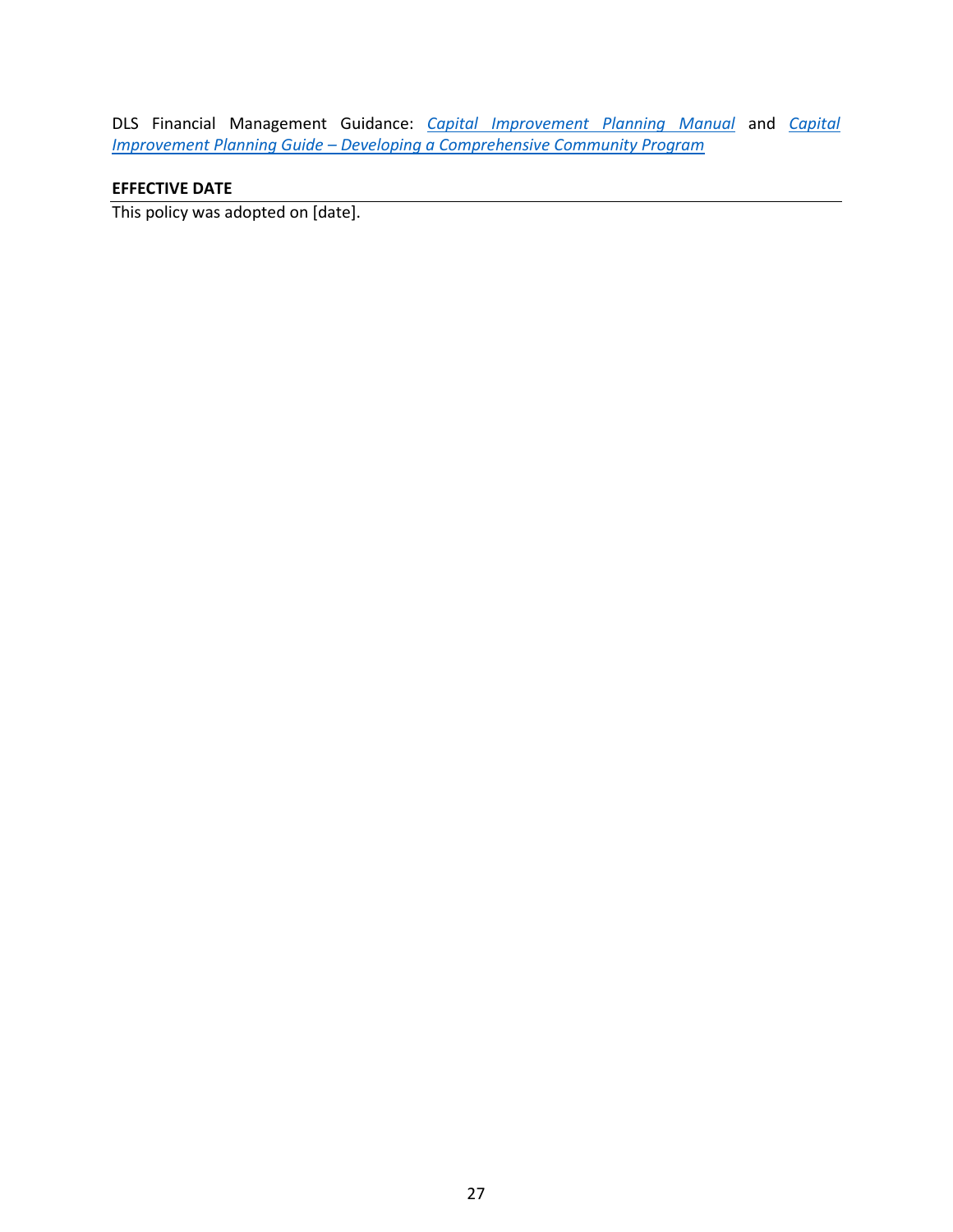# <span id="page-33-0"></span>**DEBT MANAGEMENT**

## **INTRODUCTION**

The County recognizes that the foundation of any well-managed program of capital financing is a comprehensive debt management policy. Debt is an effective way to finance capital improvements or to even out short-term revenue flows. For certain capital projects with a long useful life, debt financing is an equitable financing strategy that allows current and future beneficiaries of a capital investment to share in the cost of that improvement. Unlike most personal or private debt, Counties have access to capital at very competitive tax-exempt rates.

A debt policy sets forth the parameters of issuing debt, managing outstanding debt and provides guidance to decision makers regarding the timing and purposes for which debt may be issued, types and amounts of permissible debt, method of sale that may be used and structural features that may be incorporated. The debt policy recognizes a binding commitment to full and timely repayment of all debt as an intrinsic requirement for entry into the capital markets. Adherence to the debt policy helps the County to maintain a sound debt position and protect its credit rating.

Dramatic increases in debt service also indicate potential problems unless revenue sources increase to keep pace with these additions to fixed costs. Policies to limit debt service to appropriate levels should allow for new projects as old capital projects near the end of their useful life and for the growth of revenues to finance new capital needs. As the upper limit, credit rating agencies consider debt service exceeding 20% of net operating revenues as a potential problem.

## **PURPOSE**

To provide for the appropriate issuance and responsible use of debt, this policy defines the parameters and provisions governing debt management. Policy adherence will help the County to responsibly address capital needs, provide flexibility in current and future operating budgets, control borrowing, and sustain capital investment capacity. It can also help the County to maintain or enhance a favorable bond rating to achieve long-term interest savings.

| APPLICABILI I Y AND SCOPE |   |                                                                                      |
|---------------------------|---|--------------------------------------------------------------------------------------|
|                           |   |                                                                                      |
| Applies to:               | ٠ | County Administrator, County Commissioners and Assembly of Delegates in their        |
|                           |   | budget decision-making roles                                                         |
|                           | ٠ | Finance Director/Treasurer's debt management responsibilities                        |
|                           | п | Accountant's budget analysis and reporting duties                                    |
| Scope:                    | п | All short- and long-term debt obligations as permitted to be issued under state law, |
|                           |   | including general obligation bonds, revenue bonds, bond anticipation notes (BANs),   |
|                           |   | anticipation notes (RANs), grant anticipation notes<br>and<br>(GANs).<br>revenue     |
|                           |   | lease/purchase agreements                                                            |

## **APPLICABILITY AND SCOPE**

## **POLICY**

Under the requirements of federal and state laws, the County may periodically issue debt obligations to finance the construction, reconstruction, or acquisition of infrastructure and other assets or to meet short-term cash flow needs. The County may also refinance existing debt. The County will issue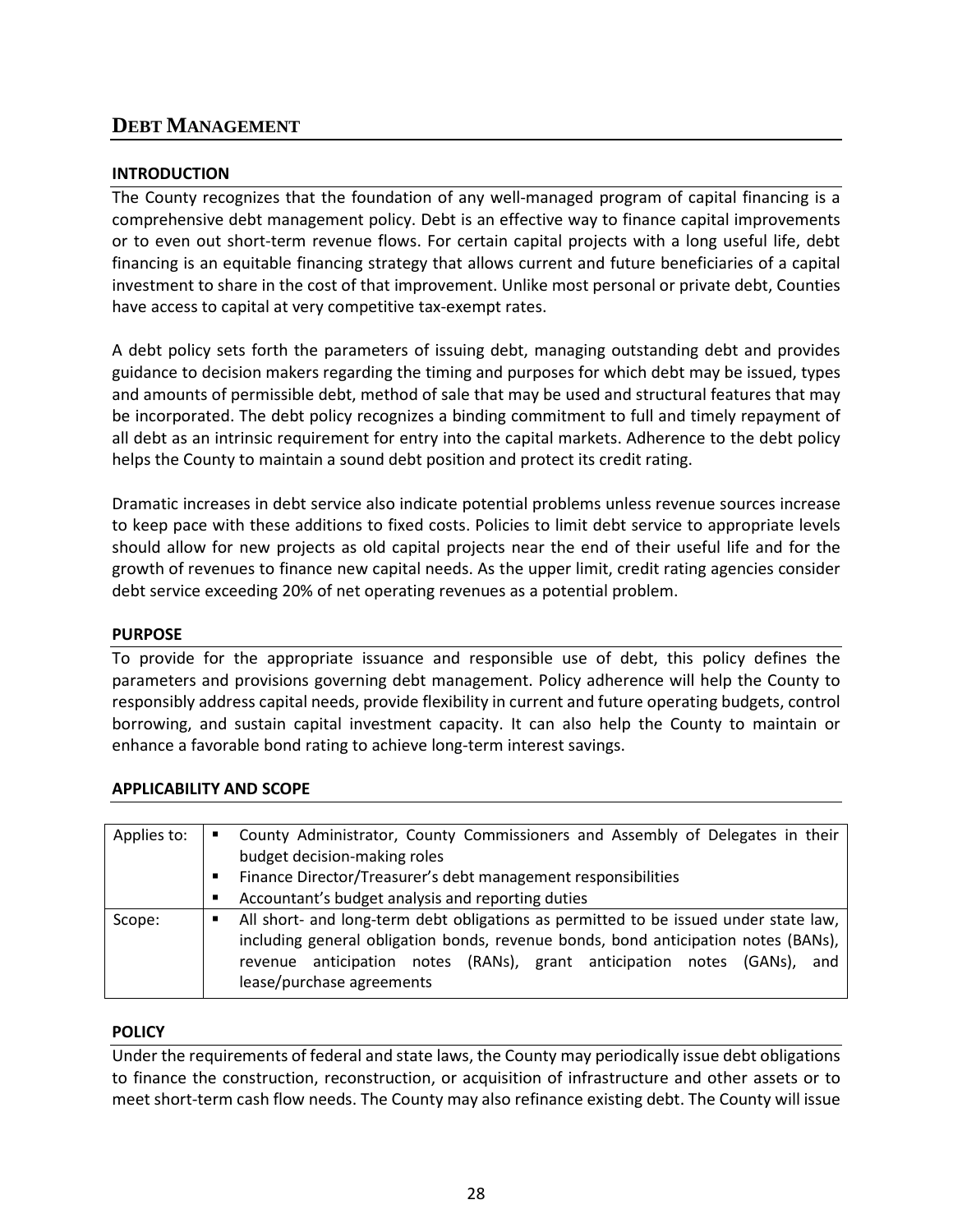and manage debt obligations in such a manner to obtain the best long-term financial advantage and will limit the amount of debt to minimize the impact on other services. The County will not issue debt obligations to construct, reconstruct, or purchase capital assets that can be acquired with current revenues.

The County may issue short-term debt (by a BAN, RAN, or GAN) when it is necessary to fund immediate cash requirements, as bridge financing in advance of receiving the anticipated funding. Short-term financing also makes sense when it allows the County to take advantage of a lower interest rate, when savings are to be had from aggregating issuances, or when market conditions are such that postponing the issuance of long-term debt for the greater portion of a project's cost may be a prudent option.

## A. Debt Financing

In financing with debt, the County will:

- 1. Issue long-term debt only for purposes that are authorized by state law and qualify for taxexempt bonds and only when the financing sources have been clearly identified.
- 2. Use available funds to the greatest extent possible to reduce the amount of borrowing on all debt-financed projects.
- 3. Confine long-term borrowing to capital projects that cost at least \$100,000 and have a minimum 10 years of useful life or whose useful lifespan will be prolonged by 10 years.
- 4. Refrain from using debt to fund any recurring purpose, such as current operating and maintenance expenditures.
- 5. Consider using revenue bonds, special assessment bonds, or other types of self-supporting bonds instead of general obligation bonds whenever possible.
- 6. Retire any debt obtained through a BAN no later than six months after the date that its associated capital project is completed. If there is a financial advantage to deferring the issuance of permanent debt, the County will make annual reductions in the outstanding principal as if the permanent debt had been issued. This will prevent the County from carrying any BAN beyond the period in which it is necessary, reduce the interest rate risk the County will face, and help ensure the timely close out of capital projects.

## B. Debt Limits

The County will adhere to these debt parameters:

- 1. Total debt service shall be limited to 10 percent of general fund revenues.
- 2. The County will attempt to maintain a long-term debt schedule such that at least 50 percent of outstanding principal will be paid within 10 years.
- 3. Total fixed costs, i.e., debt service, pension, OPEB, and employee insurances shall be limited to 25 percent of general fund revenues.

## C. Structure and Term of Debt

The following shall be the County's guidelines on debt terms and structure: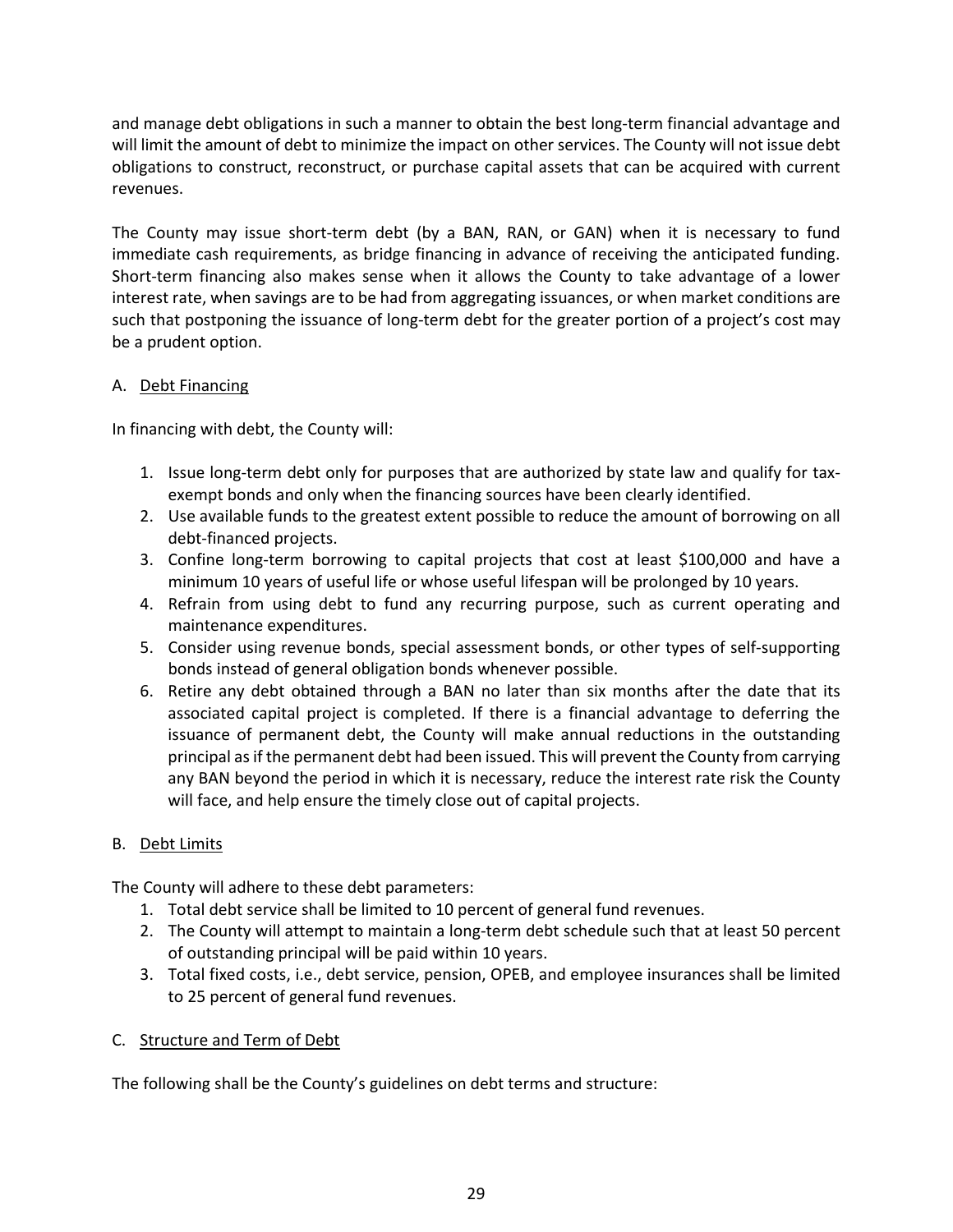- 1. The term of any debt shall not exceed the expected useful life of the capital asset being financed and in no case shall it exceed the maximum allowed by law.
- 2. The County will limit bond maturities to no more than 10 years, except for major buildings, land acquisitions, and other purposes in accordance with the useful life borrowing limit guidelines published by the DLS.
- 3. The County will seek to maintain an average maturity of County's total outstanding long-term debt at less than 10 years.
- 4. For new long-term debt, the County will pursue net direct debt service schedules with annual principal and interest payments (net of any reimbursements or dedicated revenue sources) that are sustainable using recurring revenues.
- 5. Long-term debt shall not be incurred without a clear identification of its financing sources.
- 6. Any vote to authorize borrowing will include authorization to reduce the amount of the borrowing by the amount of the net premium and accrued interest.
- 7. Analysis of the predictability and reliability of rate revenues will be completed to determine feasibility of supporting repayment of contemplated debt for business like entities supported by rate payers.
- 8. Business like operations will support its debt service, unless subsidized from the general fund approved as part of the financing mechanism.

## D. Bond Refunding

To achieve potential savings on long-term, tax-exempt debt service the County will:

- 1. Issue debt with optional call dates no later than 10 years from issue.
- 2. Analyze potential refunding opportunities on outstanding debt as interest rates change.
- 3. Use any net premium and accrued interest to reduce the amount of the refunding.
- 4. Work with the County's financial advisor to determine the optimal time and structure for bond refunding.

## E. Protection of Bond Rating

To obtain and maintain a favorable bond rating, the County will:

- 1. Maintain good communication with bond rating agencies, bond counsel, banks, financial advisors, and others involved in debt issuance and management.
- 2. Follow a policy of full disclosure on every financial report and bond prospectus, including data on total outstanding debt per capita, as a percentage of per capita personal income, and as a percentage of total assessed property value.

# F. Reporting

- 1. The Finance Director will report to the County Commissioners and Assembly of Delegates on the County's debt status at least annually.
- 2. The Finance Director will include an indebtedness summary as part of a report on receipts and expenditures in the Annual County Report.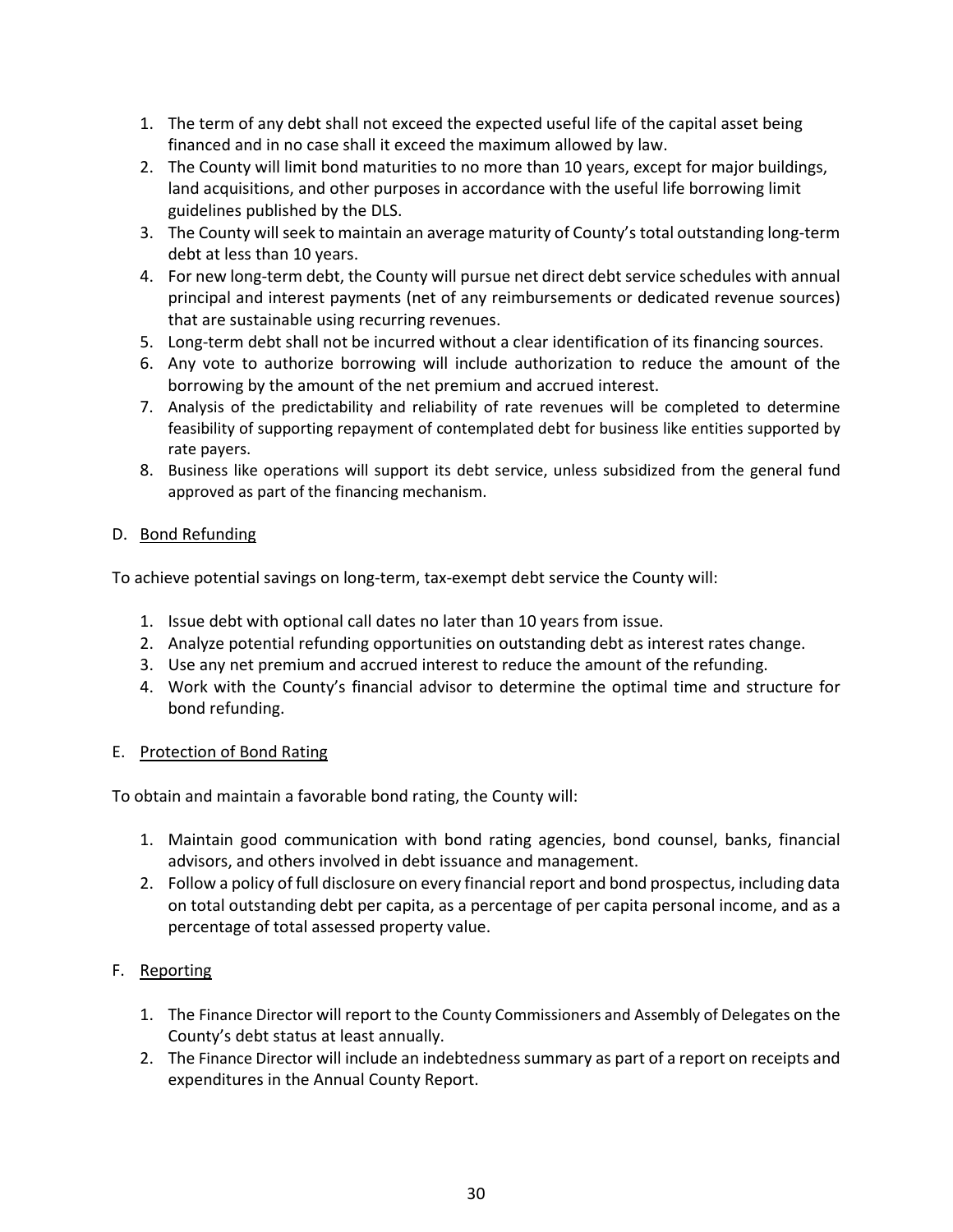3. The Finance Director or Accountant, with the County's financial advisor, will file the annual audit and official disclosure statement within 270 days of the end of the fiscal year.

#### **REFERENCES**

[M.G.L. c. 35, § 36A through § 39D](https://malegislature.gov/laws/generallaws/parti/titlevi/chapter35)

## [26 USC § 148](https://www.law.cornell.edu/uscode/text/26/148)

Barnstable County policies on Annual Budget, Capital Planning, and Fund Balance and Financial Reserves

DLS Best Practice: *[Understanding Municipal Debt](https://www.mass.gov/media/1027766/download)* DLS Borrowing Guidelines: *[Asset Useful Life Schedules and Maximum Borrowing Terms](http://mass.gov/files/documents/2017/09/22/dlsassetusefullifeschedules-maximumborrowingterm.pdf)*

Internal Revenue Service guidance: *[Arbitrage Guidance for Tax-Exempt Bonds](https://www.federalregister.gov/documents/2016/07/18/2016-16558/arbitrage-guidance-for-tax-exempt-bonds)*

Government Finance Officers Association Best Practice: *[Refunding Municipal Bonds](https://www.gfoa.org/materials/refunding-municipal-bonds)*

## **EFFECTIVE DATE**

This policy was adopted on [date].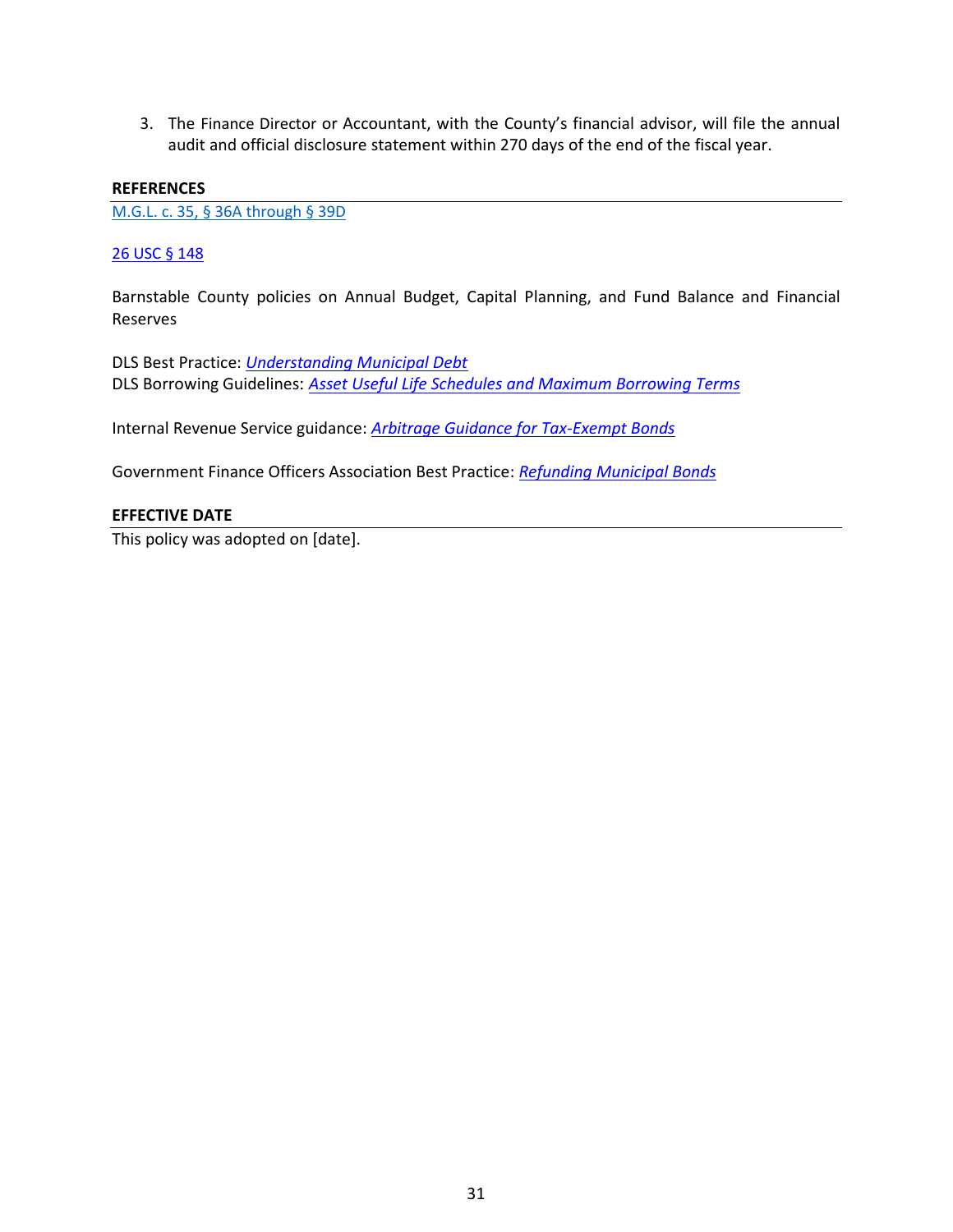# <span id="page-37-0"></span>**FUND BALANCE AND FINANCIAL RESERVES**

## **INTRODUCTION**

Counties maintain reserves in order to provide budgetary flexibility for unexpected events, to withstand financial emergencies, and to protect the County from the usual unevenness in revenue and expenditure patterns that occur with changes in economic conditions. It is important that the County maintain financial flexibility to ensure it is able to react and respond to these challenges without incurring significant financial stress.

Reserves are typically established in three categories:

- **EXECONTERGY CONTINGERY CONTINGLY PRESET VALUATE:** Contingency Reserve: A reserve for unforeseen events.
- Restricted Reserve: A reserve dedicated for specific use at some future time.
- **Unrestricted Reserve: A reserve that can be used for any purpose.**

## **PURPOSE**

To help the County stabilize finances and maintain operations during difficult economic periods, this policy establishes prudent practices for appropriating to and expending reserve funds. With wellplanned sustainability, the County can use its reserves to finance emergencies and other unforeseen needs, to hold money for specific future purposes, or in limited instances, to serve as revenue sources for the annual budget. Reserve balances and policies can also positively impact establishing the County's credit rating and consequently its long-term borrowing costs.

## **APPLICABILITY AND SCOPE**

| Applies to: | ٠<br>٠ | County Commissioners, Assembly of Delegates, and Capital Improvement Committee<br>in their budget decision-making roles<br>County Administrator, Finance Director/Treasurer, and Accountant's job duties |
|-------------|--------|----------------------------------------------------------------------------------------------------------------------------------------------------------------------------------------------------------|
| Scope:      | п      | Goals for and appropriate use of financial reserves, including unreserved fund<br>balance, operational reserves, and stabilization funds                                                                 |

## **POLICY**

The County is committed to building and maintaining its reserves to have budgetary flexibility for unexpected events and significant disruptions in revenue-expenditure patterns and to provide a source of available funds for future capital expenditures. Adherence to this policy will help the County withstand periods of decreased revenues and control spending during periods of increased revenues.

## A. Unreserved Fund Balance

Unreserved, or unassigned fund balance serves as a useful measure of the County's net resources at the end of the fiscal year. It represents the portion of the fund balance available for appropriation in future periods. The County will target an unreserved fund balance of between 10 – 15% of the general fund operating expenditure budget.

## B. Reserve Fund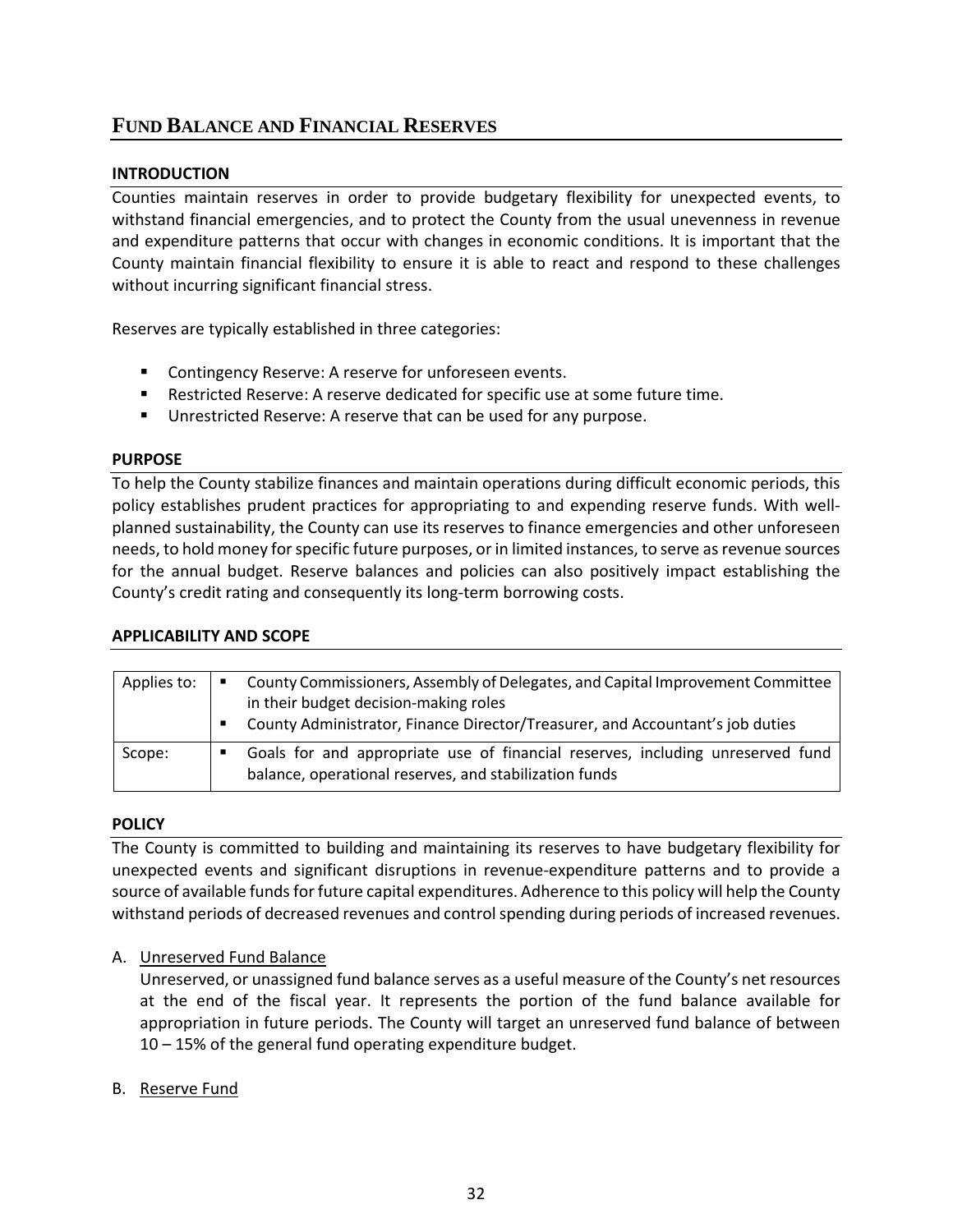The Reserve Fund is for operational needs and is typically appropriated as part of the annual budget to meet unexpected increases in departmental operational costs, such as legal fees, major equipment repairs and unanticipated increases in service costs. The County will adopt an operating budget reserve fund of between .25 – .5% of general fund expenditures.

## C. Stabilization Funds

A stabilization fund is a reserve account allowed by County ordinance to set aside monies to be available for future spending purposes, including emergencies or capital expenditures, although it may be appropriated for any lawful purpose. The County established three stabilization funds, as detailed below.

**Emergency Stabilization**: Contingency reserves provide emergency funds for catastrophic or emergency expenditures due to a major or significant event, such as natural disaster, an uninsured loss or damage to a capital asset. This fund's minimum target level shall be 3 to 5 percent of the general fund budget.

**General Stabilization**: The County will endeavor to achieve and maintain a minimum balance of 10 to 15 percent of the current operating budget in its general stabilization fund for the purpose of extraordinary or unforeseen expenditures, as an operating reserve in the event of deteriorating economic conditions, and for use in providing liquidity and cash flow. When possible, withdrawals of funds should be limited to the amount available above the 15 percent minimum target. If any necessary withdrawal drives the balance below this minimum, the withdrawal should be limited to one-third of the fund's balance, and the County Administrator and Finance Director will develop a detailed plan to replenish the fund to the minimum level within the next two fiscal years through the appropriation of revenues, from the unreserved fund balance, or any other lawful appropriation.

**Capital Stabilization**: A capital stabilization is a type of restricted reserve for the maintenance of assets used to replenish the continuing depreciation or replacement of facilities and equipment This fund's minimum target level shall be 7 to 10 percent of the general fund budget. By sustaining funding in this type of reserve, the County can balance provide resources for the maintenance or acquisition of facilities or equipment in order to reduce borrowing and related costs.

## D. Unfunded Liabilities

Held in trust, these restricted reserves are used to fund an unfunded liability that has been incurred during the current or prior years, but which does not have to be paid until a future year, and for which adequate reserves have not been set aside (i.e., pension and other postemployment benefit (OPEB) obligations).

The County will accumulate resources for future benefit payments in a disciplined, methodical manner during the active service life of employees. Decision makers will analyze a variety of funding strategies and subsequently implement them as appropriate with the intention of fully funding the obligation, including:

 Annually appropriate an amount that is equivalent to 0.25 percent of prior fiscal year county tax assessments.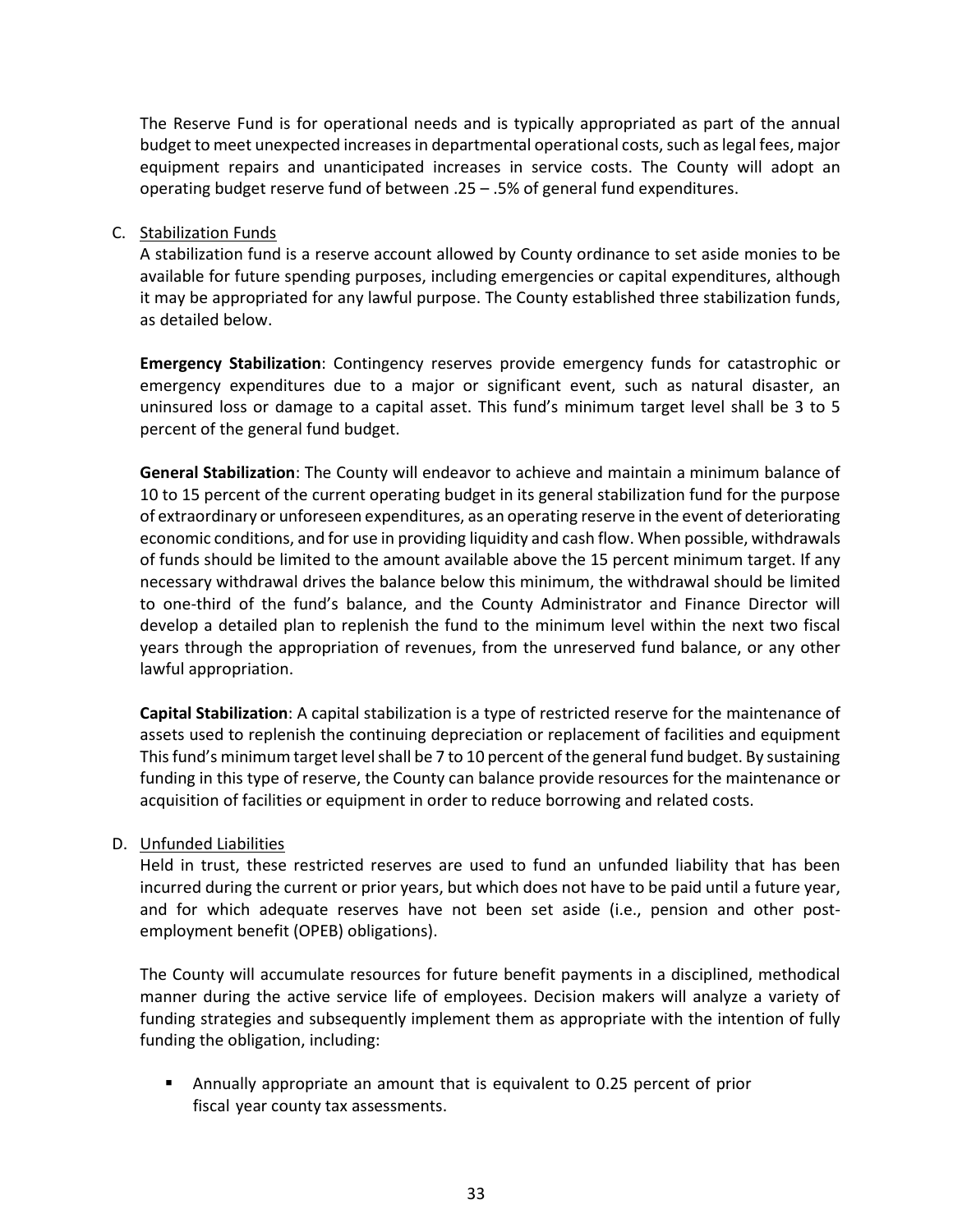- **Appropriate an incrementally increasing percentage of ongoing revenues each year.**
- **Determine a specific percentage of unreserved fund balance to appropriate annually.**

#### **REFERENCES**

[M.G.L.](https://malegislature.gov/Laws/GeneralLaws/PartI/TitleIV/Chapter32B/Section20) c. 32B, § 20 and [20A](https://malegislature.gov/Laws/GeneralLaws/PartI/TitleIV/Chapter32B/Section20A)

Barnstable County policies on Annual Budget, Capital Planning, and Forecasting

DLS Best Practices: *[Reserve Policies](https://www.mass.gov/media/925966/download)* and *[Special Purpose Stabilization Funds](https://www.mass.gov/files/documents/2017/09/09/specialstabilization.pdf)* DLS Informational Guideline Release 17-20: *[Stabilization Funds](https://www.mass.gov/files/documents/2017/09/11/igr17-20.pdf)*

Government Finance Officers Association Best Practices: *[Fund Balance Guidelines for the General](http://www.gfoa.org/appropriate-level-unrestricted-fund-balance-general-fund)  [Fund](http://www.gfoa.org/appropriate-level-unrestricted-fund-balance-general-fund)*

## **EFFECTIVE DATE**

This policy was adopted on [date].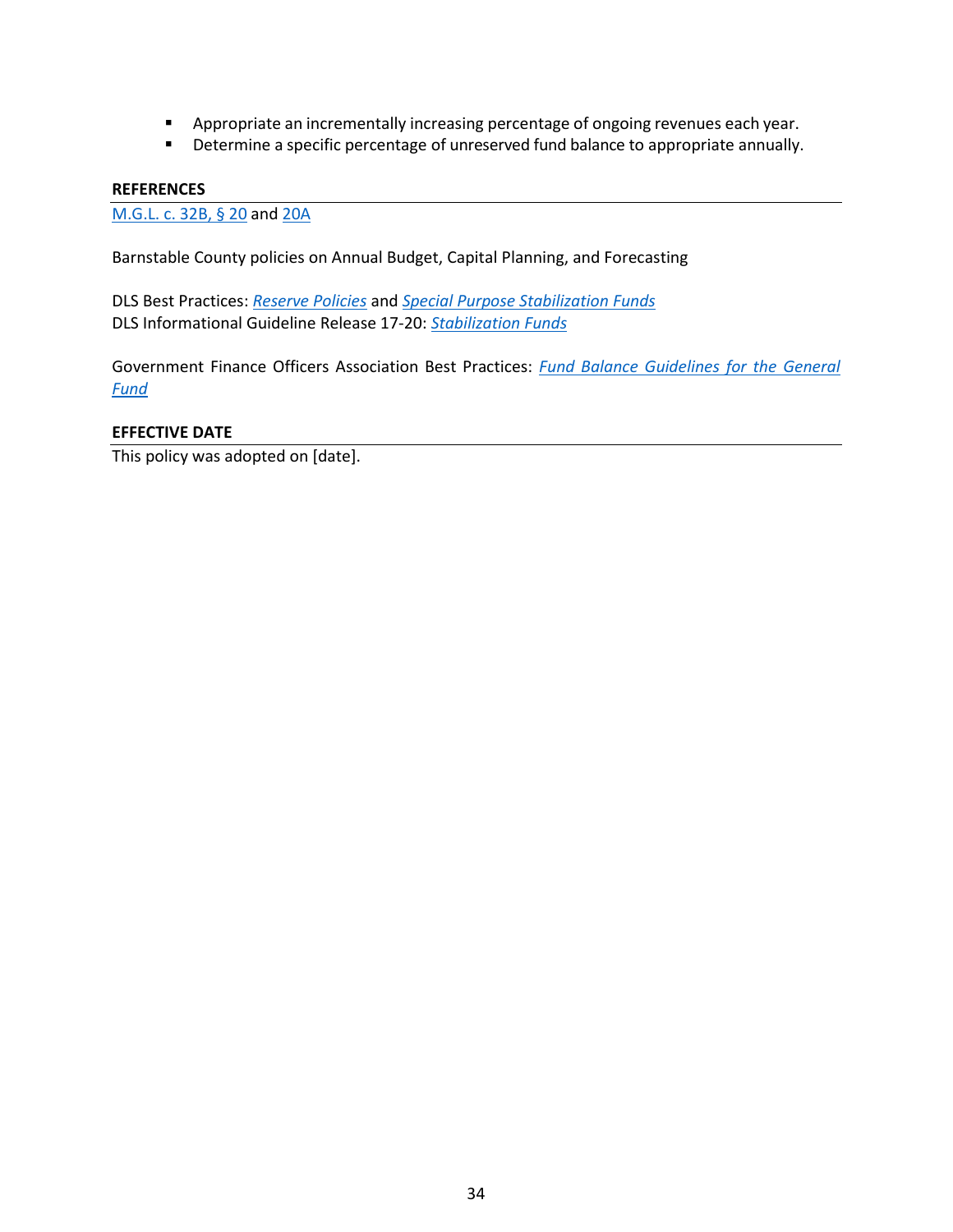## <span id="page-40-0"></span>**FORECASTING**

## **INTRODUCTION**

Financial planning provides a useful avenue for communication of the County's financial status for all participants in County government. It engenders a long-range perspective for decision makers; promotes strategic thinking; and can be used as a tool to identify and plan strategies to achieve longterm sustainability of the County's service objectives. To help ensure the County is identifying and planning for its financial challenges in advance and to promote long-term, strategic decision making on financial matters, the County Commissioners adopt the following financial planning policies

## **PURPOSE**

To assess the range of choices available to budget decision makers when determining how to allocate resources, this policy establishes guidelines for creating projections of revenues and expenditures as part of the annual budget process and multiyear fiscal planning. By presenting the future implications of current budget scenarios, forecasting helps county officials to make strategic plans for lasting fiscal sustainability and future investment.

## **APPLICABILITY AND SCOPE**

| Applies to: | County Commissioners and Assembly of Delegates in their budget analysis and<br>decision-making roles                                                                                                                                    |
|-------------|-----------------------------------------------------------------------------------------------------------------------------------------------------------------------------------------------------------------------------------------|
|             | County Administrator, Finance Director/Treasurer, and Accountant's job duties                                                                                                                                                           |
| Scope:      | Creation, revision, and year-to-year conversion of a multiyear forecast of revenues and<br>expenditures as part of the annual budget process<br>Guidelines for formulating the assumptions that form the basis for forecast projections |

## **POLICY**

To determine the County's operating capacity for future fiscal years, the Finance Director, under the County Administrator's direction, will annually create a detailed forecast with five-year projections of revenues and expenditures. The County Administrator, Commissioners and Assembly of Delegates will use the forecast to support their decision making for the upcoming year's operating and capital budgets and for the County's multiyear capital improvement plan.

The Finance Director will create conservative forecasts. In basic terms, this entails reviewing historical revenue and expenditure trends, anticipating factors that may impact those trends going forward, analytically developing assumptions, and then formulating reasonable revenue and realistic expenditure projections. Overly optimistic revenue estimates can increase the risk of a revenue deficit, which would necessitate a reduction to the subsequent year's revenue to offset it. On the other hand, inordinately underestimated projections result in excess revenue that is unavailable to benefit the public in the same year as accrued and can be perceived as a shortcoming in providing services.

Early in the annual budget process, the Finance Director will present the initial forecast to the Commissioners. Throughout the budget process, the Commissioners will use the forecast to inform their decision making. In addition, the Finance Director will promptly revise the forecast projections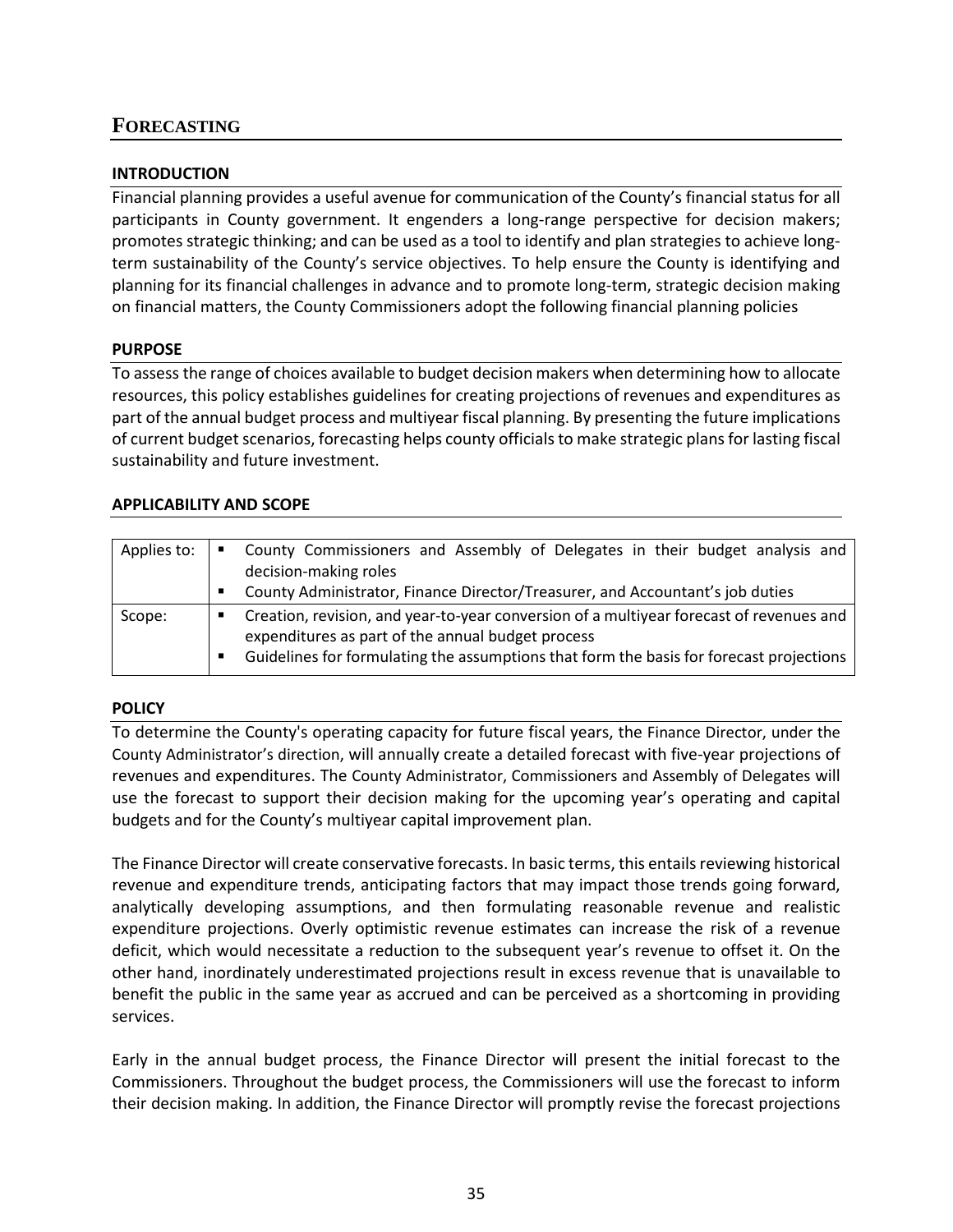whenever circumstances change and provide updates to the County Administrator, who will subsequently share them with the Commissioners.

Before creating the initial forecast for a new fiscal year budget process, the Finance Director and County Administrator will review the performance accuracy of prior-year forecasts and any evolving factors in the underlying assumptions to consider how the new forecast's projections may need to be adjusted. Factors to consider include changes in laws, regulations, inflation rate, interest rate, County goals, and policy decisions.

## A. Guidelines for Revenue Assumptions

The following principles shall guide the formulation of revenue assumptions:

- Historical revenue trend analysis will look back at least 10 years.
- **Projections of the county tax assessment to member Towns will be limited to 2**% percent.
- **County excise taxes will correspond with economic cycles.**
- **Departmental revenue will not exceed 90 percent of the prior year's actual collections** without firm evidence that higher revenues are achievable.
- Non-recurring revenues will not be used in the projections to fund ongoing or recurring operating expenditures.
- Revenues from grant programs will be reviewed annually to determine their sustainability.
- **The County will build and maintain reserves in compliance with its Fund Balance and Financial** Reserves policy.
- Business-type activities user charges and fees will be set to recover all direct and indirect costs associated with these activities.

## B. Guidelines for Expenditure Assumptions

Annually, the Commissioners and County Administrator will direct the Finance Director to apply a particular approach for forecasting expenditures, either maintenance (level service), level funded, or one that adjusts expenditures by a specified increase or decrease in percentages (either across the board or by department). A maintenance budget projects the costs needed to maintain the current staffing level and mix of services into the future. A level-funded budget appropriates the same amount of money to each municipal department as in the prior year and is tantamount to a budget cut because inflation in mandated costs and other fixed expenses still must be covered.

In addition, the following principles shall guide the formulation of expenditure assumptions:

- **The County's current level of services will provide the baseline for projections.**
- Historical trends in the growth of operating expenses and employee benefits will prevail.
- Only currently known increases in employee compensation plans will be factored into the projections, leaving any potential, future cost-of-living adjustments to be calculated independently of the forecast.
- **The projections of the County's health insurance contributions will be based on current** enrollment.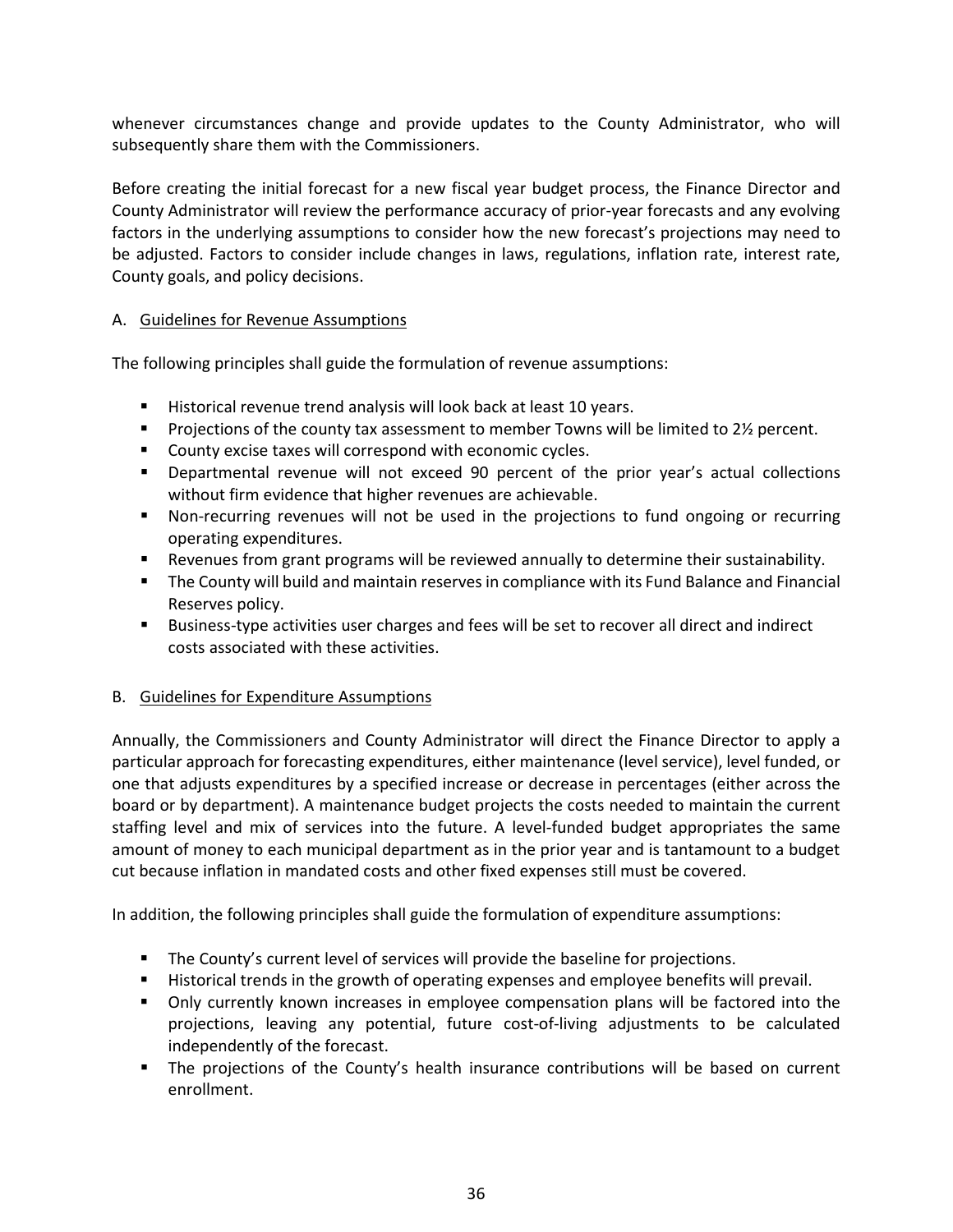- **Equipment replacement and maintenance needs for the next several years will be included.**
- **The County will pay its annual pension contributions.**
- **The County will pay all existing debt service obligations and adhere to its Capital Planning and** Debt Management policies.
- **The Finance Director will prepare and maintain a 10-year projection of capital borrowing** needs.

#### **REFERENCES**

[M.G.L. c. 35, § 28](https://malegislature.gov/Laws/GeneralLaws/PartI/TitleVI/Chapter35/Section28)

Barnstable County policies on Annual Budget, Capital Planning, Debt Management, and Fund Balance and Financial Reserves

Division of Local Services Best Practice: *[Revenue and Expenditure Forecasting](https://www.mass.gov/media/1261791/download)*

Government Finance Officers Association article: *[Structuring the Revenue Forecasting Process](http://www.gfoa.org/structuring-revenue-forecasting-process)*

#### **EFFECTIVE DATE**

This policy was adopted on [date].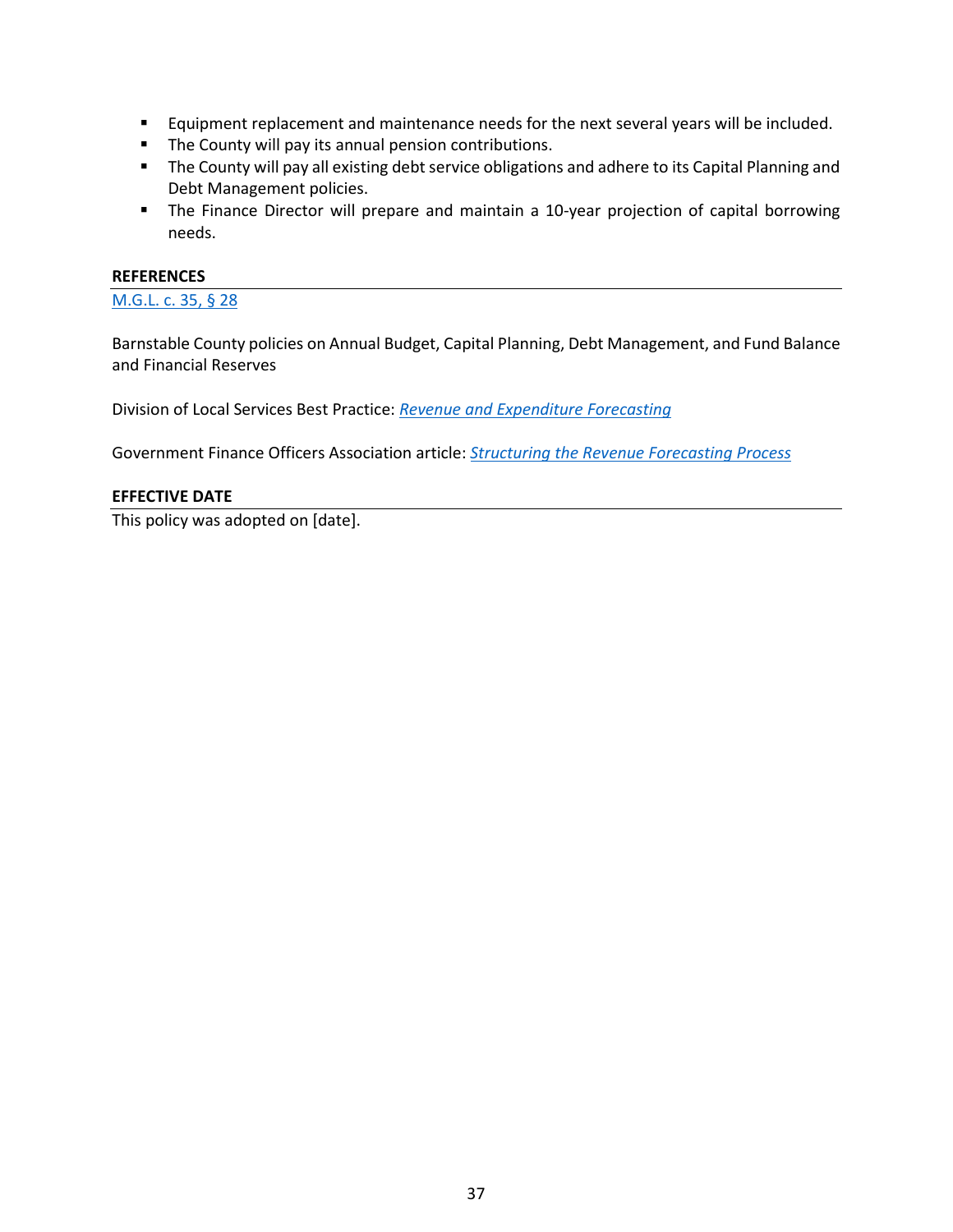## <span id="page-43-0"></span>**ANTIFRAUD**

## **PURPOSE**

To protect the County's assets and reputation from misappropriation and abuse, this policy provides guidelines to safeguard against fraudulent activities and any appearances thereof. The policy's objectives include:

- To create an environment in which employees and citizens can report any suspicion of fraud
- To communicate the County's intent to prevent, report, investigate, and disclose to proper authorities suspected fraud, abuse, and similar irregularities
- To provide management with guidelines and responsibilities regarding appropriate actions in conducting investigations of alleged fraud and similar improprieties

## **APPLICABILITY AND SCOPE**

| Applies to: | All elected and appointed County officials and employees<br>All other persons acting on behalf of the County, such as vendors, contractors,<br>volunteers, casual employees, and grant subrecipients |
|-------------|------------------------------------------------------------------------------------------------------------------------------------------------------------------------------------------------------|
| Scope:      | Any suspected fraud, abuse, or similar irregularity against the County<br>٠                                                                                                                          |

## **POLICY**

The County is committed to protecting its revenue, property, information, and other assets from any attempt, either by members of the public, contractors, consultants, vendors, agents, or its own employees, to gain by deceit, financial or other benefits at the expense of taxpayers. County officials, employees and other persons acting on behalf of the County must, comply with all applicable policies, laws, and regulations. A "Person acting on behalf of the County" refers to any individual responsible for or to Barnstable County's government placed in that position by some official relationship with the County.

The County will not condone any violation of law or ethical business practices and will not permit any activity that fails to withstand the closest possible public scrutiny. The County intends to fully, objectively, and impartially investigate any suspected acts of fraud or other similar irregularities regardless of the position, title, length of service, or relationship with the government of any party who may be the subject to such investigation.

## A. Actions Constituting Fraud or Abuse

Fraud and abuse can take many forms, all of which are covered by this policy and described in examples below.

Abuse of authority can occur in financial or nonfinancial settings and refers to, but is not limited to:

- **If** Improper use or misuse of authority
- **IMPROPERENT USE OF MISS 2015 COUNTY PROPERTY, equipment, materials, records, or other** resources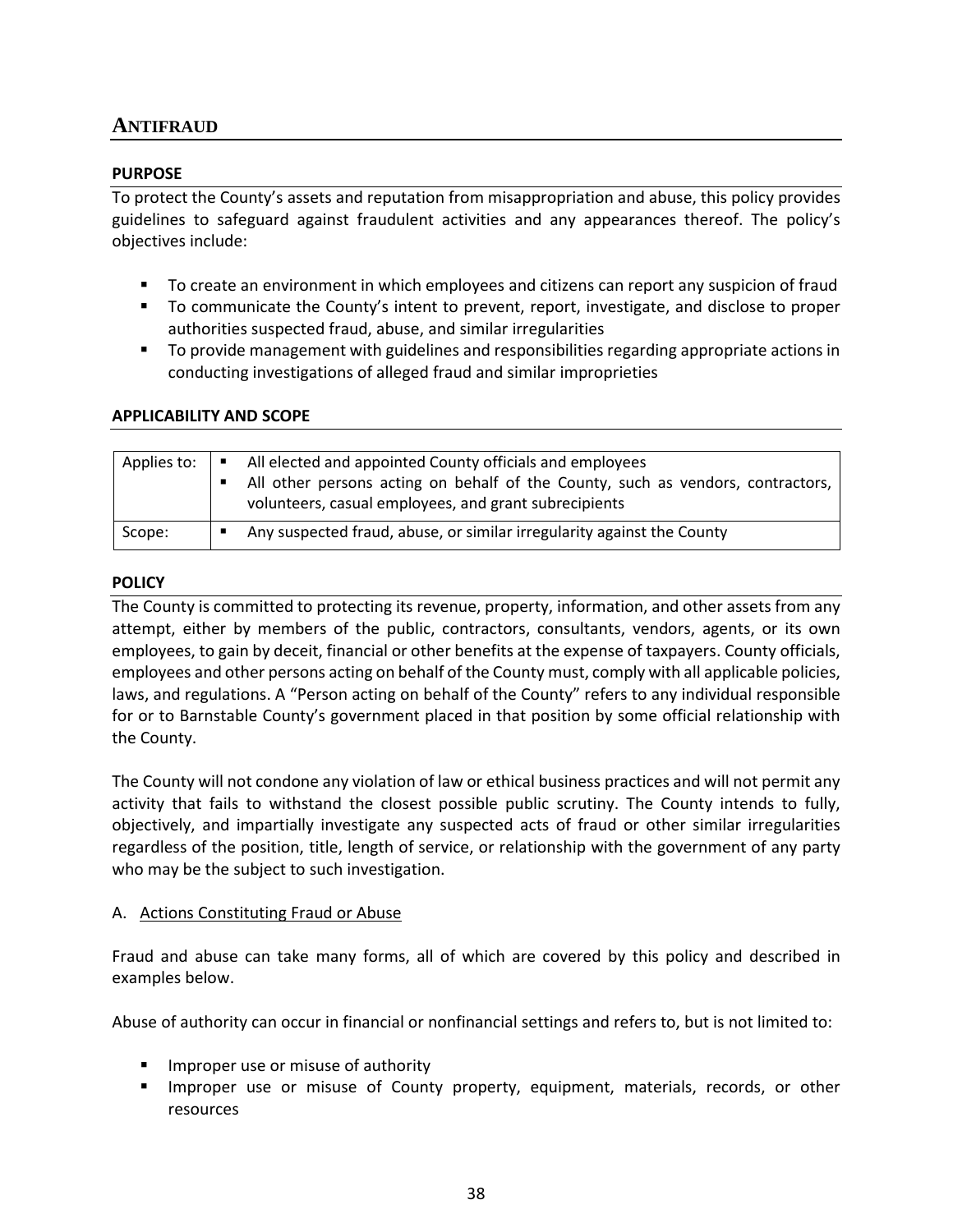■ Waste of public funds

Fraudulent activity includes, but is not limited to, the following:

- **Any dishonest or fraudulent act**
- **Fig. 5** Forgery or alteration of any document or account
- Forgery or alteration of a check, bank draft, or any other financial document
- Misappropriation of funds, securities, supplies, or other assets
- **IMPROPERTY IS THE IMAGE IN THE META** Impropriety in the handling or reporting of money or financial transactions
- **Profiteering because of insider knowledge of County activities**
- **Disclosing confidential or proprietary information to outside parties**
- Accepting or seeking anything of material value from consultants, contractors, vendors, or persons providing services or materials to the County
- **Destruction, removal or inappropriate use of records, furniture, fixtures, and equipment**
- Any claim for reimbursement of expenses not made for the exclusive benefit of the County
- Any computer-related activity involving the alteration, destruction, forgery, or manipulation of data for fraudulent purposes
- **Any omissions and misrepresentations made in bond offering documents, presentations to** rating agencies, and annual financial reports

## B. Antifraud Responsibilities

Every employee has a duty to report any suspected fraudulent activity. Department heads are responsible for instituting and maintaining a system of internal controls to reasonably ensure the prevention and detection of fraud. All County officials, department heads, and supervisory staff must familiarize themselves with the types of fraud that could occur within their areas of responsibility and be alert for any indications of such conduct. The County Administrator has primary responsibility for coordinating all fraud investigations.

## C. Reporting Suspicion of Fraud

Any County employee or official who suspects fraud or abuse has occurred will promptly report it to the County Administrator, who will duly post the matter for discussion in an executive session of the County Commissioners. If the suspected fraud involves the County Administrator, the employee/official will report it to the County Commissioner Chair or to a different member if the Chair is suspected to be involved. Whoever receives the initial report will document it in writing and include sufficient details to ensure a clear understanding of the issues raised.

The County Administrator is accountable for maintaining the confidentiality of all information related to a report of potential fraud, and the person making the report is protected from retaliation under the provisions of Section H below. Therefore, the County strongly encourages individuals to put their names to reports; however, an anonymous report can be emailed to the County Administrator at [balbert@barnstablecounty.org.](mailto:balbert@barnstablecounty.org)

## D. Security of Evidence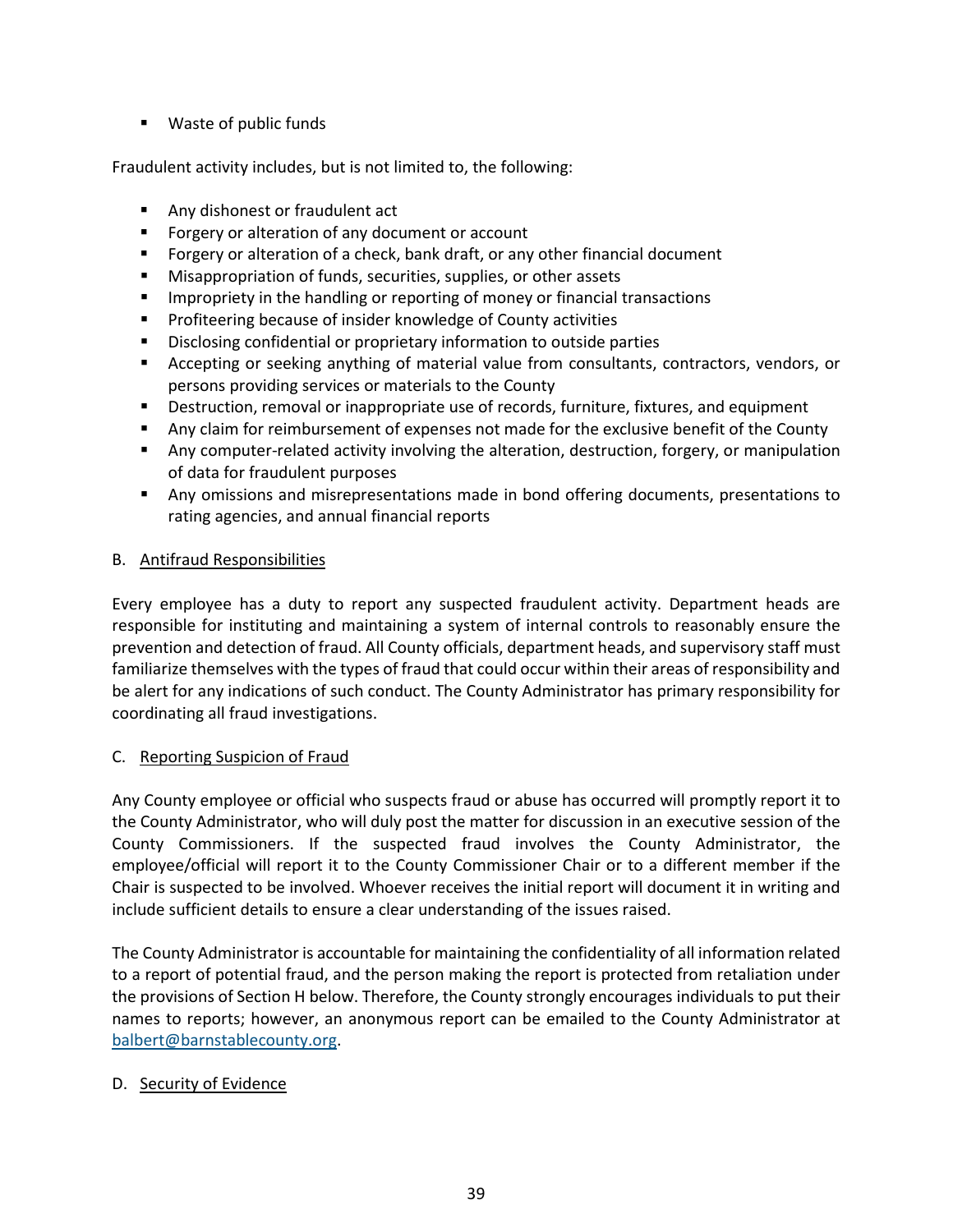Upon receipt of a report of suspected fraud, the County Administrator will take immediate action to prevent the alteration, theft, or destruction of relevant records and assets. Such actions may include, but are not limited to:

- **EXTERGH** Limiting access to the location where the records and assets exist
- **Preventing access by the individual or individuals suspected of committing fraud**
- Relocating the records and assets to a secure location

## E. Confidentiality and Media Relations

All participants involved in a fraud investigation will keep its details and results confidential so as not to violate any individual's expectation of privacy, and the County Administrator will ensure that all related documents are securely stored. No investigation-related verbal information or documents may be shared with anyone not formally assigned to the investigation. No person employed by or otherwise acting on behalf of the County may make any comment to the media or any other party without explicit authorization from the County Administrator or Commissioners.

## F. Investigation

As soon as possible after receipt of a report of potential fraud or abuse, the County Administrator will schedule an executive session of the Commissioners to consider the following:

- Is a formal investigation necessary, and if so, who will lead it?
- Is there an immediate need for legal assistance or advice?
- Is police involvement immediately necessary?
- Is there a need for any external support (e.g., forensic accountants, technology professionals)?
- **Should the Commissioners devise a media strategy on the issue?**
- Is there a need to report the issue to any external parties?

The County will investigate every report of suspected fraud. For any anonymous report, the Commissioners will decide whether a formal investigation is justified based on the following:

- **EXECT** Credibility of the concern
- Seriousness of the issue (i.e., magnitude of negative impact to the County)
- **Sufficiency of details provided to enable an investigation**

To begin the formal investigation, the County Administrator will consult with legal counsel to obtain guidance on next steps. From there, the County Administrator may also seek the involvement of the Finance Director, law enforcement, and other personnel as needed. The Commissioners may also pursue the employment of an outside consultant to lead the investigation, such as an independent auditor.

G. Conclusion of Investigation, Corrective Actions, and Disclosures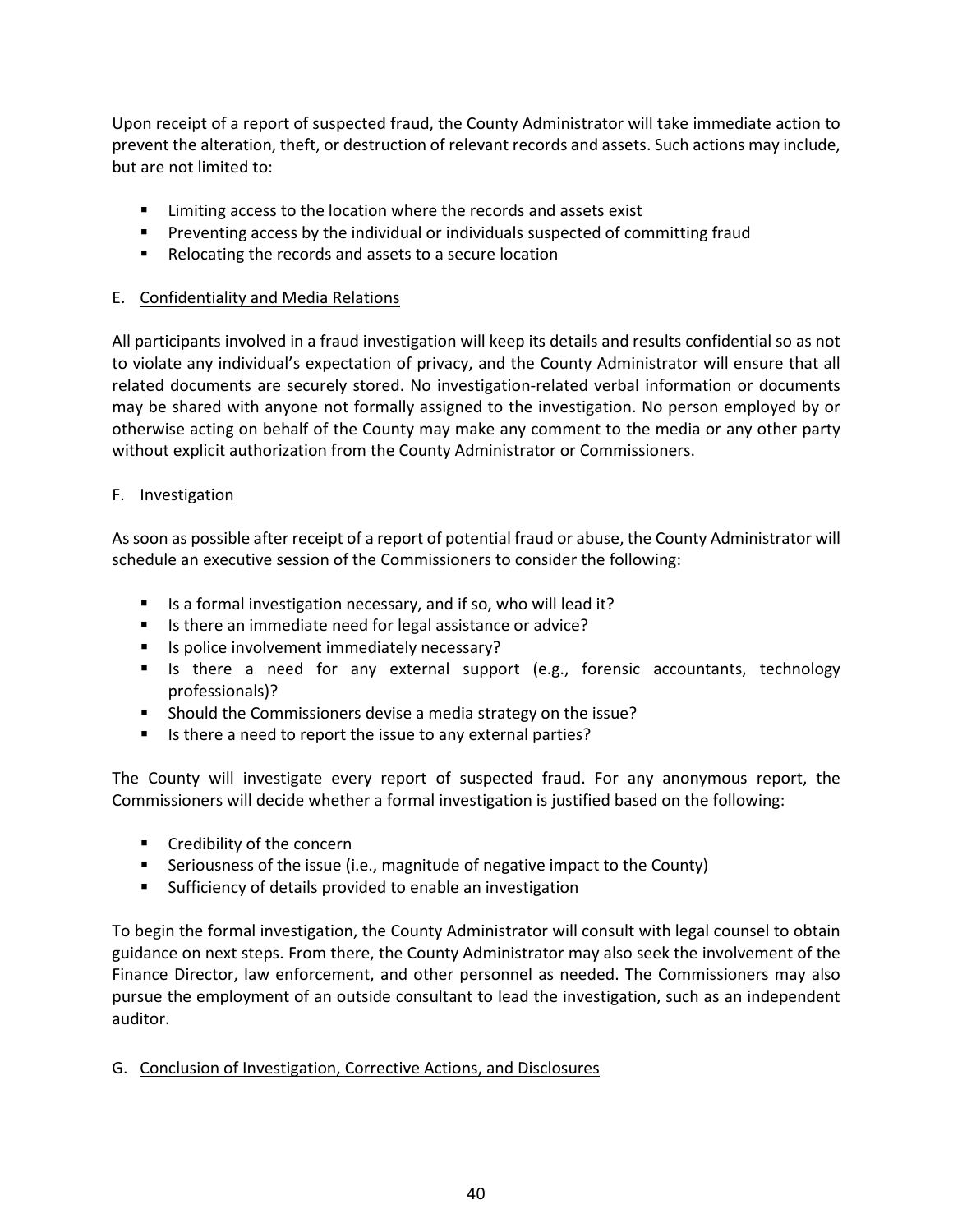At the investigation's conclusion, the County Administrator or other assigned investigator will provide a written report of findings to the Commissioners. If it supports a finding of fraud, the County will pursue disciplinary action against any individual(s) involved and make every reasonable effort to recover any lost assets. On the advice of legal counsel, the Commissioners may also report the violation(s) to the local district attorney's office to pursue appropriate legal actions.

Additionally, the County Administrator, in consultation with the assigned investigator if any, will determine the corrective actions needed to implement new or enhanced internal controls, in the subject department and potentially County-wide, to mitigate the risk of future fraudulent activity. The subject department head(s) will subsequently provide the County Administrator with updates on the status of the corrective action(s) monthly or upon request.

If the County's investigation concludes that there was a violation of any federal criminal law involving fraud, bribery or gratuity potentially affecting a federal award, the County Administrator will disclose such in writing to the federal awarding agency in compliance with the Office of Management and Budget's Omni Circular. Similarly, if there are findings of bond offering information falsification, the County Administrator will disclose this in writing to the bondholders.

## H. Whistleblower Protection

Regardless of an investigation's outcome, no employee who makes a good faith report pursuant to this policy shall be subject to retaliatory actions by County management, such as:

- **•** Dismissal or threat of dismissal
- **Discipline, suspension, or threat of these actions**
- **Intimidation or coercion**
- **Any other form of penalization or retaliation**

Any party found to have retaliated against an employee for making a report pursuant to this policy will be subject to disciplinary action, up to and including termination.

If an allegation is made in good faith but not confirmed after the investigation concludes, no action will be taken against the originator. Any employee who knowingly makes a false report, provides evidence they know to be false, or provides information without a reasonable belief in its truth and accuracy may be subject to disciplinary action. Evidence of false allegations made with malicious intent will result in disciplinary action, up to and including termination.

## I. Ethics Training and Annual Acknowledgments

In July every year, the County Administrator will distribute this policy to all employees and officials along with a copy of the state's conflict of interest law, and each recipient is required to acknowledge receipt. In addition, every two years, all County employees must complete the state's conflict of interest training. Further, any County employee responsible for managing a vendor contract will ensure the vendor receives a copy of this policy and returns a signed acknowledgment. The County Administrator or designee will maintain a database to track the status of all acknowledgments and employee trainings and will follow up with those who are noncompliant with either requirement.